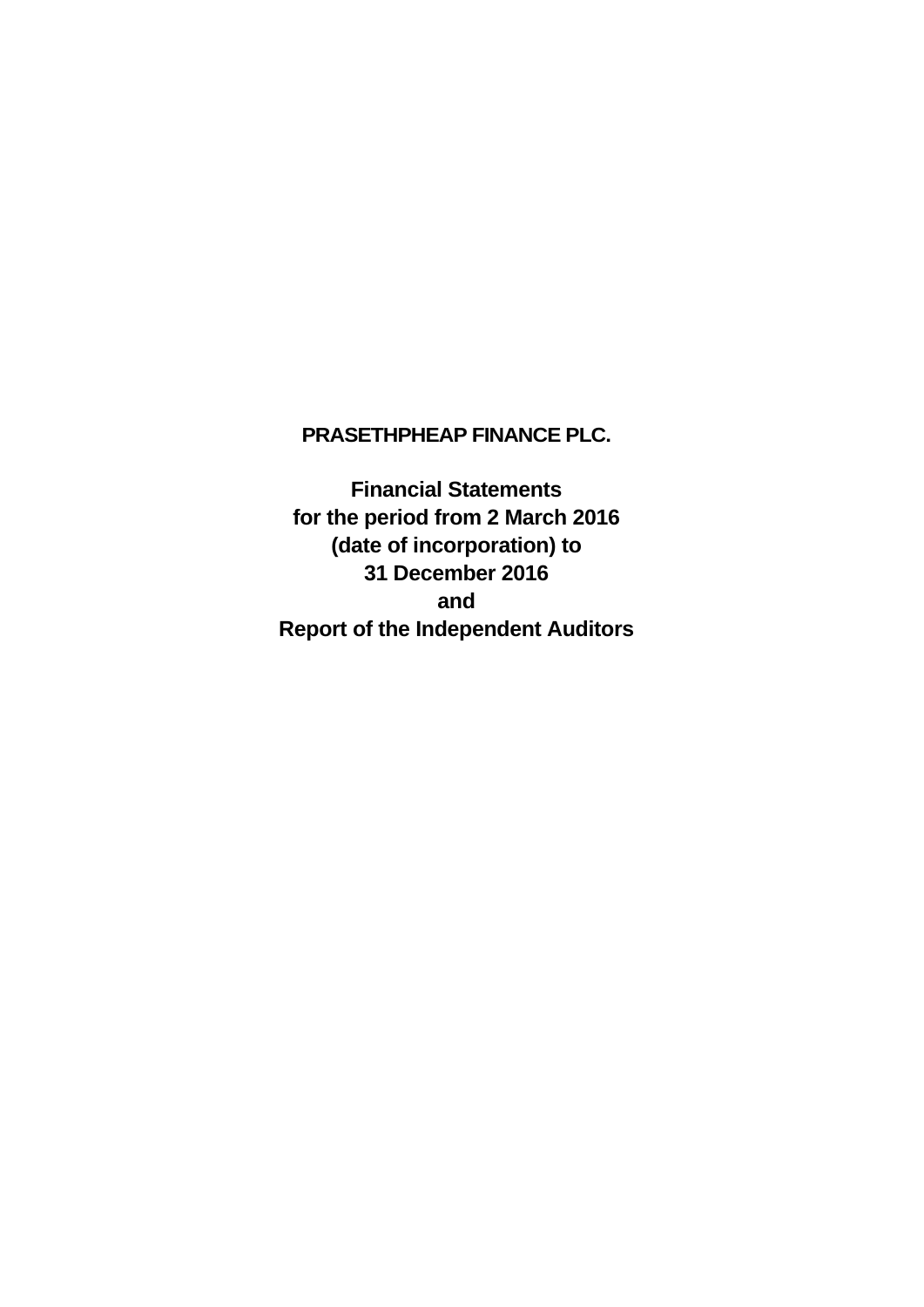# **Corporate Information**

| Company                   | Prasethpheap Finance Plc.                                                                                                          |                                                                                                                                                                                                                                                                   |
|---------------------------|------------------------------------------------------------------------------------------------------------------------------------|-------------------------------------------------------------------------------------------------------------------------------------------------------------------------------------------------------------------------------------------------------------------|
| <b>Registration No</b>    | 00003008                                                                                                                           |                                                                                                                                                                                                                                                                   |
| Registered office         | Phnom Penh, Cambodia                                                                                                               | #B78, street 199, Sangkat Tomnup Teuk, Khan Chamkarmorn                                                                                                                                                                                                           |
| Shareholders              | Oknha Dr. Quach Mengly<br>PFSA Plc.                                                                                                |                                                                                                                                                                                                                                                                   |
| <b>Board of Directors</b> | Oknha Dr. Quach Mengly<br>Mr. Leak Veasna<br>Mr. Keo Lundi<br>Mr. Kang Hemchon<br>Mr. Suos Sovann<br>Mr. Moc Nach<br>Mr. Kim Tevin | Chairman<br><b>Director</b><br><b>Independent Director</b><br><b>Independent Director</b><br>Independent Director<br><b>Director</b><br><b>Director</b><br>(resigned on 1 February 2017)                                                                          |
| Management team           | Mr. Moc Nach<br>Mr. Kim Tevin<br>Mr. Sen Chettana<br>Mr. Heng Tola<br>Mr. Ngoey Thy<br>Ms. Buon Chansophea                         | <b>Chief Executive Officer</b><br><b>Chief Finance Officer</b><br>(resigned on 1 February 2017)<br><b>Chief Finance Officer</b><br>(appointed on 1 April 2017)<br>Human Resource & Admin Unit Manager<br><b>Operation Unit Manager</b><br><b>Chief Accountant</b> |
| Principal banker          | <b>ACLEDA Bank Plc.</b>                                                                                                            |                                                                                                                                                                                                                                                                   |
| <b>Auditors</b>           | <b>KPMG Cambodia Ltd</b>                                                                                                           |                                                                                                                                                                                                                                                                   |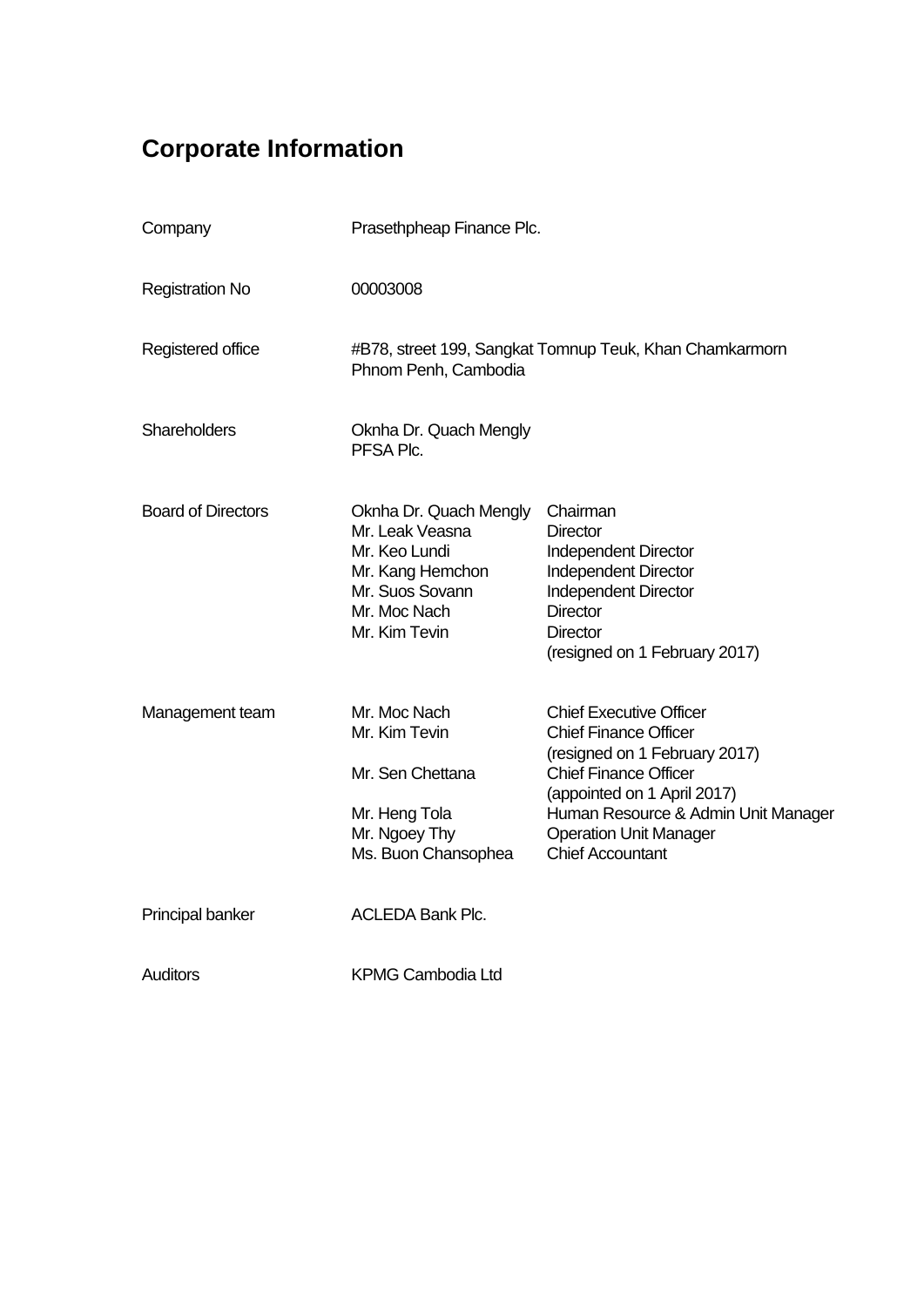# **Contents**

| 1. | Report of the Board of Directors   |    |
|----|------------------------------------|----|
| 2. | Report of the independent auditors | 6  |
| 3. | <b>Balance sheet</b>               | 9  |
| 4. | Income statement                   | 10 |
| 5. | Statement of changes in equity     | 11 |
| 6. | Statement of cash flows            | 12 |
| 7. | Notes to the financial statements  | 13 |

**Page 2018 Page 2018 Page 2018**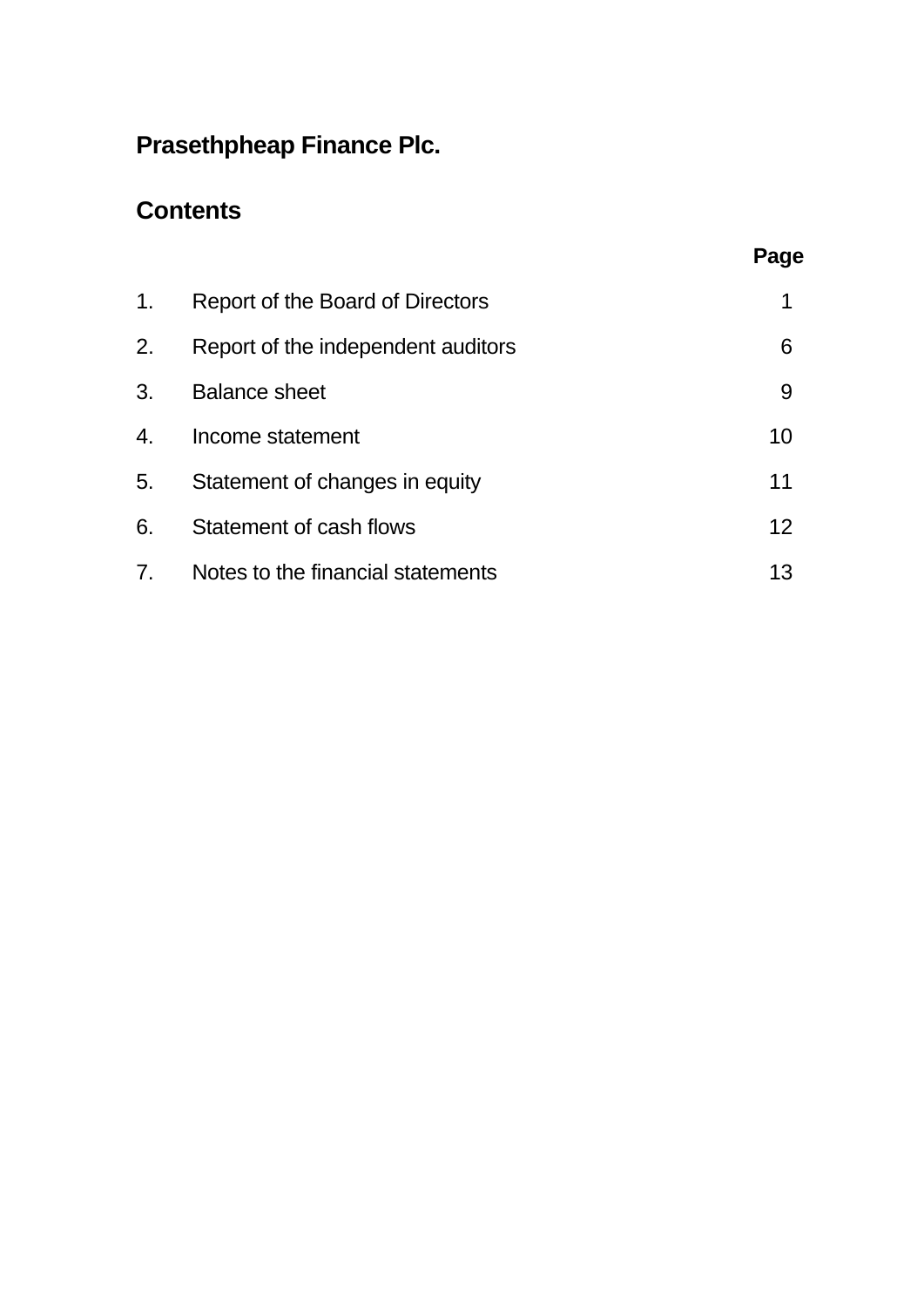

# **Report of the Board of Directors**

The Board of Directors hereby submit their report together with the audited financial statements of Prasethpheap Finance Plc. ("the Company") for the period from 2 March 2016 (date of incorporation) to 31 December 2016.

្រះថ្មីឱ្យជីវិតអ្នកកាន់តែប្រនើរ<br>Making Life Better …Making Life

#### **Principal activities**

The principal activities of the Company are to provide credit service and other financial services to low income families in the Kingdom of Cambodia.

#### **Financial results**

The financial results of the Company for the period from 2 March 2016 (date of incorporation) to 31 December 2016 were as follows:

|                           | Period from<br>2 March 2016                    |                           |
|---------------------------|------------------------------------------------|---------------------------|
|                           | (date of incorporation)<br>to 31 December 2016 |                           |
|                           | US\$                                           | <b>KHR'000</b><br>(Note4) |
| Profit before income tax  | 147,060                                        | 593,682                   |
| Income tax expense        | (28, 878)                                      | (116, 580)                |
| Net profit for the period | 118,182                                        | 477,102                   |
|                           |                                                |                           |

#### **Dividends**

No dividends were declared or paid during the financial period and the Directors do not recommend any dividend to be paid for the period.

#### Share capital

As at 31 December 2016, the Company paid up share capital is US\$1,000,000 divided into 1,000,000 shares at par value of US\$1 per share.

On 17 March 2017, the NBC approved to the Company's request dated 15 December 2016 to the plan to revise the Company's share capital and shareholding structure as follows:

ការិយាល័យកណ្តាល: ផ្ទះលេខ យល់ថ ផ្លូវលេខ ១៩៩ សង្កាត់ទំនប់ទឹក ខណ្ឌចំការមន កជធានីភ្នំពេញ Main Office: No. B78, St. 199, Sangkat Tumnup Toeuk, Khan Chamkarmon, Phnom Penh ម្មរសិព្វលើត្បូលនេះ (៨៥៥) ២៣ ៩៧០ ០០០ ; សារអេឡិចត្រូនិច: info@prasethpheapfinance.com snuné di: www.prasethpheapfinance.com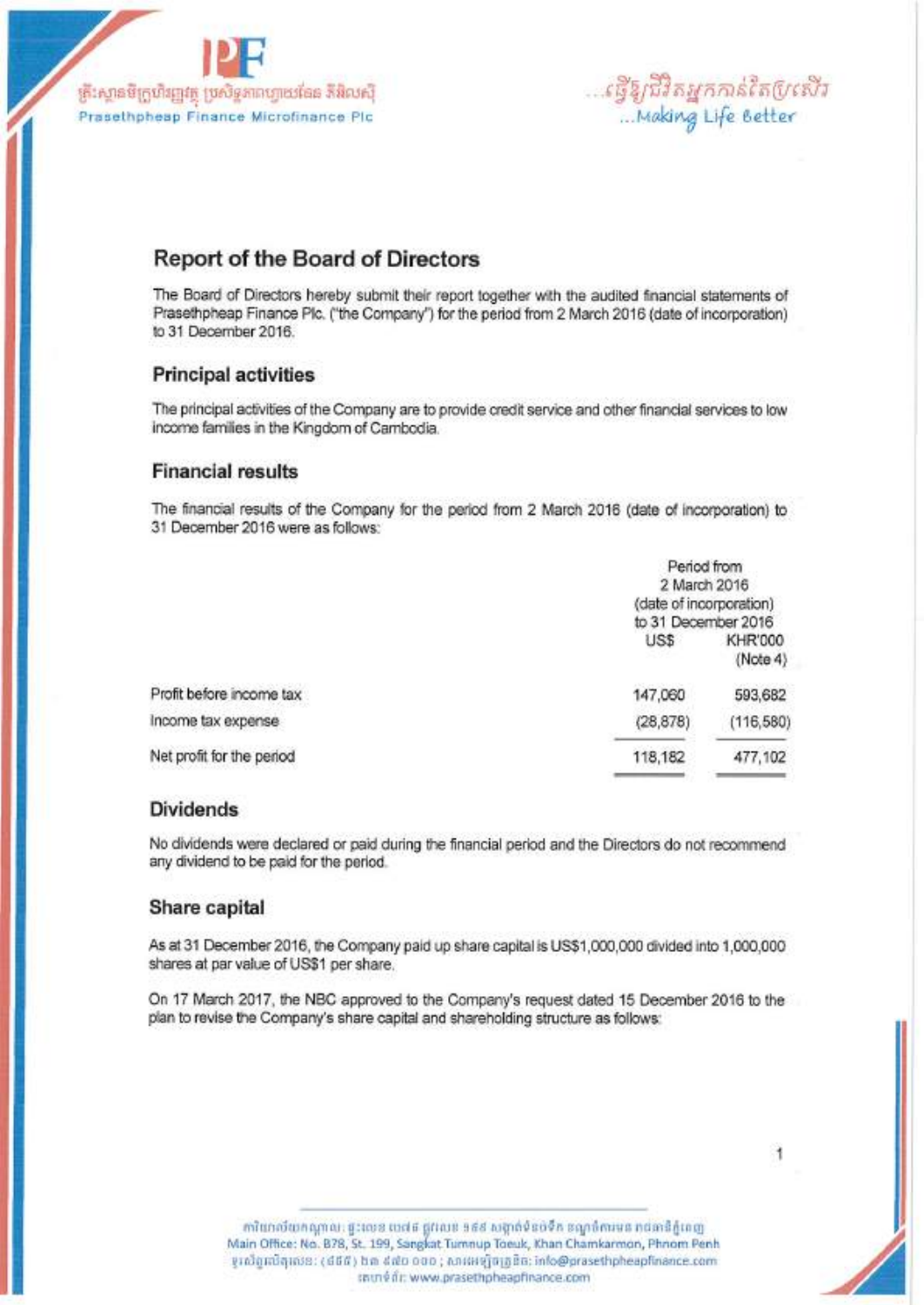### Share capital (continued)

- Increase share capital from US\$1,000,000 to US\$2,915,766 (transferred from other capital account amounting to US\$1,315,766 and additional capital injection amounting to US\$600,000 paid on 24 March 2017) and change the shareholding structure to reflect such capital increase; and
- The Amendment of Memorandum and Articles of Association was approved from NBC on 17 March 2017.

The Company is under process to obtain the approval from the Ministry of Commerce ("MoC") as at the date of this report.

#### **Reserves and provisions**

There were no material movements to or from reserves and provisions during the financial period other than as disclosed in the financial statements.

#### Bad and doubtful loans

Before the financial statements of the Company were prepared, the Board of Directors took reasonable steps to ascertain that appropriate action had been taken in relation to the writing off of bad loans and making of provision for doubtful loans, and satisfied themselves that all known bad loans had been written off and adequate provision had been made for bad and doubtful loans.

At the date of this report, the Directors are not aware of any circumstances, which would render the amount written off for bad loans, or the amount of allowance for doubtful loans in the financial statements of the Company, inadequate to any material extent.

#### **Current assets**

Before the financial statements of the Company were prepared, the Board of Directors took reasonable steps to ensure that any current assets, other than loans, which were unlikely to be realised in the ordinary course of business at their values as shown in the accounting records of the Company had been written down to amounts which they might be expected to realise.

At the date of this report, the Board of Directors are not aware of any circumstances, which would render the values attributed to the current assets in the financial statements of the Company misleading.

#### **Valuation methods**

At the date of this report, the Board of Directors are not aware of any circumstances which have arisen which render adherence to the existing method of valuation of assets and liabilities in the financial statements of the Company misleading or inappropriate.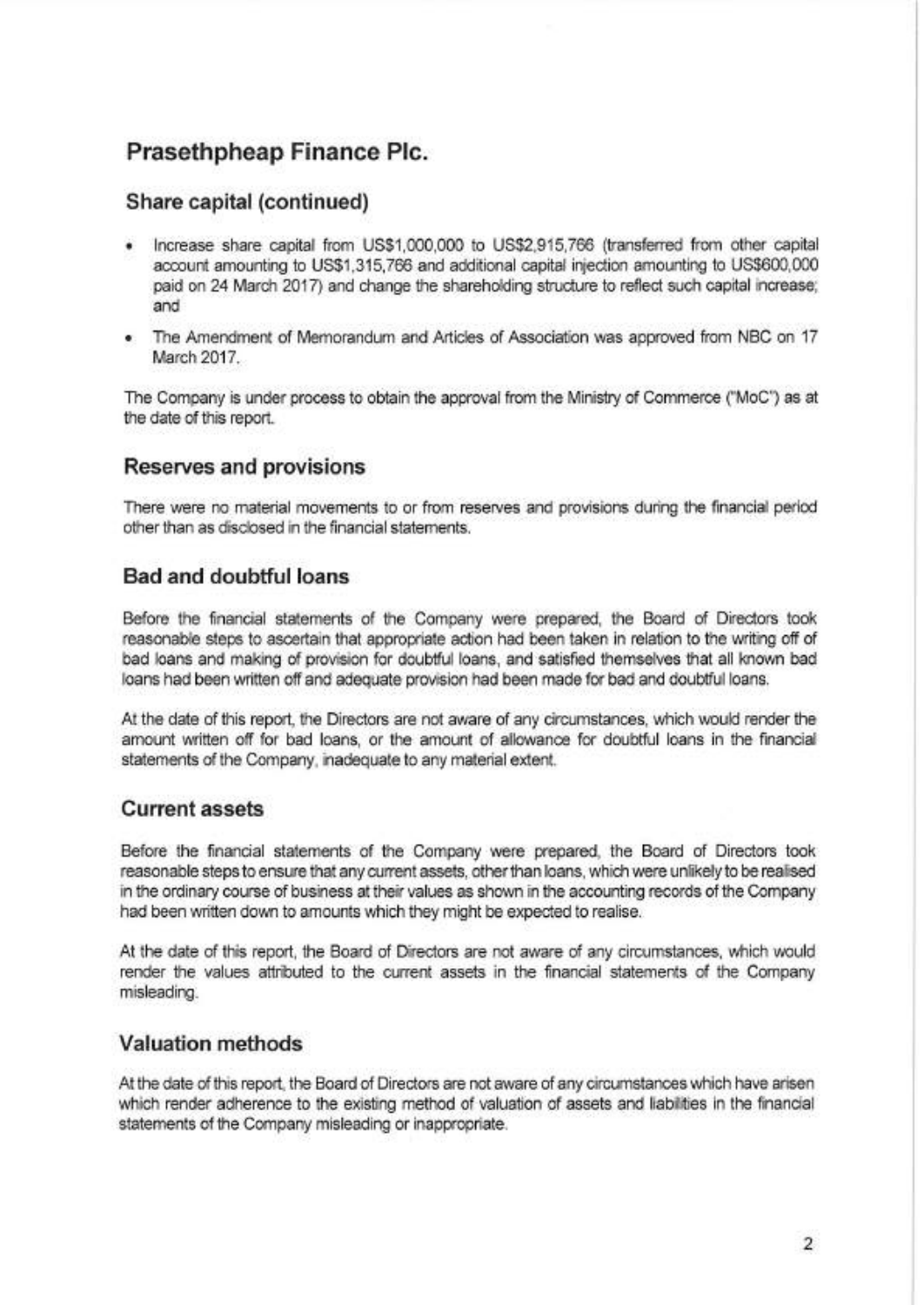#### **Contingent and other liabilities**

At the date of this report, there does not exist:

- $(a)$ any charge on the assets of the Company which has arisen since the end of the financial period which secures the liabilities of any other person except as disclosed in the financial statements; and
- $(b)$ any contingent liability in respect of the Company that has arisen since the end of the financial period other than in the ordinary course of its business operations.

No contingent or other liability of the Company has become enforceable, or is likely to become enforceable within the period of twelve months after the end of the financial period which, in the opinion of the Directors, will or may substantially affect the ability of the Company to meet its obligations as and when they fall due.

#### **Change of circumstances**

At the date of this report, the Directors are not aware of any circumstances, not otherwise dealt with in this report or the financial statements of the Company, which would render any amount stated in the financial statements misleading.

#### Items of an unusual nature

The results of the operations of the Company for the financial period were not, in the opinion of the Directors, substantially affected by any item, transaction or event of a material and unusual nature.

There has not arisen in the interval between the end of the financial period and the date of this report any item, transaction or event of a material and unusual nature likely, in the opinion of the Directors. to affect substantially the results of the operations of the Company for the current financial year in which this report is made.

#### Events since the reporting date

On 13 March 2017, the NBC issued Prakas No. B7-017-109 to cap the interest rate to a maximum of 18% per annum for any maturity of loan. This Prakas is effective for new loan contract including restructured loan and/or refinancing loans with signature and/or finger-printed from 1 April 2017. At the date of this report, all the Company's loan to customers are calculated at the interest rate of over 18% per annum.

### **The Board of Directors**

The members of the Board of Directors during the period and at the date of this report are: Oknha Dr. Quach Mengly Chairman Mr. Leak Veasna Director Mr. Keo Lundi Independent Director Mr. Kang Hemchon Independent Director Mr. Suos Sovann Independent Director Mr. Moc Nach Director Mr. Kim Tevin Director (resigned on 1 February 2017)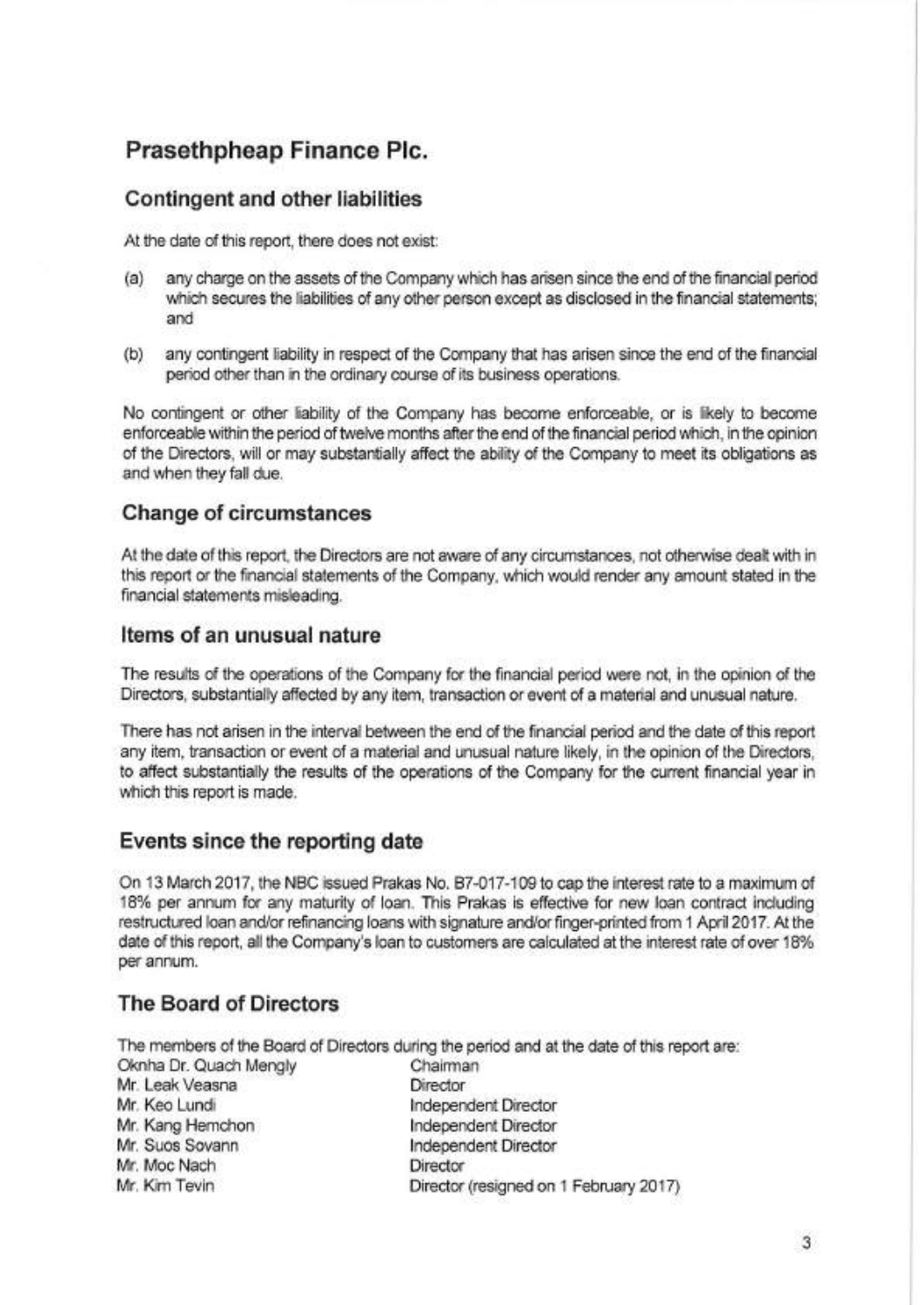#### Directors' interests

The Directors who held office at the end of the financial period and their interests in the shares of the Company are as follows:

| 2016                                |                                      |  |
|-------------------------------------|--------------------------------------|--|
| <b>LEARNER</b><br>% of<br>Ownership | Number of<br>shares of<br>US\$1 each |  |
| 94.92                               | 949,200                              |  |
|                                     |                                      |  |

### Directors' benefits

During and at the end of the financial period, no arrangements existed to which the Company is a party with the object of enabling Directors of the Company to acquire benefits by means of the acquisition of shares in or debentures of the Company or any other body corporate.

Since the beginning of financial period, no Director of the Company has received or become entitled to receive any benefit (other than a benefit included in the aggregate amount of emoluments receivable by the Directors as disclosed in the financial statements) by reason of a contract made by the Company or a related corporation with a firm of which the Director is a member, or with a company in which the Director has a substantial financial interest other than as disclosed in the financial statements.

### Responsibilities of the Directors in respect of the financial statements

The Board of Directors are responsible for ascertaining that the financial statements present fairly, in all material respects, the financial position of the Company as at 31 December 2016, and its financial performance and its cash flows for the period from 2 March 2016 (date of incorporation) to 31 December 2016. In preparing these financial statements, the Board of Directors are required to:

- $(i)$ adopt appropriate accounting policies which are supported by reasonable and prudent judgments and estimates and then apply them consistently;
- comply with Cambodian Accounting Standards and the guidelines of the National Bank of  $\langle \overline{n} \rangle$ Cambodia ("NBC") relating to the preparation and presentation of financial statements or, if there have been any departures in the interest of true and fair presentation, ensure that these have been appropriately disclosed, explained and quantified in the financial statements;
- oversee the Company's financial reporting process and maintain adequate accounting records (iii) and an effective system of internal controls;
- (M) assess the Company's ability to continue as a going concern, disclosing, as applicable, matters related to going concern and using the going concern basis of accounting unless management either intends to liquidate the Company or to cease operations, or has no realistic alternative but to do so:
- control and direct effectively the Company in all material decisions affecting the operations and (V) performance and ascertain that such have been properly reflected in the financial statements.

The Board of Directors confirm that they have complied with the above requirements in preparing the financial statements.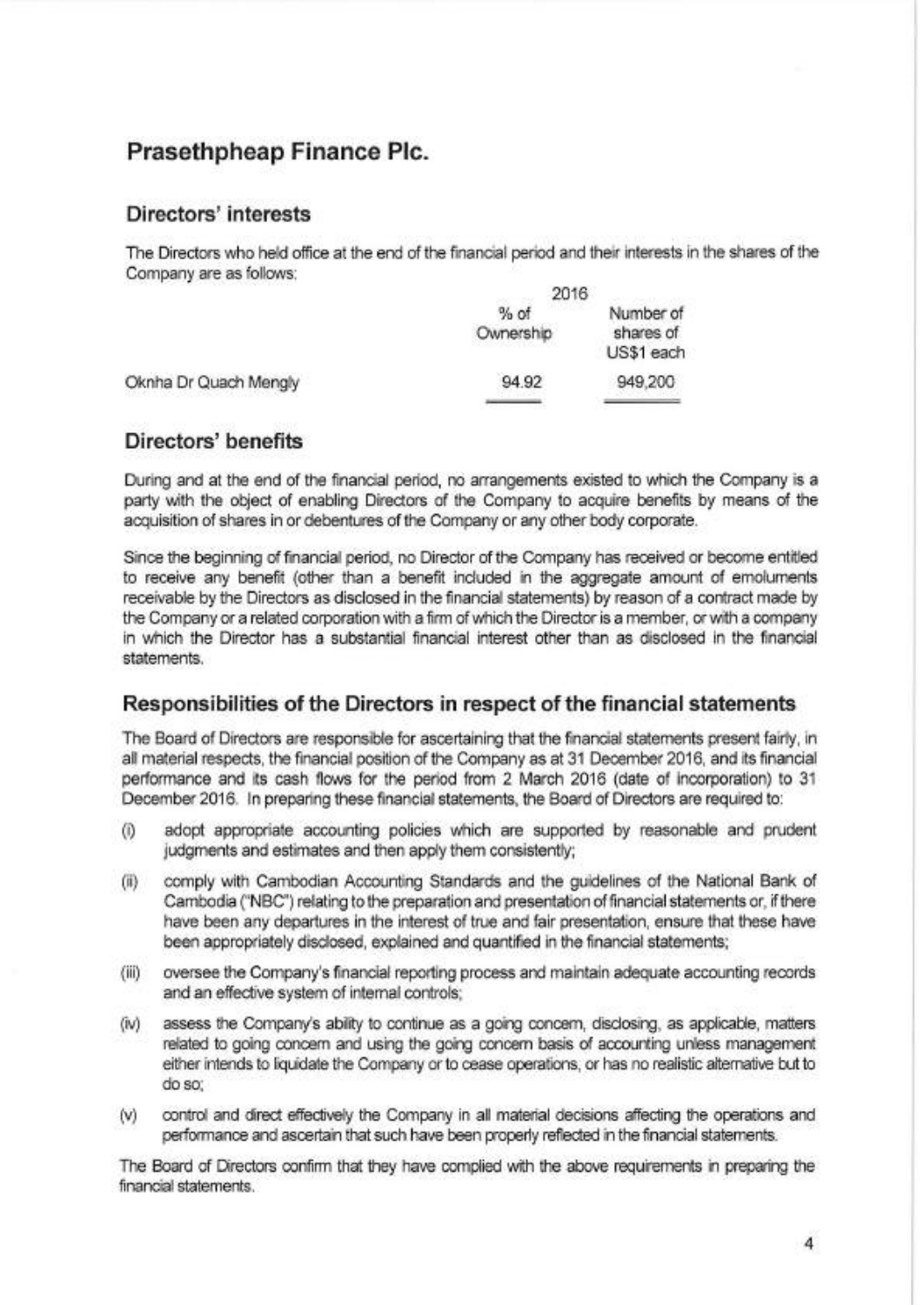#### Approval of the financial statements

We hereby approve the accompanying financial statements as set out on pages 9 to 44 which present fairly, in all material respects, the financial position of Prasethpheap Finance Plc. as at 31 December 2016, and its financial performance and its cash flows for the period from 2 March 2016 (date of incorporation) to 31 December 2016 in accordance with Cambodian Accounting Standards and the guidelines of the National Bank of Cambodia relating to the preparation and presentation of financial statements.

On behalf of the Board of Directors

Oknha Dr. Quach Mengly Chairman

 $\gamma\gamma$ <sub>m</sub>  $s$ 

Moc Nach Chief Executive Officer

Phnom Penh, Kingdom of Cambodia

Date: 28 APR 2017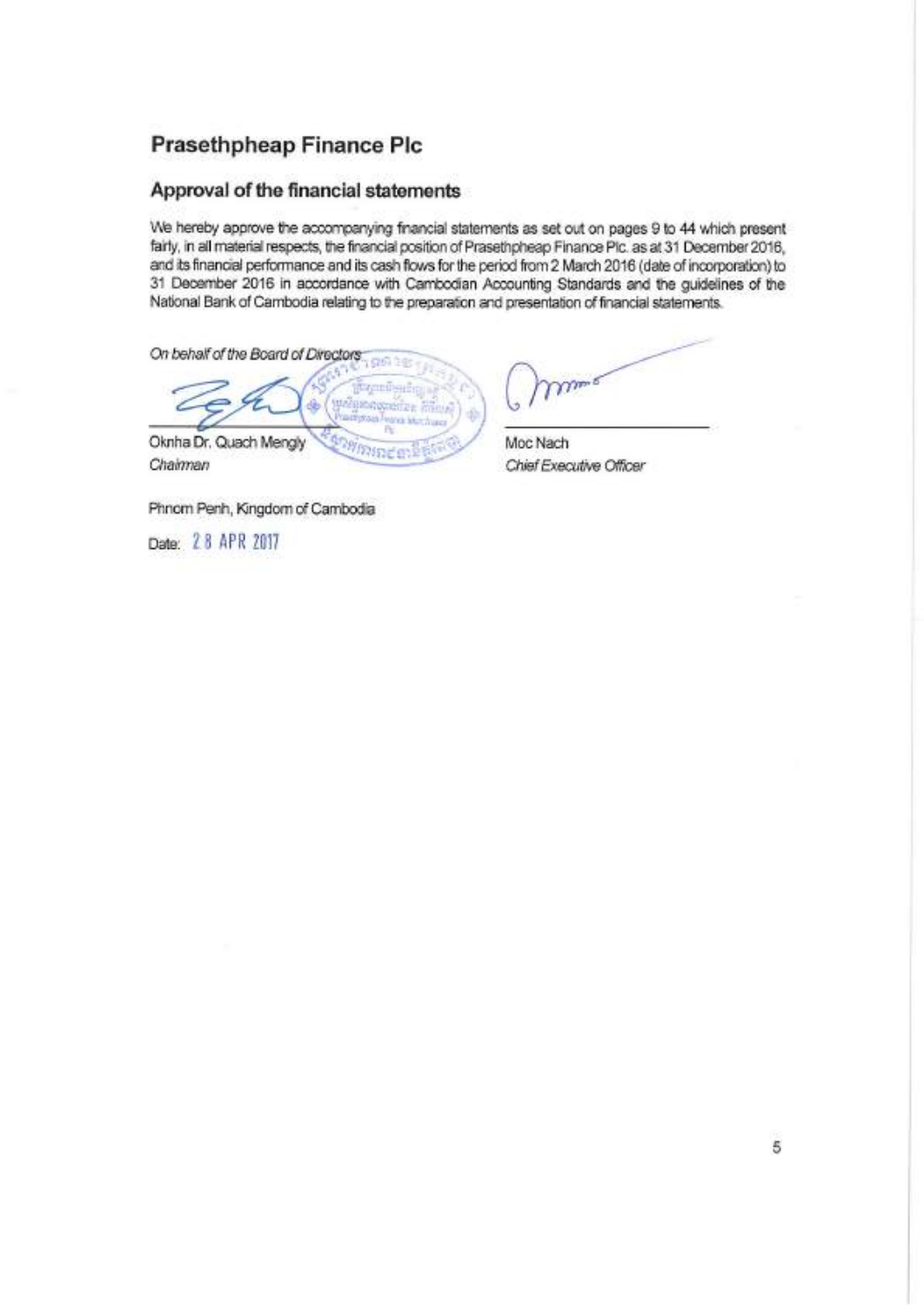

KPMG Cambodia Ltd 4<sup>th</sup> Floor, Delano Center No. 144, Street 169, Sangkat Veal Vong Khan 7 Makara, Phnom Penh Kingdom of Cambodia +855 23 216 899 | kpmg.com.kh

### Report of the independent auditors To the shareholders Prasethpheap Finance Plc.

#### **Qualified Opinion**

We have audited the financial statements of Prasethoheap Finance Plc. ("the Company"). which comprise the statement of financial position as at 31 December 2016, the income statement, statement of changes in equity and statement of cash flows for the period from 2 March 2016 (date of incorporation) to 31 December 2016, and notes, comprising significant accounting policies and other explanatory information as set out on pages 9 to 44.

In our opinion, except for the possible effect of the matter described in the Basis for Qualified Opinion section of our report, the accompanying financial statements present fairly, in all material respects, the financial position of the Company as at 31 December 2016, and its financial performance and its cash flows for the period from 2 March 2016 (date of incorporation) to 31 December 2016 in accordance with Cambodian Accounting Standards ("CAS") and the guidelines of the National Bank of Cambodia ("NBC") relating to the preparation and presentation of financial statements.

#### **Basis for Qualified Opinion**

As disclosed in Note 17 to the financial statements, the Company recorded the interest income from loans to customers amounting to US\$538,707 (equivalent to KHR2,174,760) for the period from 2 March 2016 (date of incorporation) to 31 December 2016 using a combination of cash and accruals basis of accounting due to limitation of its loan tracking system. This practice is not in compliance with CAS and the guidelines of the NBC relating to the preparation and presentation of the financial statements. We are unable to quantify the amounts to be adjusted in the financial statements, accordingly we were unable to satisfy ourselves as to the accuracy, existence and completeness of the interest income and interest receivables recorded in the financial statements for the period from 2 March 2016 to 31 December 2016 and as of 31 December 2016 by other audit procedures.

HPMG Combothi Ltd, a Cambodian Irolled Sability company and a member firm of the KPMS nutwork of independent reamber from artifaned with ATMS international Cooperative ("KPMG Internacional"), a **Rwiss output** Document classification: HPMG Confidential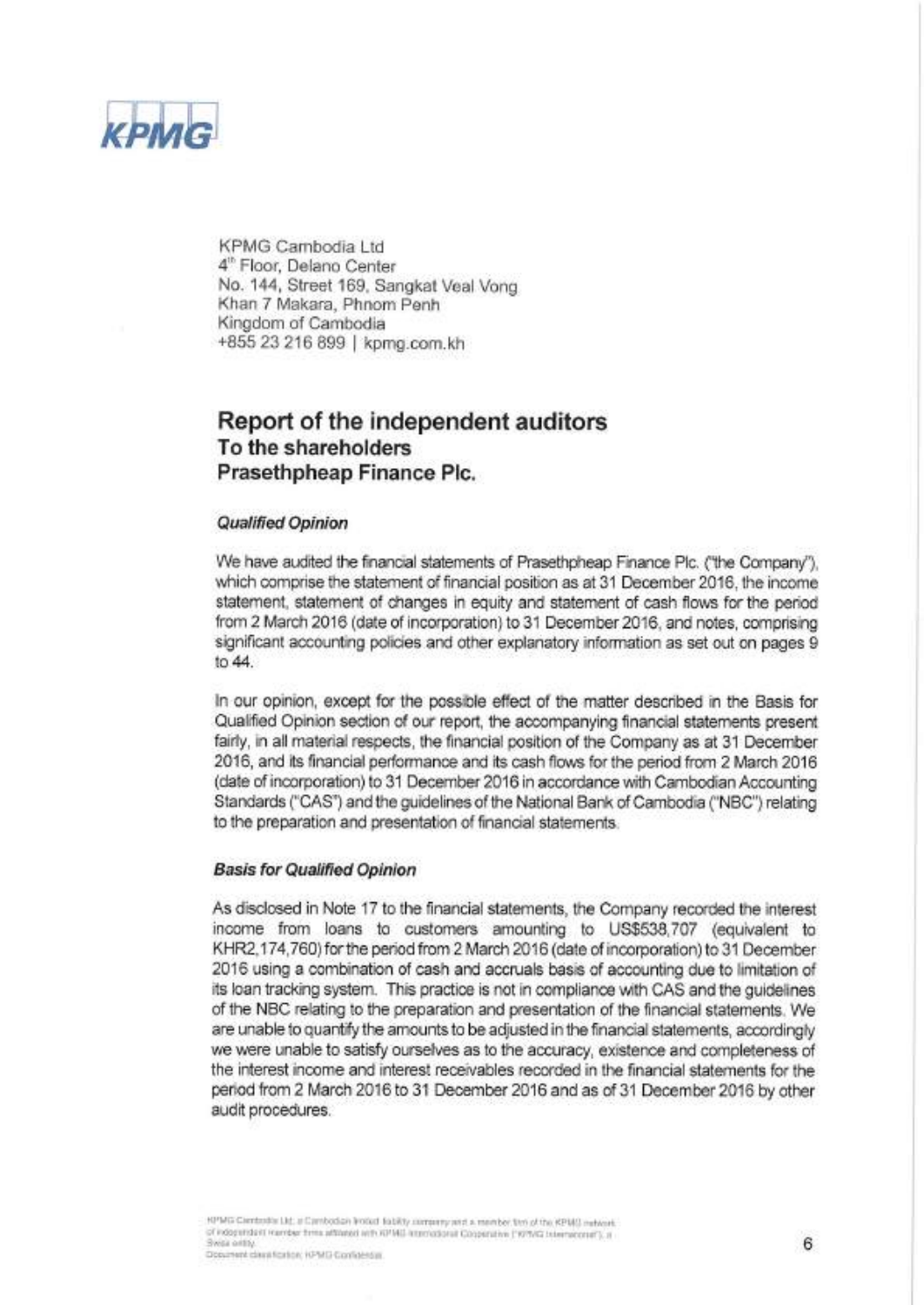

We conducted our audit in accordance with Cambodian International Standards on Auditing ("CISAs"). Our responsibilities under those standards are further described in the Auditors' Responsibilities for the Audit of the Financial Statements section of our report. We are independent of the Company in accordance with the ethical requirements that are relevant to our audit of the financial statements in Cambodia, and we have fulfilled our other ethical responsibilities in accordance with these requirements. We believe that the audit evidence we have obtained is sufficient and appropriate to provide a basis for our qualified opinion.

#### Other Information

Management is responsible for the other information. The other information obtained at the date of this auditors' report is the report of the Board of Directors on pages 1 to 5, and the annual report which is expected to be made available to us after that date.

Our opinion on the financial statements does not cover the other information and we do not express any form of assurance conclusion thereon.

In connection with our audit of the financial statements, our responsibility is to read the other information and, in doing so, consider whether the other information is materially inconsistent with the financial statements or our knowledge obtained in the audit, or otherwise appears to be materially misstated.

If, based on the work we have performed, we conclude that there is a material misstatement of this other information, we are required to report that fact. We have nothing to report in this regard.

#### Responsibilities of Management and Those Charged with Governance for the Financial **Statements**

Management is responsible for the preparation and fair presentation of the financial statements in accordance with Cambodian Accounting Standards and guidelines of the National Bank of Cambodia relating to the presentation and presentation of financial statements, and for such internal control as management determines is necessary to enable the preparation of financial statements that are free from material misstatement, whether due to fraud or error.

In preparing the financial statements, management is responsible for assessing the Company's ability to continue as a going concern, disclosing, as applicable, matters related to going concern and using the going concern basis of accounting unless management either intends to liquidate the Company or to cease operations, or has no realistic alternative but to do so.

Those charged with governance are responsible for overseeing the Company's financial reporting process.

#### Auditors' Responsibilities for the Audit of the Financial Statements

Our objectives are to obtain reasonable assurance about whether the financial statements as a whole are free from material misstatement, whether due to fraud or error, and to issue an auditors' report that includes our opinion. Reasonable assurance is a high level of assurance. but is not a guarantee that an audit conducted in accordance with CISAs will always detect a material misstatement when it exists. Misstatements can arise from fraud or error and are considered material if, individually or in the aggregate, they could reasonably be expected to influence the economic decisions of users taken on the basis of these financial statements.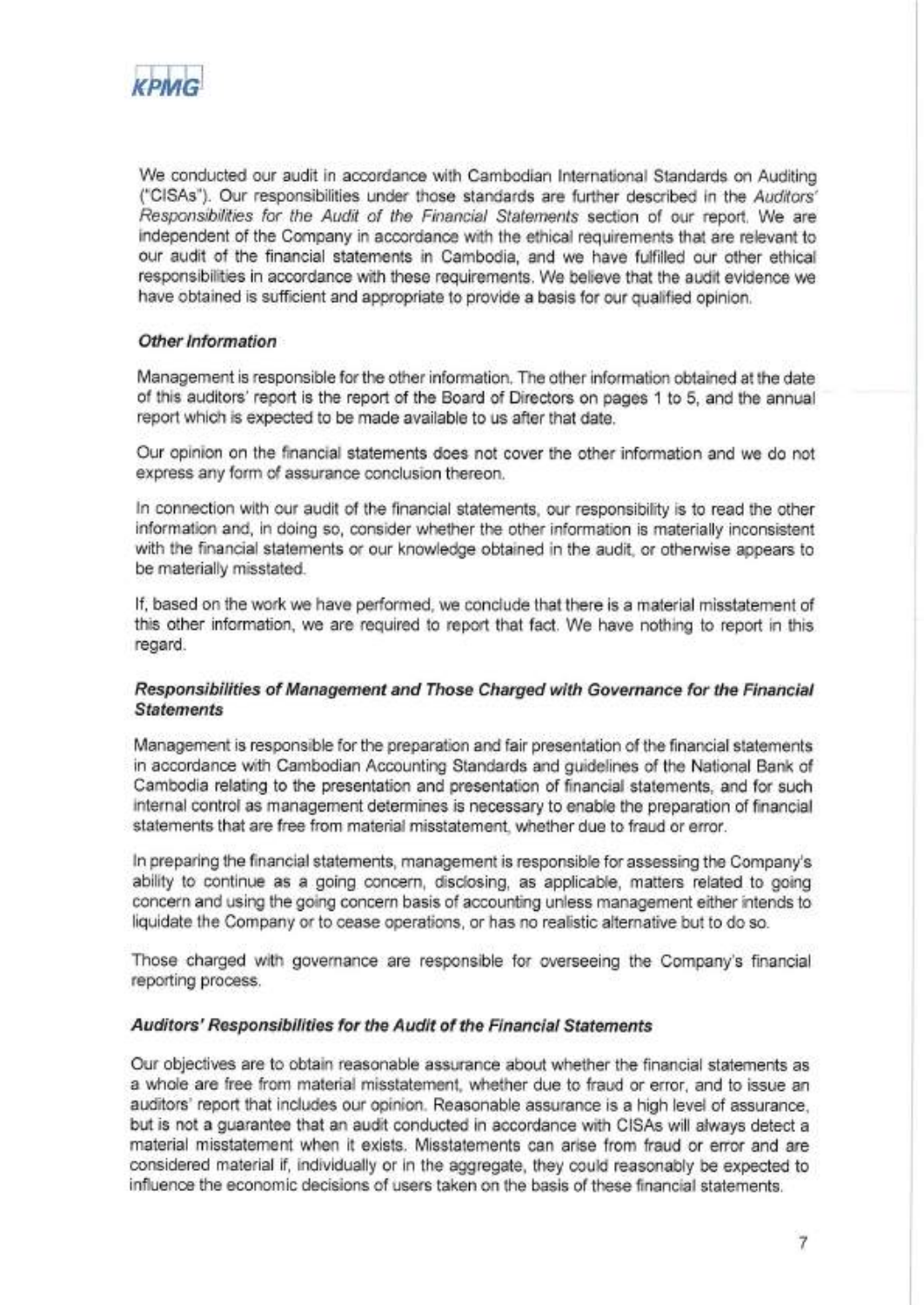

#### Auditors' Responsibilities for the Audit of the Financial Statements (continued)

As part of an audit in accordance with CISAs, we exercise professional judgment and maintain professional skepticism throughout the audit. We also:

- Identify and assess the risks of material misstatement of the financial statements, whether due to fraud or error, design and perform audit procedures responsive to those risks, and obtain audit evidence that is sufficient and appropriate to provide a basis for our opinion. The risk of not detecting a material misstatement resulting from fraud is higher than for one resulting from error, as fraud may involve collusion, forgery, intentional omissions, misrepresentations, or the override of internal control.
- Obtain an understanding of internal control relevant to the audit in order to design audit  $\cdot$ procedures that are appropriate in the circumstances, but not for the purpose of expressing an opinion on the effectiveness of the Company's internal control.
- . Evaluate the appropriateness of accounting policies used and the reasonableness of accounting estimates and related disclosures made by management.
- Conclude on the appropriateness of management's use of the going concern basis of accounting and, based on the audit evidence obtained, whether a material uncertainty exists related to events or conditions that may cast significant doubt on the Company's ability to continue as a going concern. If we conclude that a material uncertainty exists, we are required to draw attention in our auditors' report to the related disclosures in the financial statements or, if such disclosures are inadequate, to modify our opinion. Our conclusions are based on the audit evidence obtained up to the date of our auditors' report. However, future events or conditions may cause the Company to cease to continue as a going concern.
- Evaluate the overall presentation, structure and content of the financial statements,  $\bullet$ including the disclosures, and whether the financial statements represent the underlying transactions and events in a manner that achieves fair presentation.

We communicate with those charged with governance regarding, among other matters, the planned scope and timing of the audit and significant audit findings, including any significant deficiencies in internal control that we identify during our audit.



Phnom Penh, Kingdom of Cambodia

28 April 2017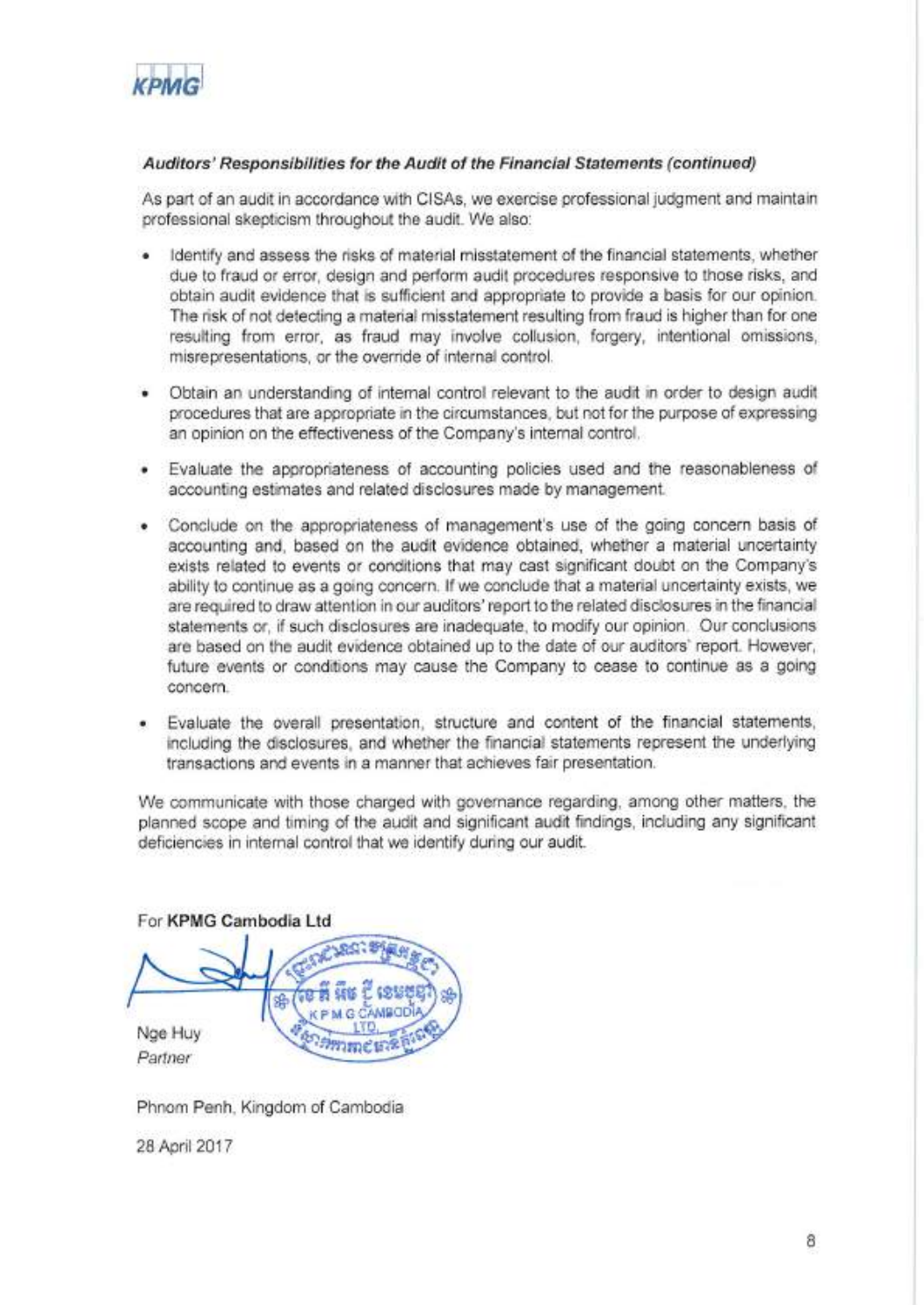### **Balance sheet As at 31 December 2016**

|                                | As at       |                  |                |
|--------------------------------|-------------|------------------|----------------|
|                                |             | 31 December 2016 |                |
|                                | <b>Note</b> | US\$             | <b>KHR'000</b> |
|                                |             |                  | (Note 4)       |
| <b>ASSETS</b>                  |             |                  |                |
| Cash on hand                   |             | 13,286           | 53,636         |
| Deposits and placements        |             |                  |                |
| with NBC                       | 6           | 50,044           | 202,028        |
| Deposits and placements        |             |                  |                |
| with banks                     | 7           | 794,408          | 3,207,025      |
| Loans to customers - net       | 8           | 2,868,658        | 11,580,772     |
| Other assets                   | 9           | 89,947           | 363,116        |
| Property and equipment         | 10          | 23,191           | 93,622         |
| Intangible assets              | 11          | 5,720            | 23,092         |
| Deferred tax asset - net       | 12          | 534              | 2,156          |
| <b>TOTAL ASSETS</b>            |             | 3,845,788        | 15,525,447     |
| <b>LIABILITIES AND EQUITY</b>  |             |                  |                |
| <b>Liabilities</b>             |             |                  |                |
| Other payables                 | 13          | 12,983           | 52,413         |
| Current income tax liabilities | 12          | 112,830          | 455,495        |
| <b>Borrowings</b>              | 14          | 432,949          | 1,747,815      |
| <b>Total liabilities</b>       |             | 558,762          | 2,255,723      |
| <b>Equity</b>                  |             |                  |                |
|                                |             |                  |                |
| Share capital                  | 15          | 1,000,000        | 4,037,000      |
| Share premium                  |             | 63,078           | 254,646        |
| Other capital                  | 16          | 2,105,766        | 8,500,977      |
| Legal reserve                  |             | 5,909            | 23,855         |
| Retained earnings              |             | 112,273          | 453,246        |
| Total shareholder's equity     |             | 3,287,026        | 13,269,724     |
| <b>LIABILITIES AND EQUITY</b>  |             | 3,845,788        | 15,525,447     |

The accompanying notes form an integral part of these financial statements.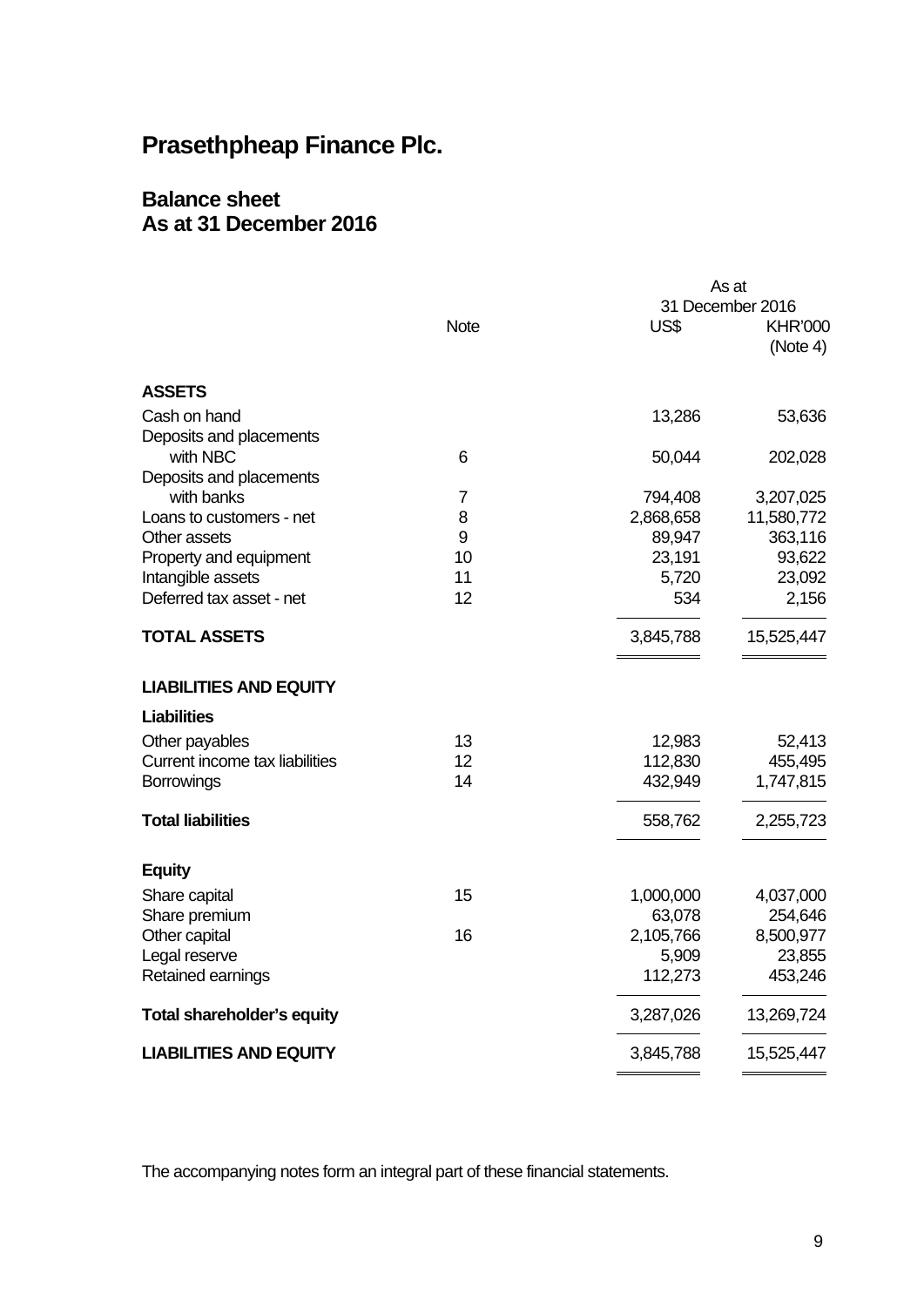### **Income statement for the period from 2 March 2016 (date of incorporation) to 31 December 2016**

|                                                      |             | Period from<br>2 March 2016 |                            |  |
|------------------------------------------------------|-------------|-----------------------------|----------------------------|--|
|                                                      |             | to 31 December 2016         | (date of incorporation)    |  |
|                                                      | <b>Note</b> | US\$                        | <b>KHR'000</b><br>(Note 4) |  |
| Interest income                                      | 17          | 554,395                     | 2,238,093                  |  |
| Interest expense                                     |             | (47, 329)                   | (191,067)                  |  |
| Net interest income                                  |             | 507,066                     | 2,047,026                  |  |
| Other operating income                               |             | 2,374                       | 9,584                      |  |
| <b>Operating profit</b>                              |             | 509,440                     | 2,056,610                  |  |
| Allowance for bad and doubtful<br>loans to customers | 8           | (16, 489)                   | (66, 566)                  |  |
| General and administrative<br>expenses               | 18          | (345, 891)                  | (1,396,362)                |  |
| Profit before income tax                             |             | 147,060                     | 593,682                    |  |
| Income tax expense                                   | 12          | (28, 878)                   | (116,580)                  |  |
| Net profit for the period                            |             | 118,182                     | 477,102                    |  |

The accompanying notes form an integral part of these financial statements.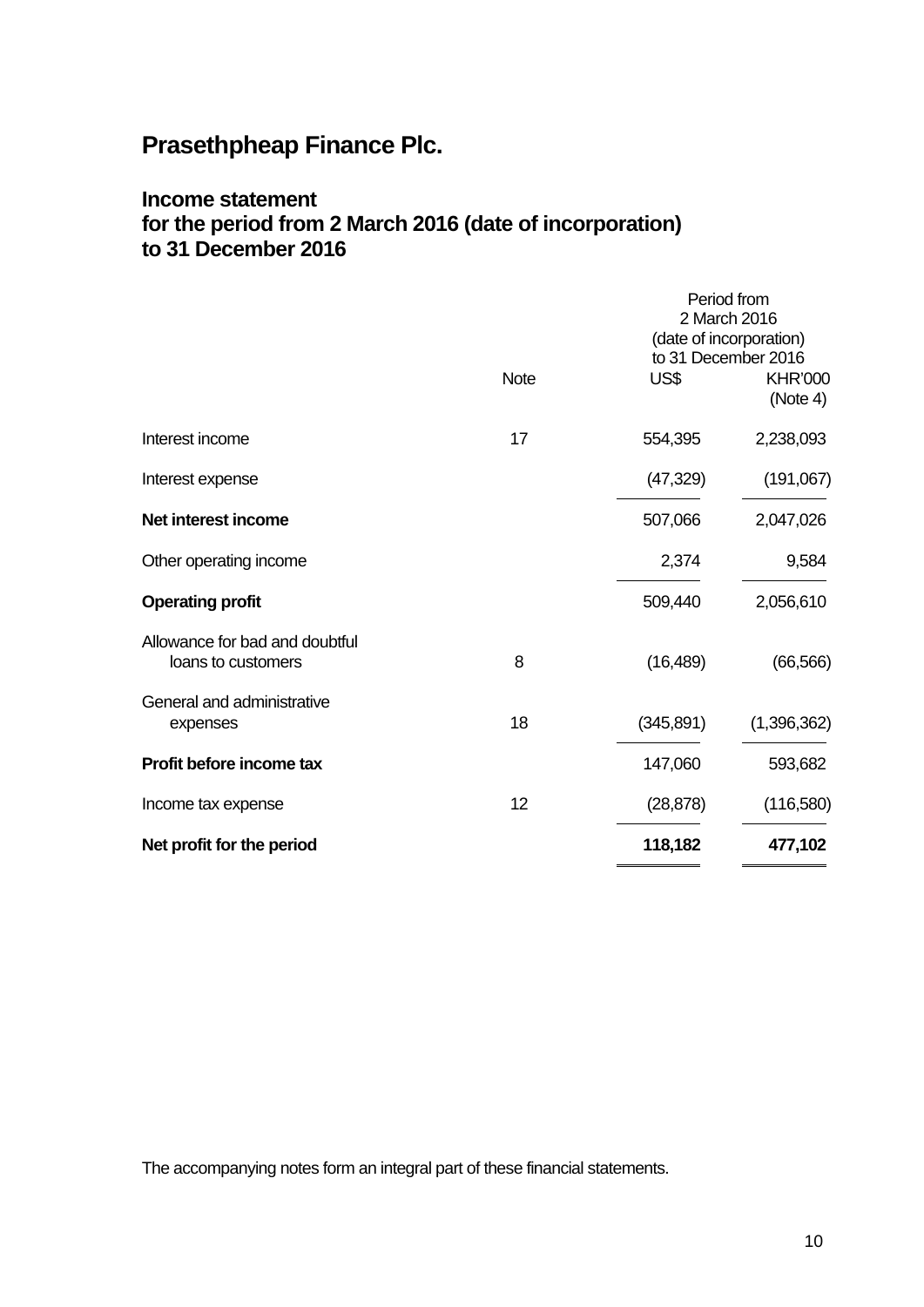## **Statement of changes in equity for the period from 2 March 2016 (date of incorporation) to 31 December 2016**

|                                                                                                                                                        | Share<br>Capital<br>US\$ | Share<br>premium<br>US\$   | Other<br>capital<br>US\$         | Legal<br>reserve<br>US\$          | Retained<br>earnings<br>US\$ | Total<br>US\$                               |
|--------------------------------------------------------------------------------------------------------------------------------------------------------|--------------------------|----------------------------|----------------------------------|-----------------------------------|------------------------------|---------------------------------------------|
| At 2 March 2016 (date of incorporation)                                                                                                                |                          |                            |                                  |                                   |                              |                                             |
| Initial capitalisation (Note 5 (b))<br>Additional contribution during the period<br>Capital withdrawn<br>Net profit for the period<br><b>Transfers</b> | 1,000,000                | 65,122<br>1,982<br>(4,026) | 2,081,441<br>40,429<br>(16, 104) | $\overline{\phantom{a}}$<br>5,909 | 118,182<br>(5,909)           | 3,146,563<br>42,411<br>(20, 130)<br>118,182 |
| At 31 December 2016                                                                                                                                    | 1,000,000                | 63,078                     | 2,105,766                        | 5,909                             | 112,273                      | 3,287,026                                   |
| (KHR'000 equivalents) (Note 4)                                                                                                                         | 4,037,000                | 254,646                    | 8,500,977                        | 23,855                            | 453,246                      | 13,269,724                                  |

The accompanying notes form an integral part of these financial statements.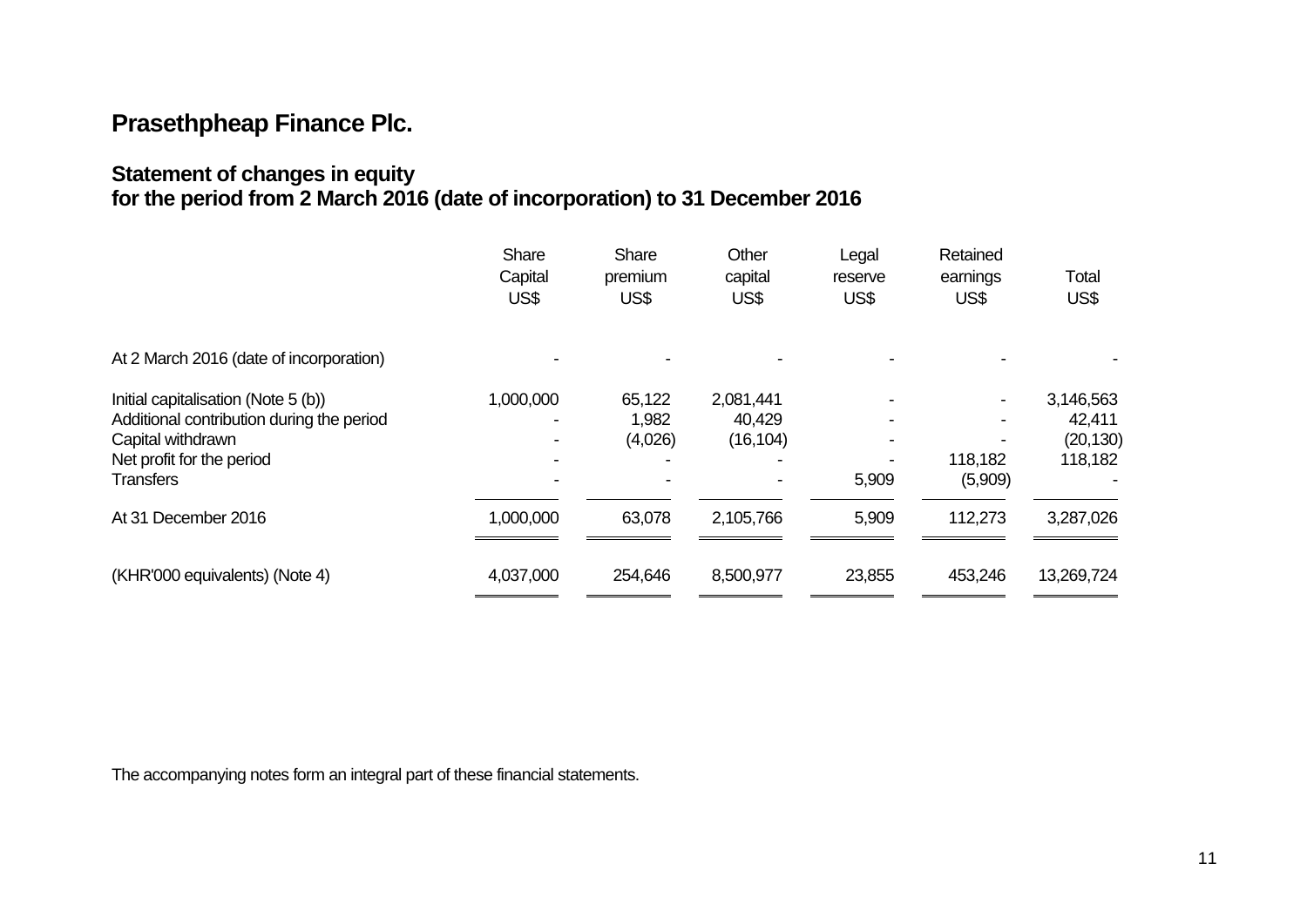### **Statement of cash flows for the period from 2 March 2016 (date of incorporation) to 31 December 2016**

|                                                                                                                           | <b>Note</b> | Period from<br>2 March 2016<br>(date of incorporation)<br>to 31 December 2016<br>US\$<br><b>KHR'000</b><br>(Note 4) |                                                              |  |
|---------------------------------------------------------------------------------------------------------------------------|-------------|---------------------------------------------------------------------------------------------------------------------|--------------------------------------------------------------|--|
| Cash flows from operating activities                                                                                      |             |                                                                                                                     |                                                              |  |
| Net cash used in operating activities                                                                                     | 19          | (2,703,119)                                                                                                         | (10, 912, 490)                                               |  |
| Cash flows from investing activities                                                                                      |             |                                                                                                                     |                                                              |  |
| Purchases of property and equipment<br>Purchases of intangible assets<br>Statutory deposit with NBC<br>Deposit with banks |             | (33,506)<br>(7, 430)<br>(50,000)<br>(300,000)                                                                       | (135, 264)<br>(29, 995)<br>(201, 850)<br>(1,211,100)         |  |
| Net cash used in investing activities                                                                                     |             | (390, 936)                                                                                                          | (1,578,209)                                                  |  |
| Cash flows from financing activities                                                                                      |             |                                                                                                                     |                                                              |  |
| Proceeds from borrowings<br>Repayment of borrowings<br>Share capital<br>Other capital<br>Share premium                    |             | 649,945<br>(216,996)<br>1,000,000<br>2,105,766<br>63,078                                                            | 2,623,828<br>(876, 013)<br>4,037,000<br>8,500,977<br>254,646 |  |
| Net cash generated from financing activities                                                                              |             | 3,601,793                                                                                                           | 14,540,438                                                   |  |
| Net increase in cash and cash equivalents                                                                                 |             | 507,738                                                                                                             | 2,049,739                                                    |  |
| Cash and cash equivalent at the beginning of the period                                                                   |             |                                                                                                                     |                                                              |  |
| Cash and cash equivalents<br>at the end of the period                                                                     | 20          | 507,738                                                                                                             | 2,049,739                                                    |  |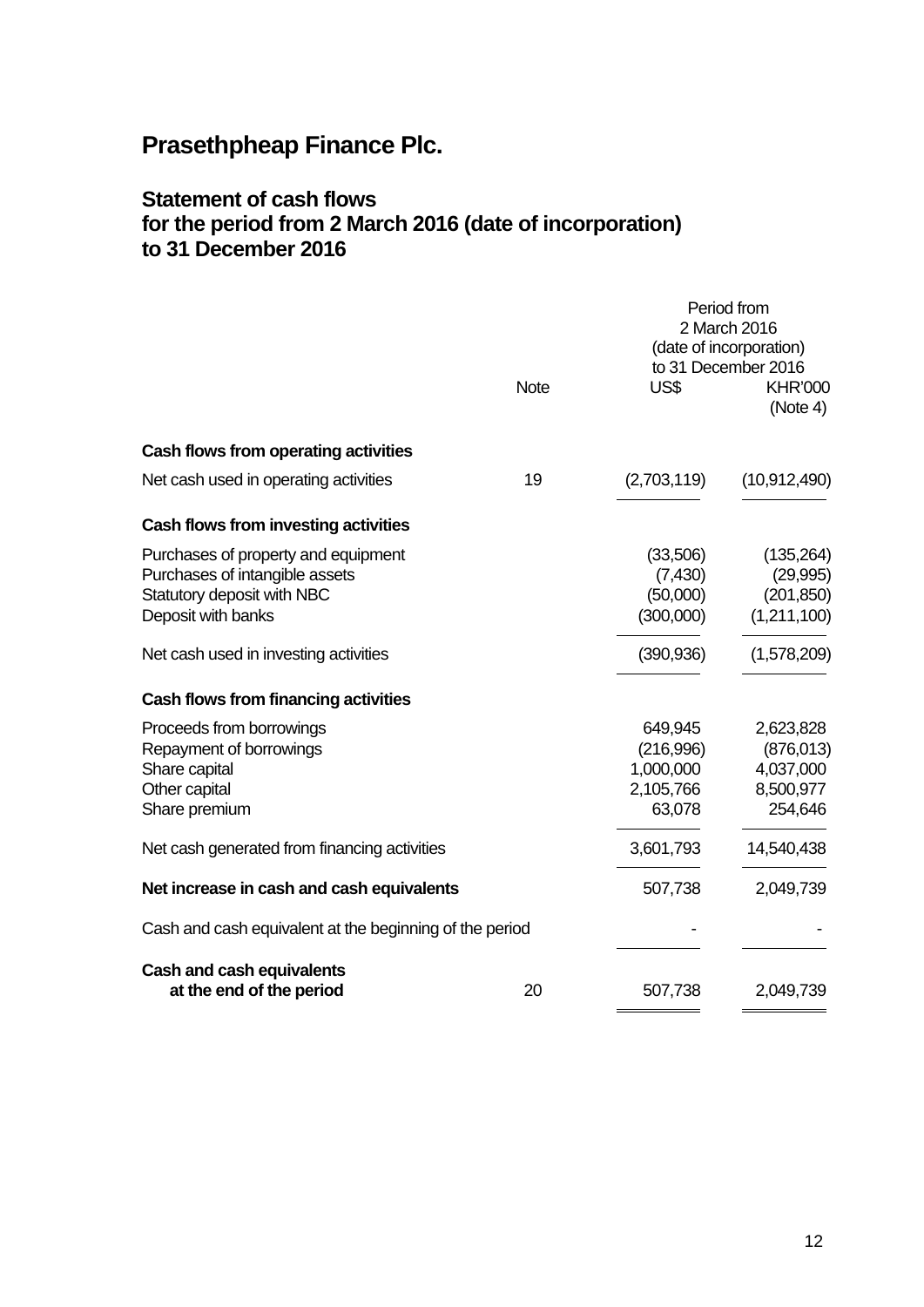### **Notes to the financial statements for the period from 2 March 2016 (date of incorporation) to 31 December 2016**

### **1. Reporting entity**

Prasethpheap Finance Plc. ("the Company") was incorporated as a public liability company on 2 March 2016 under registration No.00003008 with the Ministry of Commerce. On 31 August 2016, the National Bank of Cambodia ("the Central Bank" or "NBC") granted the Company a permanent licence to conduct business as a micro-finance institution in the Kingdom of Cambodia.

 The principal activities of the Company are to provide credit service and other financial services to low income families in the Kingdom of Cambodia. It currently operates through its head office in Phnom Penh and another two branches located in Phnom Penh and Bati of Takeo Province.

Prior to 2 March 2016 the Company's activities were carried out by the Pracheacheat Finance Organisation ("PFO"). The Company was initially capitalised by transferring into the Company substantially all the net assets of the PFO as of 1 March 2016. The details of the initial capitalisation and net assets transferred are presented in Note 5 to the financial statements.

The head office of the Company is located at House No. B78, Street 199, Sangkat Tomnup Teuk, Khan Chamkarmorn, Phnom Penh, Kingdom of Cambodia.

As at 31 December 2016, the Company had 39 employees.

### **2. Basis of preparation**

#### **(a) Statement of compliance**

The financial statements have been prepared in accordance with Cambodian Accounting Standards ("CAS") and the guidelines of the National Bank of Cambodia ("NBC") relating to the preparation and presentation of financial statements.

The financial statements of the Company were authorised for issue by the Board of Directors on 28 April 2017.

#### **(b) Basis of measurement**

The financial statements of the Company have been prepared on the historical cost basis.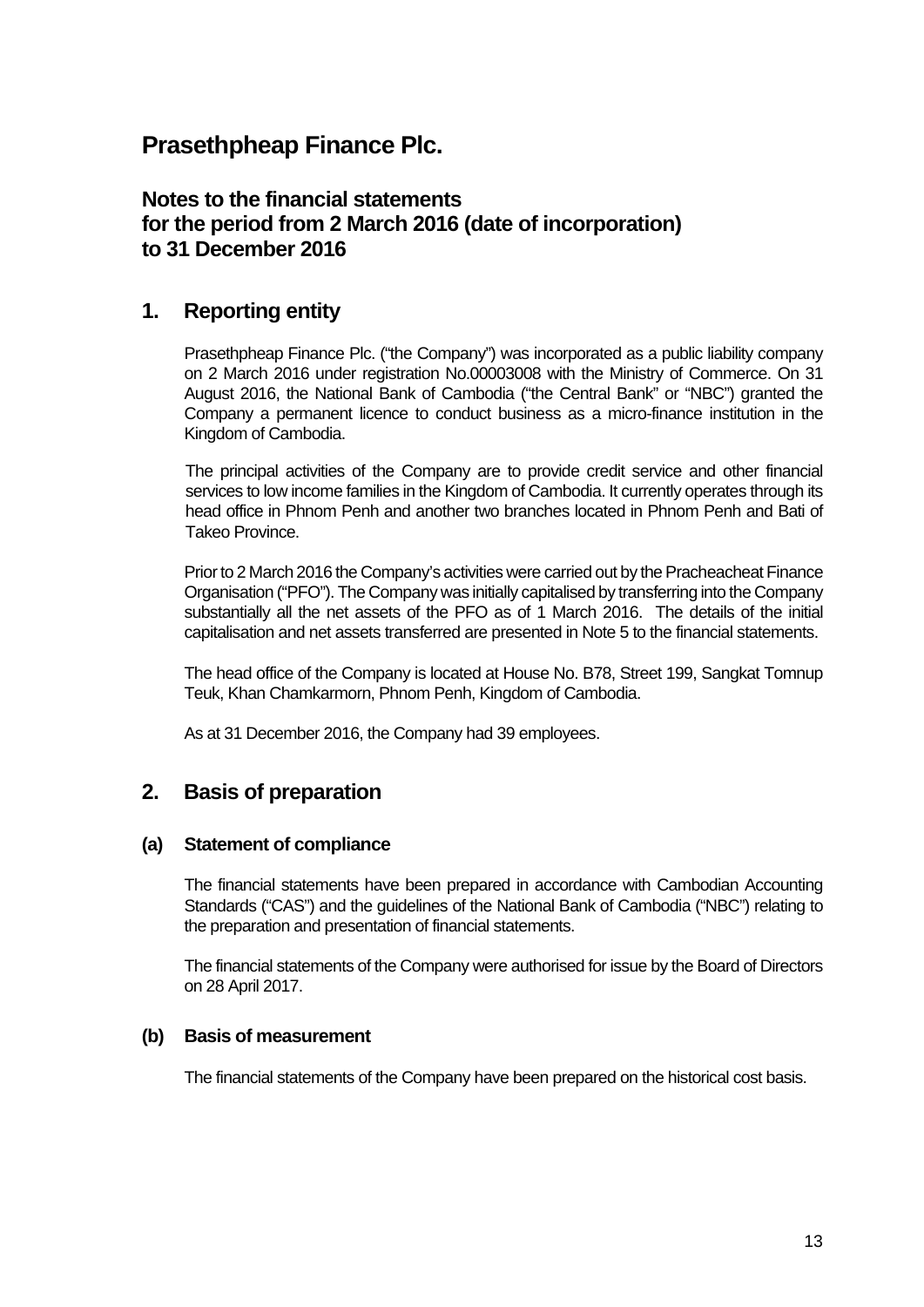### **Notes to the financial statements (continued) for the period from 2 March 2016 (date of incorporation) to 31 December 2016**

#### **2. Basis of preparation (continued)**

#### **(c) Functional and presentation currency**

The national currency of Cambodia is the Khmer Riel ("KHR"). However as the Company transacts it business and maintains its accounting records in two currencies, Khmer Riel ("KHR") and United States Dollars ("US\$"). Management has determined the US\$ to be the Company's functional and presentation currency as it reflects the economic substance of the underlying events and circumstances of the Company.

Transactions in currencies other than US\$ are translated into US\$ at the exchange rates ruling at the dates of the transactions. Monetary assets and liabilities denominated in currencies other than US\$ at the balance sheet date are translated into US\$ at the exchange rates ruling at that date. Exchange differences arising on translation are recognised in the income statement.

#### **(d) Use of estimates and judgements**

The preparation of financial statements requires management to make judgements, estimates and assumptions that affect the application of accounting policies and the reported amounts of assets, liabilities, and income and expenses. Actual results may differ from these estimates.

Estimates and underlying assumptions are reviewed on an ongoing basis. Revisions to accounting estimates are recognised in the year in which the estimates are revised and in any future periods affected.

Key accounting estimates and judgements applied in the preparation of the financial statements include estimates of recoverable amounts for loans and advances which have a separate accounting policy stated in Note 3(g).

### **3. Significant accounting policies**

The accounting policies set out below have been applied consistently in these financial statements.

#### **(a) Financial instruments**

The Company's financial assets and liabilities include cash and cash equivalents, loans to customers and other receivables, deposits, borrowings and payables. The accounting policies for the recognition and measurement of these items are disclosed in the respective accounting policies.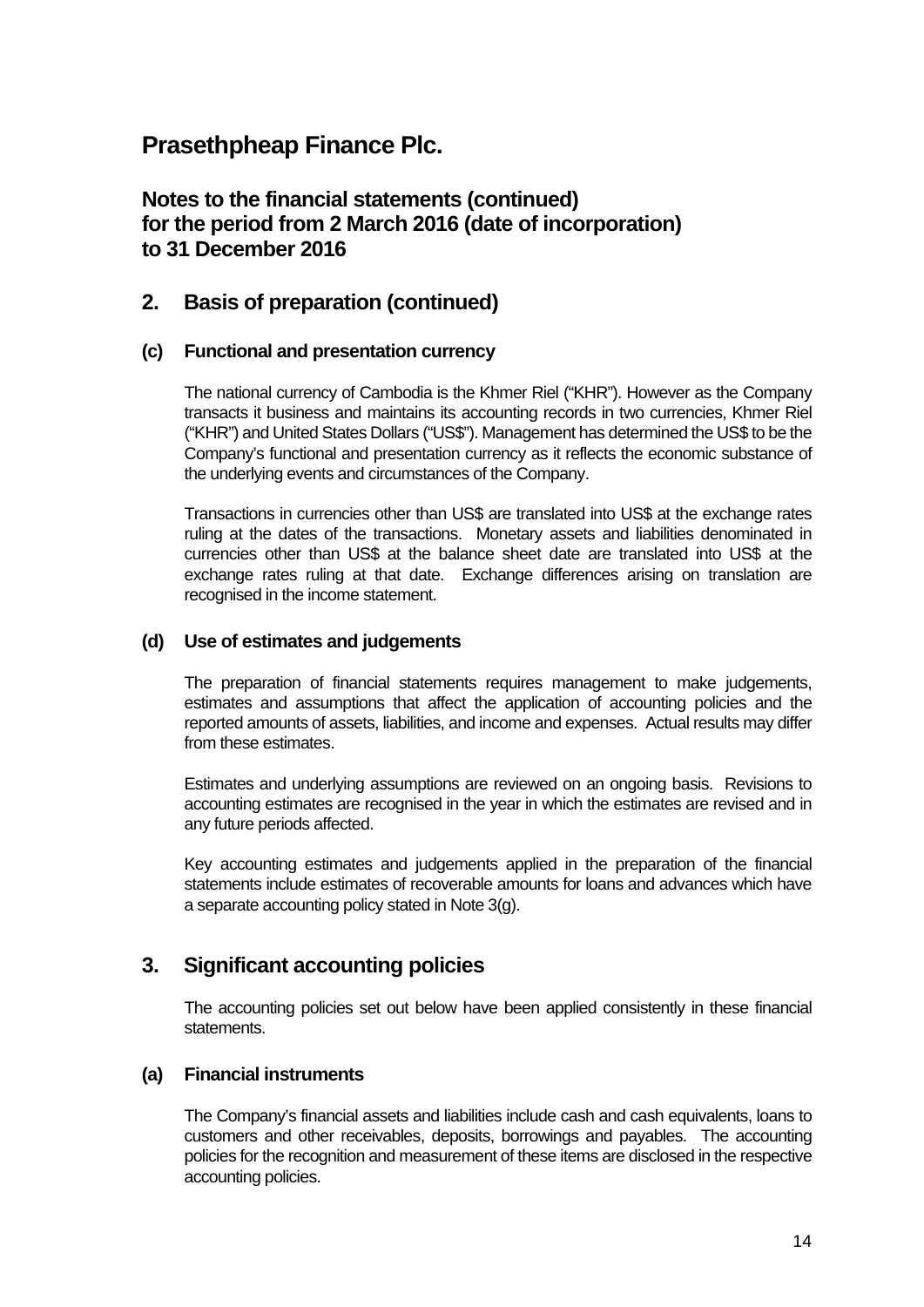### **Notes to the financial statements (continued) for the period from 2 March 2016 (date of incorporation) to 31 December 2016**

### **3. Significant accounting policies (continued)**

#### **(b) Basis of aggregation**

The Company's financial statements comprise the financial statements of the head office and its branches. All inter-branch balances and transactions have been eliminated.

#### **(c) Cash and cash equivalents**

Cash and cash equivalents consist of cash and bank balances, demand deposits and shortterm highly liquid investments with original maturities of three months or less when purchased, and that are readily convertible to known amounts of cash and subject to an insignificant risk of changes in value.

#### **(d) Deposits and placements with banks**

Deposits and placements with banks are stated at cost less allowance for any uncollectable amounts.

#### **(e) Deposits and placements with NBC**

Deposits and placements with the NBC, including capital guarantee deposit, are carried at cost. Capital guarantee deposit is maintained in compliance with the Cambodian Law on Banking and Financial Institutions and are determined by defined percentages of minimum share capital as required by the NBC. Deposits and placements with the NBC is report at cost basis.

#### **(f) Loans to customers**

Loans to customers are stated in the balance sheet at the amount of principal outstanding less any amounts written off and allowance for specific and general allowances.

#### **(g) Allowance for bad and doubtful loans**

In compliance with the NBC guidelines, a specific allowance for bad and doubtful loans is made on loans that are identified as non-performing as follows:

| <b>Classification</b>                  | Number of days past due | Allowance |
|----------------------------------------|-------------------------|-----------|
| Short-term loans (less than one year): |                         |           |
| Standard                               | $0 - 29$ days           | $0\%$     |
| Sub-standard                           | $30 - 59$ days          | 10%       |
| <b>Doubtful</b>                        | $60 - 89$ days          | 30%       |
| Loss                                   | 90 days or more         | 100%      |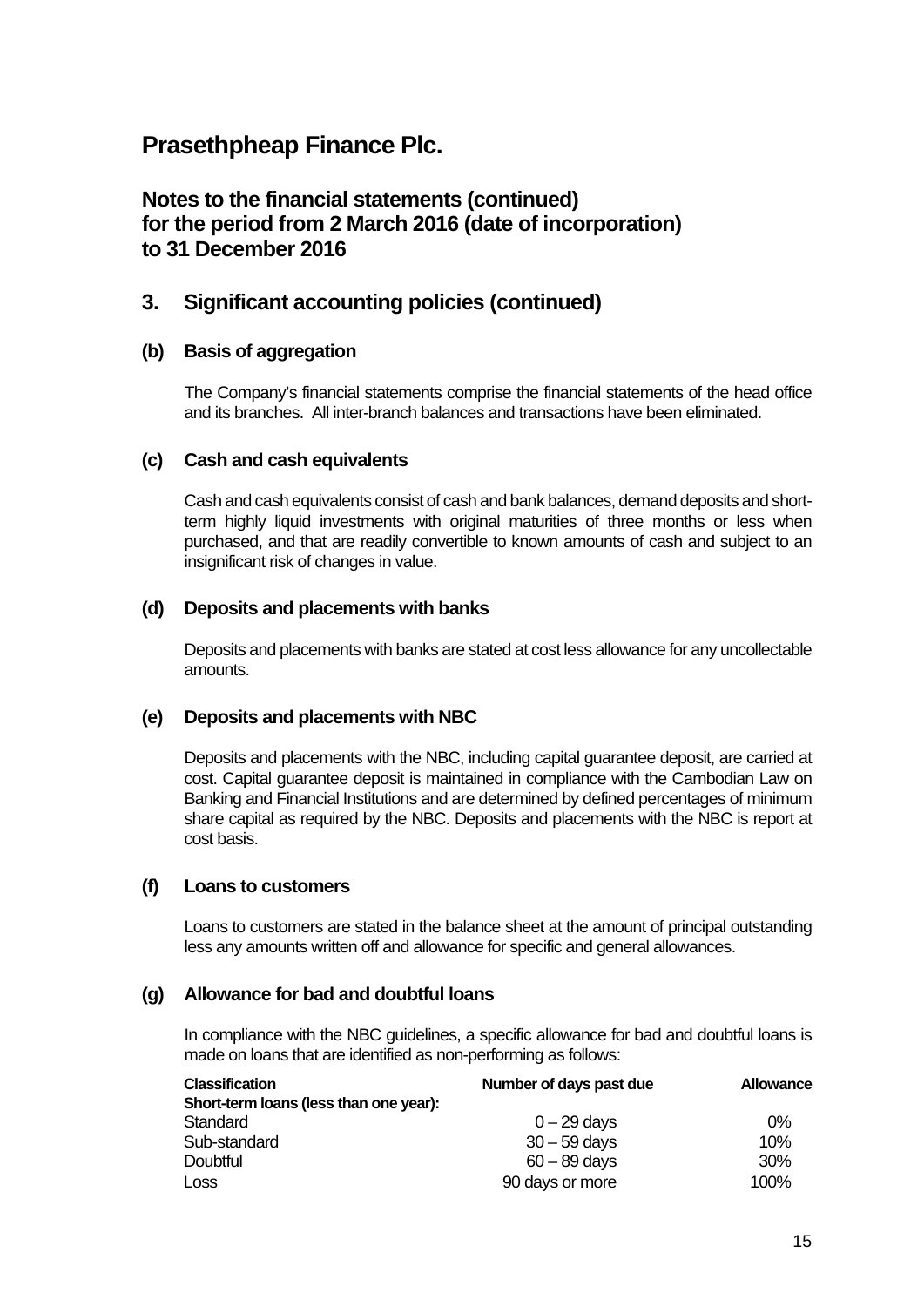### **Notes to the financial statements (continued) for the period from 2 March 2016 (date of incorporation) to 31 December 2016**

### **3. Significant accounting policies (continued)**

#### **(g) Allowance for bad and doubtful loans (continued)**

 **Long-term loans (more than one year):** 

| Standard        | $0 - 29$ days    | 0%   |
|-----------------|------------------|------|
| Sub-standard    | 30 – 179 days    | 10%  |
| <b>Doubtful</b> | $180 - 359$ days | 30%  |
| Loss            | 360 days or more | 100% |

The allowance will be calculated as a percentage of the loan amount outstanding at the time the loan is classified, excluding accrued interest. The allowance is recorded in the Company's accounts and charged to the income statement for the month during which the corresponding loan has been classified below standard. Interest on non-performing loan is not accrued.

In addition, the Company makes a general allowance for bad and doubtful loans as at balance sheet date which is over the mandatory specific level of provisioning as required by the NBC above at the rate of 1% of total outstanding of standard loans. Management believes that this more reasonably reflect the allowance necessary to absorb risks relating to problems in the macro-economic environment, natural disasters, and widespread deterioration in rural household income, which would render customers incapable of reimbursing their outstanding loans.

Recoveries on loans previously written off and reversal of previous allowances are disclosed as other income in the income statement.

#### **(h) Interest in suspense**

Interest in suspense represents interest on non-performing loans to customers, that is recorded as a provision rather than income until it is realised on a cash basis.

Interest in suspense is disclosed as a deduction from interest receivables.

#### **(i) Other assets**

Other assets are carried at cost. An estimate is made for doubtful receivables based on a review of outstanding amounts at the reporting date.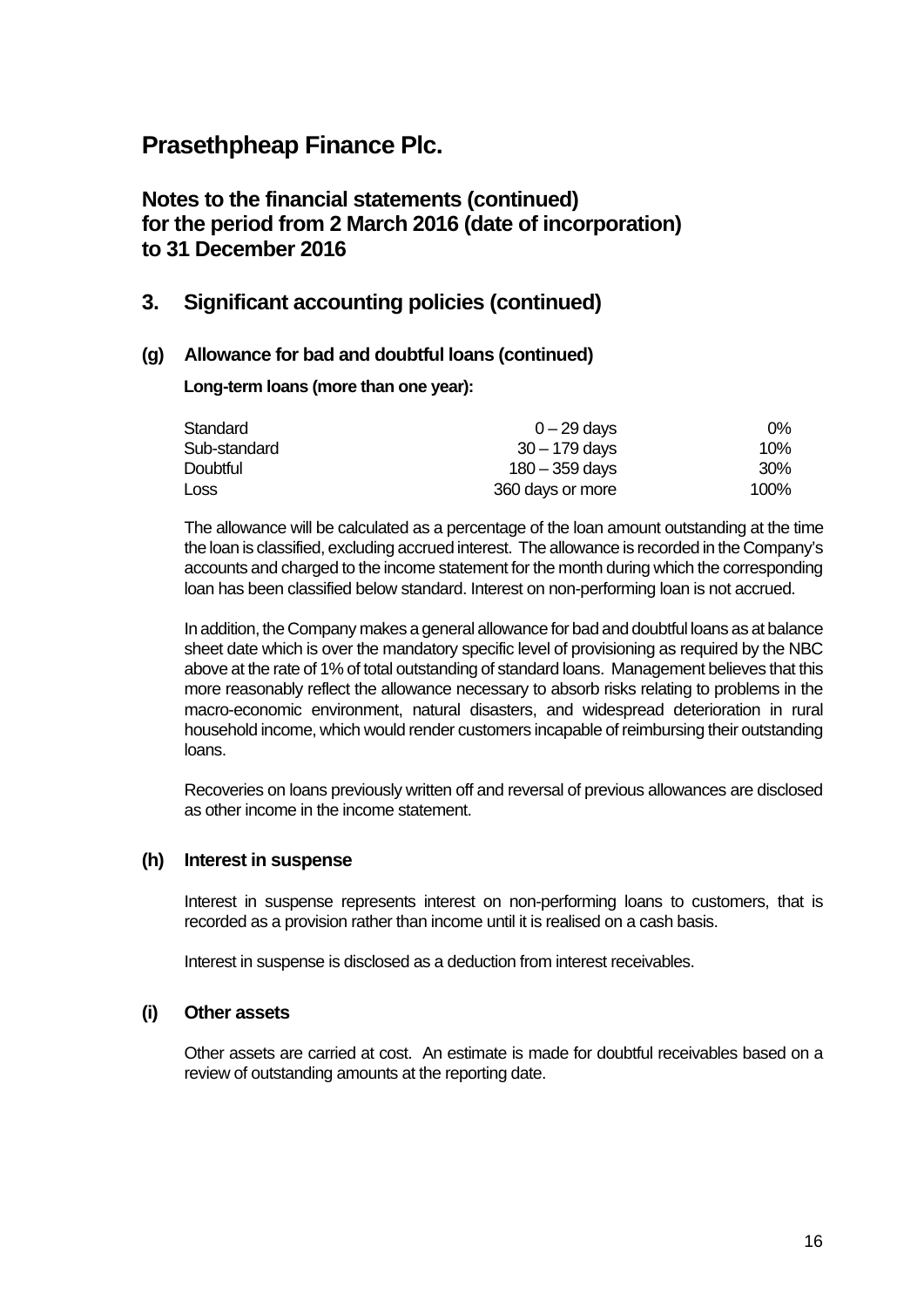### **Notes to the financial statements (continued) for the period from 2 March 2016 (date of incorporation) to 31 December 2016**

### **3. Significant accounting policies (continued)**

#### **(j) Property and equipment**

- (i) Items of property and equipment are stated at cost less accumulated depreciation and accumulated impairment losses, if any. Where an item of property and equipment comprises major components having different useful lives, the components are accounted for as separate items of property and equipment.
- (ii) Depreciation of property and equipment is charged to the income statement on a straight-line basis over the estimated useful lives of the individual assets as follows:

| Leasehold improvements | <b>20%</b> |
|------------------------|------------|
| Furniture and fixtures | 25%        |
| Office equipment       | <b>25%</b> |
| Computers equipment    | 25%        |

- (iii) Subsequent expenditure relating to an item of property and equipment that has already been recognised is added to the carrying amount of the asset when it is probable that future economic benefits, in excess of the originally assessed standard of performance of the existing asset, will flow to the Company. All other subsequent expenditure is recognised as an expense in the period in which it is incurred.
- (iv) Gains or losses arising from the retirement or disposal of an item of property and equipment are determined as the difference between the estimated net disposal proceeds and the carrying amount of the assets and are recognised in the income statement on the date of retirement or disposal.
- (v) Fully depreciated items of property and equipment are retained in the financial statements until disposed of or written off.

#### **(k) Intangible assets**

Intangible assets consist of computer software license and related costs are stated at cost less accumulated amortisation and accumulated impairment losses, if any. Acquired computer software license is capitalised on the basis of the cost incurred to acquire the specific software and bring it into use. Intangible assets are amortised over an estimate useful life of five years using a straight-line method.. If there is an indication that there has been a significant change in amortisation rate, useful life or residual value of an intangible asset, the amortisation is revised prospectively to reflect the new expectations.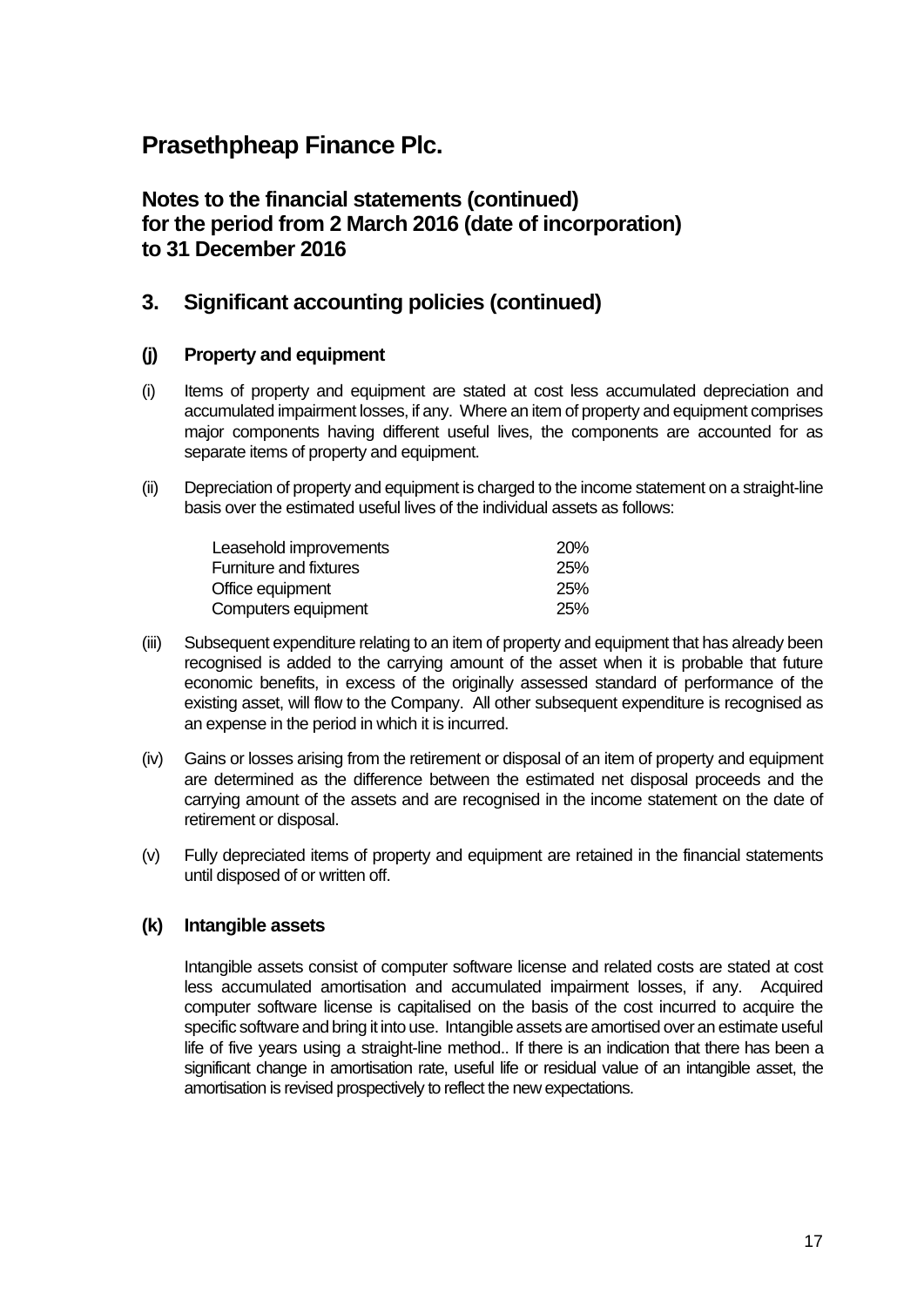### **Notes to the financial statements (continued) for the period from 2 March 2016 (date of incorporation) to 31 December 2016**

### **3. Significant accounting policies (continued)**

#### **(l) Impairment**

#### (i) Financial assets

A financial asset is assessed at each reporting date to determine whether there is any objective evidence that it is impaired. A financial asset is considered to be impaired if objective evidence indicates that one or more events have had a negative effect on the estimate future cash flows of that asset. This does not apply to loans to customers which has a separate accounting policy stated in Note 3(g).

Individually significant financial assets are tested for impairment on an individual basis. The remaining financial assets are assessed collectively in groups that share similar credit risk characteristics.

All impairment losses are recognised in the income statement.

An impairment loss is reversed if the reversal can be related objectively to an event occurring after the impairment loss was recognised.

#### (ii) Non-financial assets

The carrying amounts of the Company's non-financial assets are reviewed at each reporting date to determine whether there is any indication of impairment. If any such indication exists, the asset's recoverable amount is estimated.

The recoverable amount of an asset or cash-generating unit is the greater of its value in use and its fair value less cost to sell. In assessing value in use, the estimated future cash flows are discounted to their present value using a pre-tax discount rate that reflects current market assessments of the time value of money and the risks specific to the asset.

For the purpose of impairment testing, assets are grouped together into the smallest group of assets that generates cash inflows from continuing use that are largely independent of the cash inflows of other assets or groups of assets (the "cash-generating unit").

An impairment loss is recognised if the carrying amount of an asset or its cash-generating unit exceeds its estimated recoverable amount. Impairment losses are recognised in the income statement.

#### **(m) Other payables**

Other payables are stated at their cost.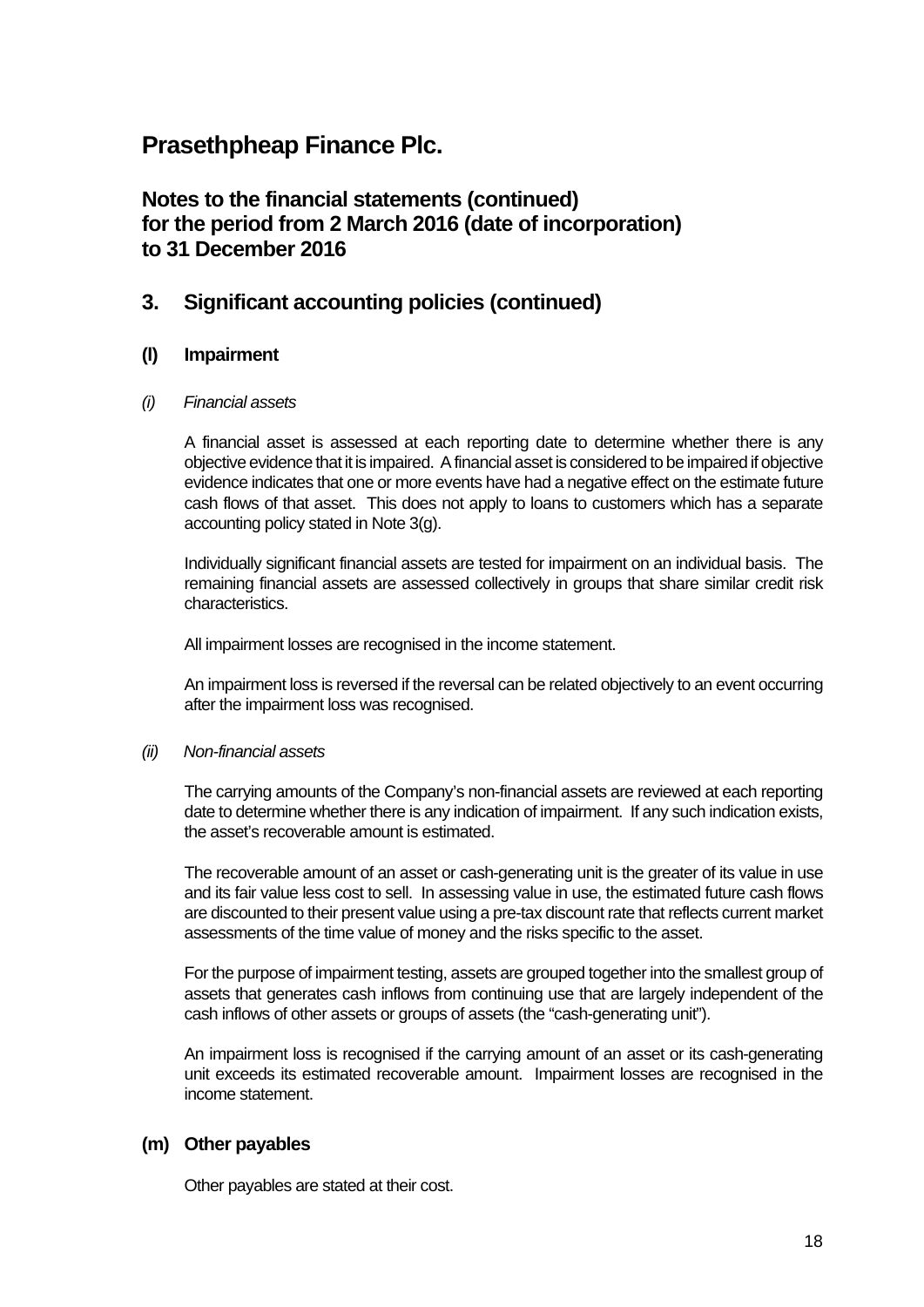### **Notes to the financial statements (continued) for the period from 2 March 2016 (date of incorporation) to 31 December 2016**

### **3. Significant accounting policies (continued)**

#### **(n) Borrowings**

Borrowings are stated at the amount of the principal outstanding.

#### **(o) Provisions**

Provisions are recognised in the balance sheet when the Company has a legal or constructive obligation as a result of a past event, and it is probable that an outflow of economic benefits will be required to settle the obligation. If the effect is material, provisions are determined by discounting the expected future cash flows at a pre-tax rate that reflects current market assessments of the time value of money and, where appropriate, the risks specific to the liability.

#### **(p) Legal reserve**

Based on the Memorandum and Articles of Association, the Company shall transfer from retained earnings based on the rate of 5% of the current year net profit (after tax) to legal reserve.

#### **(q) Income and expense recognition**

Interest income on loans, balance with the NBC and balances with other banks are recognised on an accruals basis. Where a loan becomes non-performing, the recording of interest as income is suspended until it is realised on a cash basis. Interest on loans is calculated on daily accrued basis.

Loan fee income is recognised as income when the loan is disbursed to customers. The loan fee income is calculated using the principal and fee rate.

Expenses are recognised on an accrual basis.

#### **(r) Operating leases**

Leases when substantially all the risks and rewards of ownership of assets remain with the leasing company are accounted for as operating leases. Payments made under operating leases are recognised in the income statement on a straight-line basis over the term of the lease. Lease commitments are not recognised as liabilities until the obligation to pay become due.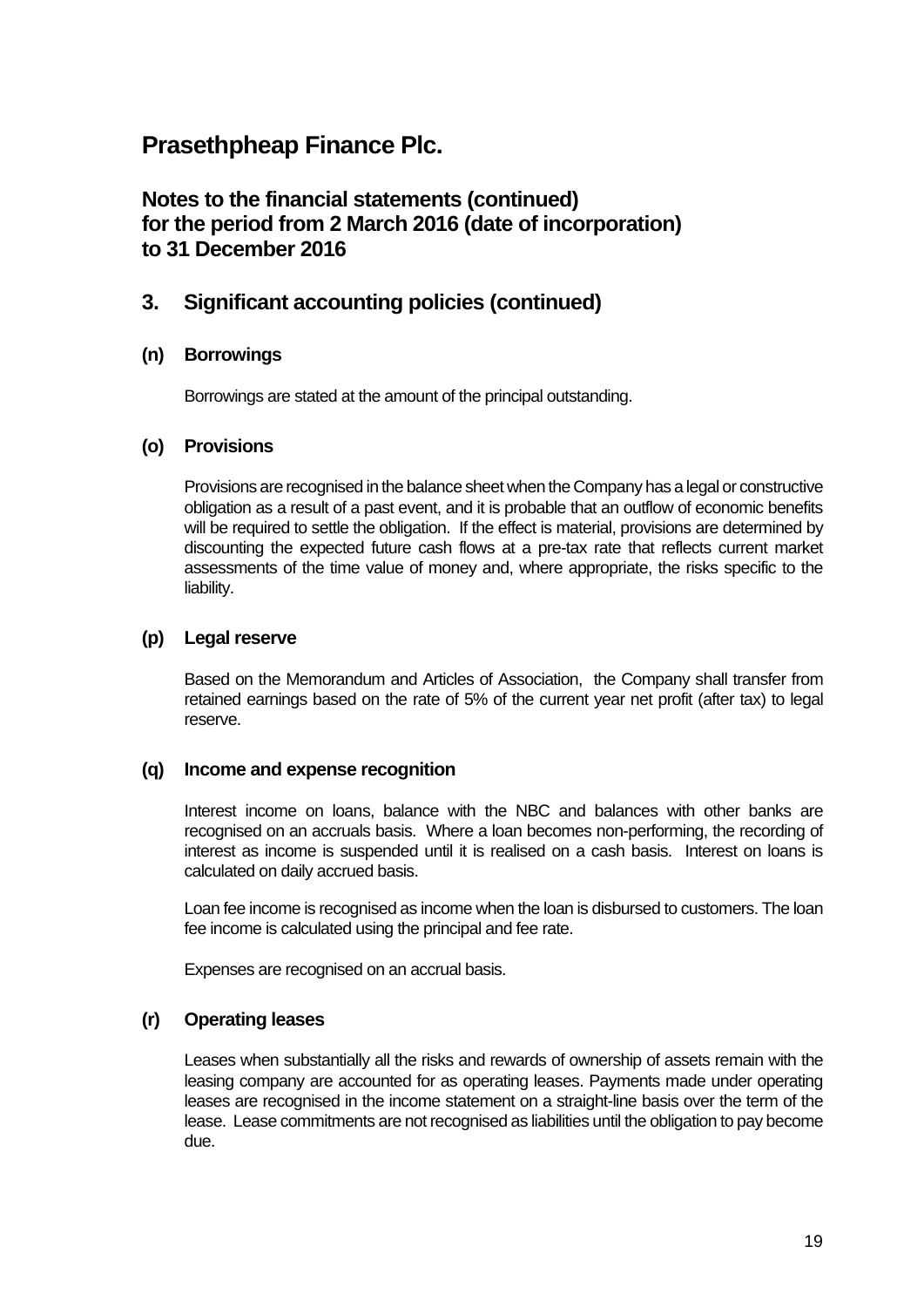### **Notes to the financial statements (continued) for the period from 2 March 2016 (date of incorporation) to 31 December 2016**

### **3. Significant accounting policies (continued)**

#### **(s) Income tax**

Income tax on the profit or loss for the year comprises current and deferred tax. Income tax is recognised in the income statement except to the extent that it relates to items recognised as a component of shareholders' equity, in which case it is also disclosed as a component of shareholders' equity.

Current tax is the expected tax payable on the taxable income for the year using tax rates enacted or substantially enacted at the balance sheet date, and any adjustment to tax payable in respect of previous years.

Deferred tax is provided using the balance sheet method, providing for temporary differences between the carrying amounts of assets and liabilities for financial reporting purposes and the amounts used for taxation purposes. The amount of deferred tax provided is based on the expected manner of realisation or settlement of the carrying amounts of assets and liabilities, using tax rates enacted at the balance sheet date.

A deferred tax asset is recognised only to the extent that it is probable that future taxable profits will be available to permit the realisation of the asset. Deferred tax assets are reduced to the extent that it is no longer probable that the related tax benefit will be realised.

#### **(t) Related parties**

Parties are considered to be related to the Company if one party has the ability, directly or indirectly, to control the other party or exercise significant influence over the other party in making financial and operating decisions, or where the Company and the other party are subject to common control or significant influence. Related parties may be individuals or corporate entities and include close family members of any individual considered to be a related party.

Under the Law on Banking and Financial Institutions, related parties include individuals who hold directly or indirectly a minimum of 10% of the capital of the Company or voting rights therefore, or who participates in the administration, direction, management or the design and implementation of the internal controls of the Company.

### **4. Translation of US\$ into KHR**

The financial statements are stated in United States Dollar ("USD"). The translations of United States Dollar amount into Khmer Riel ("KHR") are included solely for convenient purposes and have been made using the prescribed official exchange rate as of 31 December 2016 of USD 1: KHR 4,037 published by the NBC.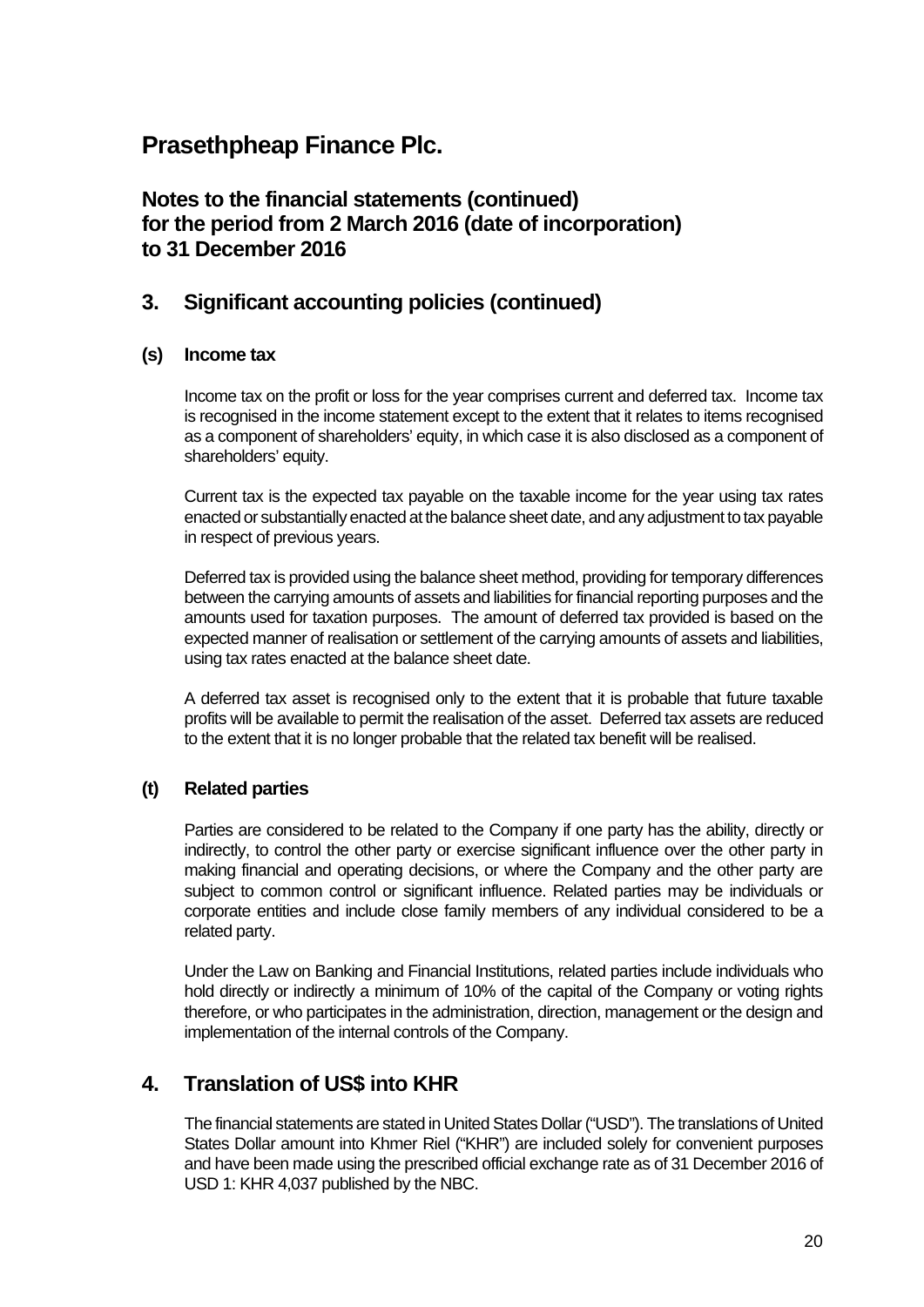### **Notes to the financial statements (continued) for the period from 2 March 2016 (date of incorporation) to 31 December 2016**

### **4. Translation of US\$ into KHR (continued)**

These convenience translations should not be construed as representations that the USD amounts have been, could have been, or could in the future be, converted into KHR at this or any other rate of exchange.

# **5. Initial capitlaisation - net assets transfer**

The Company was initially capitalised by transferring into the Company substantially all the net assets of the Pracheacheat Finance Organisation ("PFO") as of 1 March 2016, at the following values:

|                                                                    | US\$                 |
|--------------------------------------------------------------------|----------------------|
| <b>Assets</b>                                                      |                      |
| Cash on hand                                                       | 30,006               |
| Deposits and placements                                            |                      |
| with other banks                                                   | 364,532              |
| Loans to customers                                                 | 3,464,622            |
| Allowance for bad and doubtful loans<br>Other assets               | (100, 881)<br>72,198 |
| Property and equipment – Cost                                      | 48,548               |
| Property and equipment - Accumulated depreciation                  | (19, 918)            |
| Intangible assets - Cost                                           | 10,250               |
| Intangible assets - Accumulated amortisation                       | (2,820)              |
| <b>Total assets</b>                                                | 3,866,537            |
| Liabilities                                                        |                      |
| Overdraft                                                          | 292,476              |
| <b>Borrowings</b>                                                  | 189,499              |
| Current income tax liabilities                                     | 86,049               |
| Other payables                                                     | 151,950              |
| <b>Total liabilities</b>                                           | 719,974              |
| Net assets transferred                                             | 3,146,563            |
| The value of the net assets transferred was recognised as follows: |                      |
| <b>Issuance of shares</b>                                          | 1,000,000            |
| Share premium                                                      | 65,122               |
| Other capital                                                      | 2,081,441            |
|                                                                    | 3,146,563            |
|                                                                    |                      |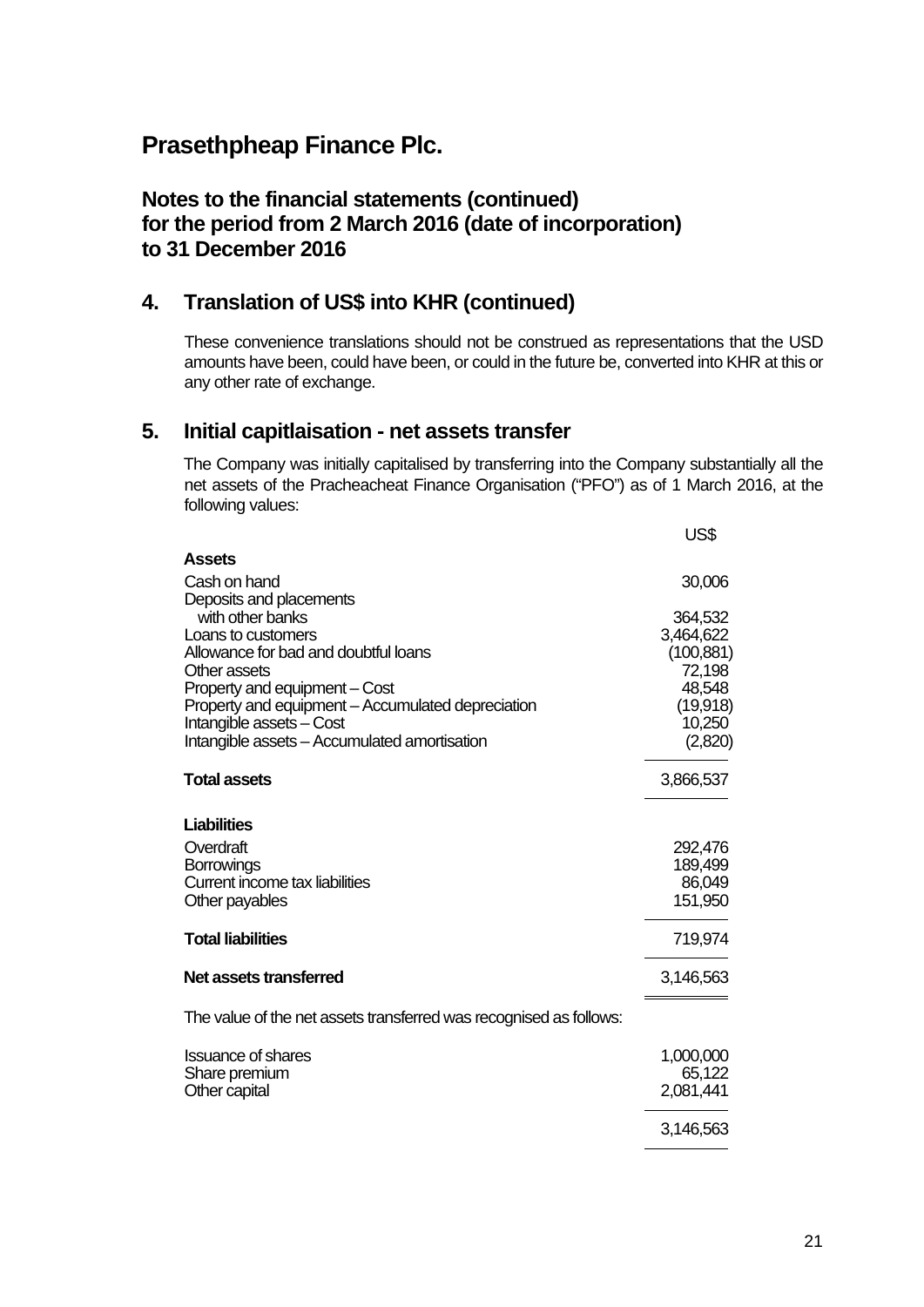### **Notes to the financial statements (continued) for the period from 2 March 2016 (date of incorporation) to 31 December 2016**

#### **6. Deposits and placements with NBC**

|                                                      | As at<br>31 December 2016 |                            |
|------------------------------------------------------|---------------------------|----------------------------|
|                                                      | US\$                      | <b>KHR'000</b><br>(Note 4) |
| Capital guarantee<br>(i)<br>Current accounts<br>(ii) | 50,000<br>44              | 201,850<br>178             |
|                                                      | 50,044                    | 202,028                    |

(i) The capital guarantee deposit is maintained with the NBC in compliance with Prakas No. B7-00-006 on the Licensing of Micro-Finance Institutions, the amounts of which are determined at 5% of the Company's registered share capital. The guarantee deposit will be refunded to the Company when the Company decides to close the business which is not contained the deposit from customers.

The capital guarantee deposit earns interest at the rate of 0.22% per annum.

(ii) Current account earns no interest.

#### **7. Deposits and placements with banks**

|     |                                                                   | As at<br>31 December 2016 |                            |
|-----|-------------------------------------------------------------------|---------------------------|----------------------------|
|     |                                                                   | US\$                      | <b>KHR'000</b><br>(Note 4) |
|     | <b>Fixed deposits</b><br><b>Current accounts</b>                  | 300,000<br>397,654        | 1,211,100<br>1,605,329     |
|     | Savings deposits                                                  | 96,754                    | 390,596                    |
|     |                                                                   | 794,408                   | 3,207,025                  |
|     | Deposits and placements with other banks are analysed as follows: |                           |                            |
| (a) | By maturity:                                                      |                           |                            |
|     | Within 1 month                                                    | 494,408                   | 1,995,925                  |
|     | 4 to 12 months                                                    | 300,000                   | 1,211,100                  |
|     |                                                                   | 794,408                   | 3,207,025                  |
| (b) | By interest rate (per annum):                                     |                           |                            |
|     |                                                                   |                           | 2016                       |
|     | <b>Fixed deposits</b><br><b>Current accounts</b>                  |                           | 5.50%<br>0.00%             |
|     | Savings deposits                                                  |                           | $0.015\% - 0.25\%$         |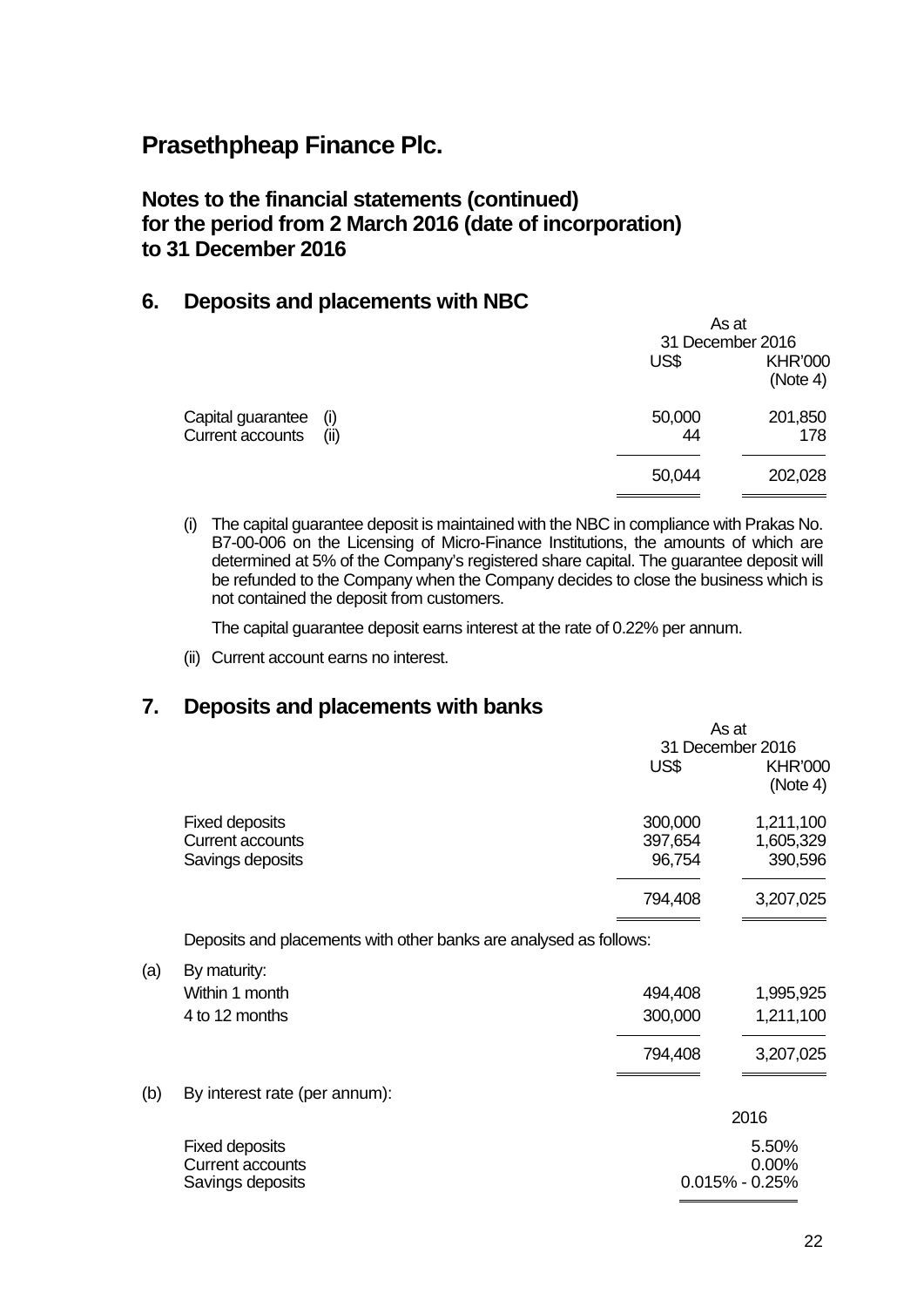### **Notes to the financial statements (continued) for the period from 2 March 2016 (date of incorporation) to 31 December 2016**

#### **8. Loans to customers – net**

|                                                  |                        | As at                      |
|--------------------------------------------------|------------------------|----------------------------|
|                                                  |                        | 31 December 2016           |
|                                                  | US\$                   | <b>KHR'000</b><br>(Note 4) |
| Individual loans                                 | 2,975,971              | 12,013,995                 |
| Group loans                                      | 7,868                  | 31,763                     |
| Gross Ioans                                      | 2,983,839              | 12,045,758                 |
| Allowance for bad and doubtful loans:            |                        |                            |
| General                                          | (28, 402)              | (114,660)                  |
| Specific                                         | (86, 779)              | (350,326)                  |
|                                                  | (115, 181)             | (464, 986)                 |
| Loans to customers - net                         | 2,868,658              | 11,580,772                 |
| Movements of loans to customers are as follows:  |                        |                            |
| At 2 March 2016 (date of incorporation)          |                        |                            |
| Transfer from PFO (Note 5)                       | 3,464,622              | 13,986,679                 |
| Additions during the period                      | 5,144,248              | 20,767,329                 |
| Repayments during the period<br>Loan written off | (5,623,020)<br>(2,011) | (22,700,132)<br>(8, 118)   |
|                                                  |                        |                            |
| At 31 December                                   | 2,983,839              | 12,045,758                 |
|                                                  |                        |                            |

Movements of allowances for bad and doubtful loans to customers are as follows:

|                                         | Period from             |                |
|-----------------------------------------|-------------------------|----------------|
|                                         | 2 March 2016            |                |
|                                         | (date of incorporation) |                |
|                                         | to 31 December 2016     |                |
|                                         | US\$                    | <b>KHR'000</b> |
|                                         |                         | (Note 4)       |
| At 2 March 2016 (date of incorporation) |                         |                |
| Transfer from PFO (Note 5)              | 100,881                 | 407,257        |
| Allowance during the period             | 16,489                  | 66,566         |
| Loans written off                       | (2, 105)                | (8, 498)       |
| Currency translation difference         | (84)                    | (339)          |
| At end of the period                    | 115,181                 | 464,986        |
|                                         |                         |                |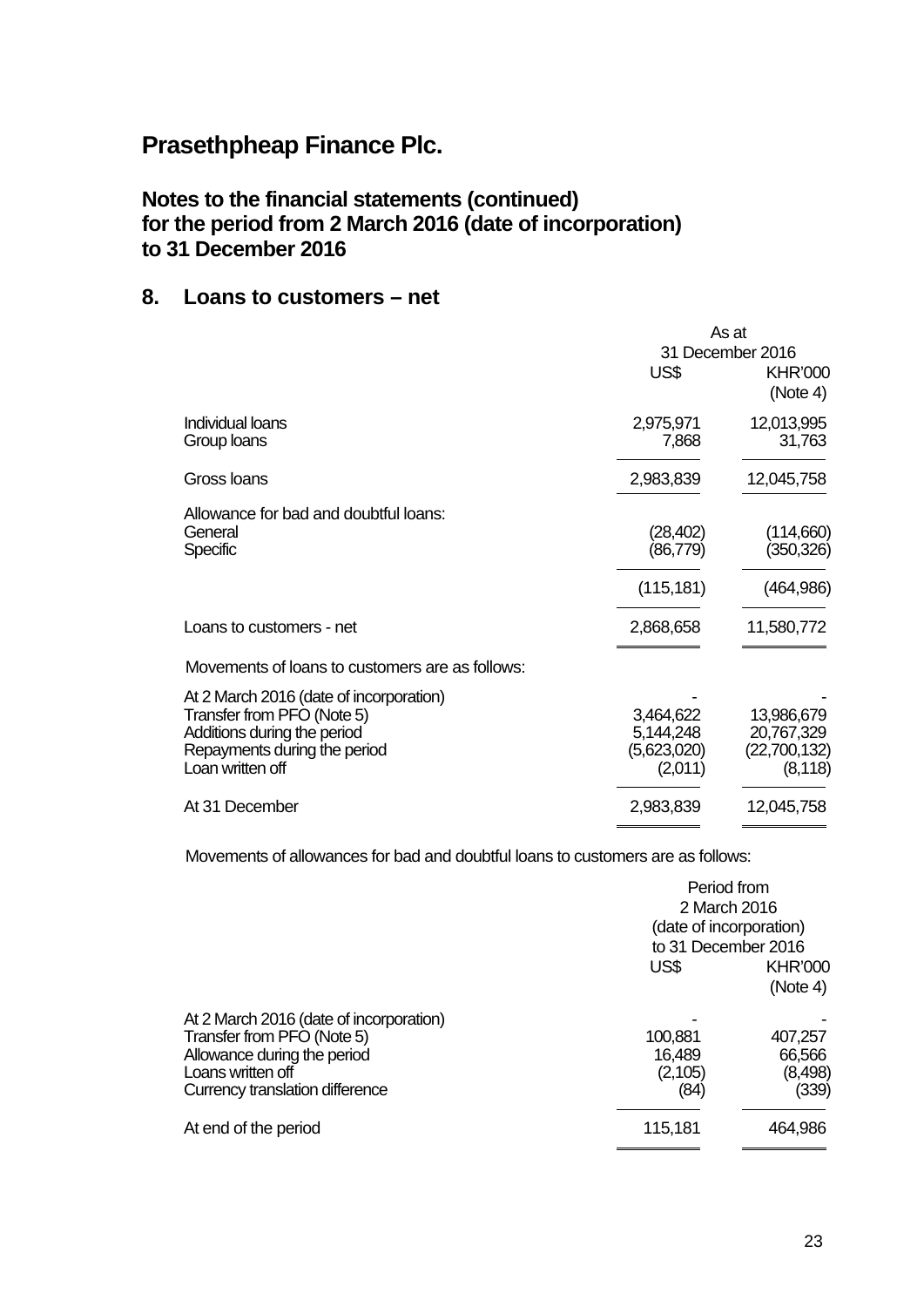### **Notes to the financial statements (continued) for the period from 2 March 2016 (date of incorporation) to 31 December 2016**

### **8. Loans to customers – net (continued)**

Gross loans to customers are analysed as follows:

|     |                           | As at     |                  |
|-----|---------------------------|-----------|------------------|
|     |                           |           | 31 December 2016 |
|     |                           | US\$      | <b>KHR'000</b>   |
|     |                           |           | (Note 4)         |
| (a) | By maturity               |           |                  |
|     | Within 1 month            | 19,914    | 80,393           |
|     | 1 to 3 months             | 16,991    | 68,593           |
|     | 3 to 12 months            | 189,753   | 766,033          |
|     | Over 12 months            | 2,757,181 | 11,130,739       |
|     |                           | 2,983,839 | 12,045,758       |
| (b) | By currency               |           |                  |
|     | Khmer riels               | 32,780    | 132,333          |
|     | <b>US Dollars</b>         | 2,951,059 | 11,913,425       |
|     |                           | 2,983,839 | 12,045,758       |
| (c) | By economic sector:       |           |                  |
|     | Household/family          | 1,456,987 | 5,881,857        |
|     | Agriculture               | 233,473   | 942,531          |
|     | Transportation            | 82,822    | 334,352          |
|     | Trade and commerce        | 823,278   | 3,323,573        |
|     | Service                   | 48,987    | 197,761          |
|     | Construction              | 192,549   | 777,320          |
|     | Staff loans               | 145,743   | 588,364          |
|     |                           | 2,983,839 | 12,045,758       |
| (d) | By residency status:      |           |                  |
|     | <b>Residents</b>          | 2,983,839 | 12,045,758       |
| (e) | By relationship           |           |                  |
|     | <b>Related parties</b>    | 43,586    | 175,957          |
|     | <b>External customers</b> | 2,940,253 | 11,869,801       |
|     |                           | 2,983,839 | 12,045,758       |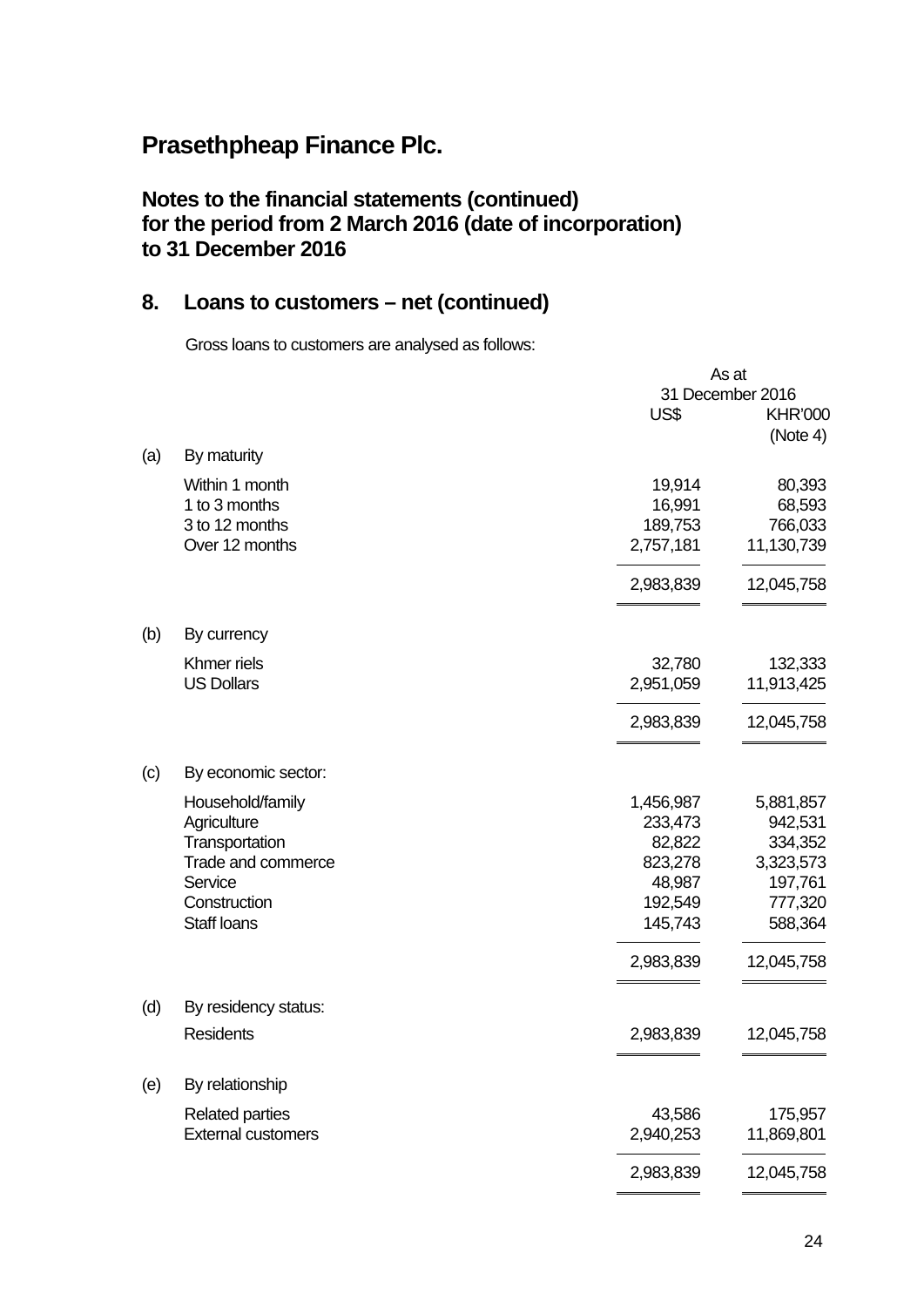### **Notes to the financial statements (continued) for the period from 2 March 2016 (date of incorporation) to 31 December 2016**

### **8. Loans to customers – net (continued)**

The loans to customers are analysed as follows: (continued)

|     |                                                   | As at<br>31 December 2016 |                                |
|-----|---------------------------------------------------|---------------------------|--------------------------------|
|     |                                                   | US\$                      | <b>KHR'000</b><br>(Note 4)     |
| (f) | Loan by performance                               |                           |                                |
|     | <b>Standard loans</b><br>- Secured<br>- Unsecured | 2,840,226                 | 11,465,992                     |
|     | Sub-standard loans<br>- Secured<br>- Unsecured    | 46,367                    | 187,184                        |
|     | Doubtful loans<br>- Secured<br>- Unsecured        | 21,578                    | 87,110                         |
|     | Loss loans<br>- Secured<br>- Unsecured            | 69,312<br>6,356           | 279,813<br>25,659              |
|     |                                                   | 2,983,839                 | 12,045,758                     |
| (g) | By interest rates (per annum):                    |                           | 2016                           |
|     | Group loans<br>Individual loans                   |                           | 32.4% - 38.4%<br>14.4% - 38.4% |

### **9. Other assets**

|                      | As at            |                            |
|----------------------|------------------|----------------------------|
|                      | 31 December 2016 |                            |
|                      | US\$             | <b>KHR'000</b><br>(Note 4) |
| Interest receivables | 26,288           | 106,125                    |
| Rental deposits      | 35,200           | 142,102                    |
| <b>Others</b>        | 28,459           | 114,889                    |
|                      | 89,947           | 363,116                    |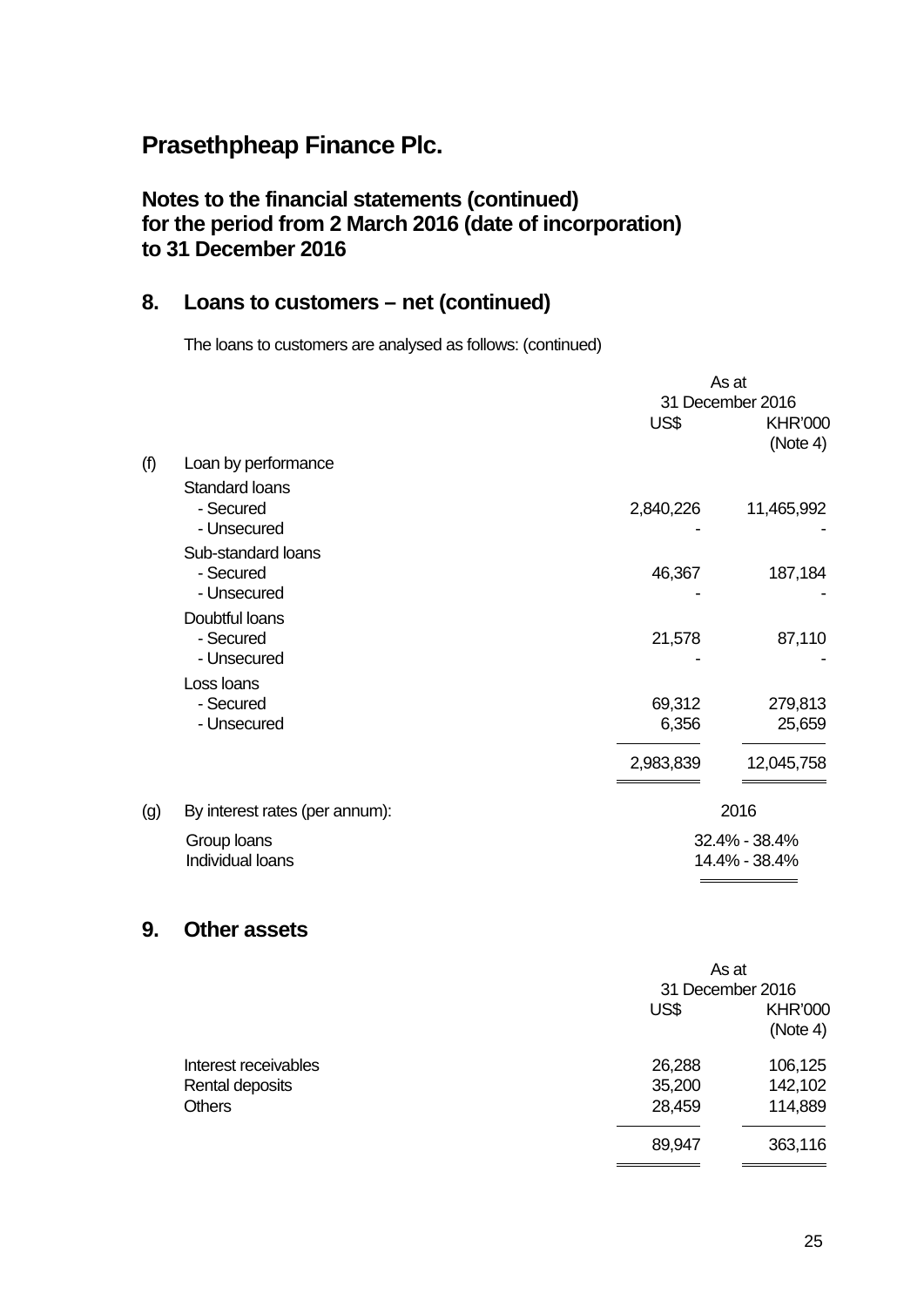## **Notes to the financial statements (continued) for the period from 2 March 2016 (date of incorporation) to 31 December 2016**

# **10. Property and equipment**

| Leasehold<br><b>Improvements</b> | Furniture<br>and fittings | Office | Computer  |           |                            |
|----------------------------------|---------------------------|--------|-----------|-----------|----------------------------|
| US\$                             | US\$                      | US\$   | US\$      | US\$      | <b>KHR'000</b><br>(Note 4) |
|                                  |                           |        |           |           |                            |
|                                  |                           |        |           |           |                            |
| 10,644                           | 5,472                     | 15,860 | 16,572    | 48,548    | 195,989                    |
| 770                              | 802                       | 1,533  | 1,771     | 4,876     | 19,684                     |
| 11,414                           | 6,274                     | 17,393 | 18,343    | 53,424    | 215,673                    |
|                                  |                           |        |           |           |                            |
|                                  |                           |        |           |           |                            |
| 4,893                            | 2,278                     | 6,794  | 5,953     | 19,918    | 80,409                     |
| 1,879                            | 1,211                     | 3,459  | 3,766     | 10,315    | 41,642                     |
| 6,772                            | 3,489                     | 10,253 | 9,719     | 30,233    | 122,051                    |
|                                  |                           |        |           |           |                            |
| 4,642                            | 2,785                     | 7,140  | 8,624     | 23,191    | 93,622                     |
|                                  |                           |        | equipment | equipment | Total                      |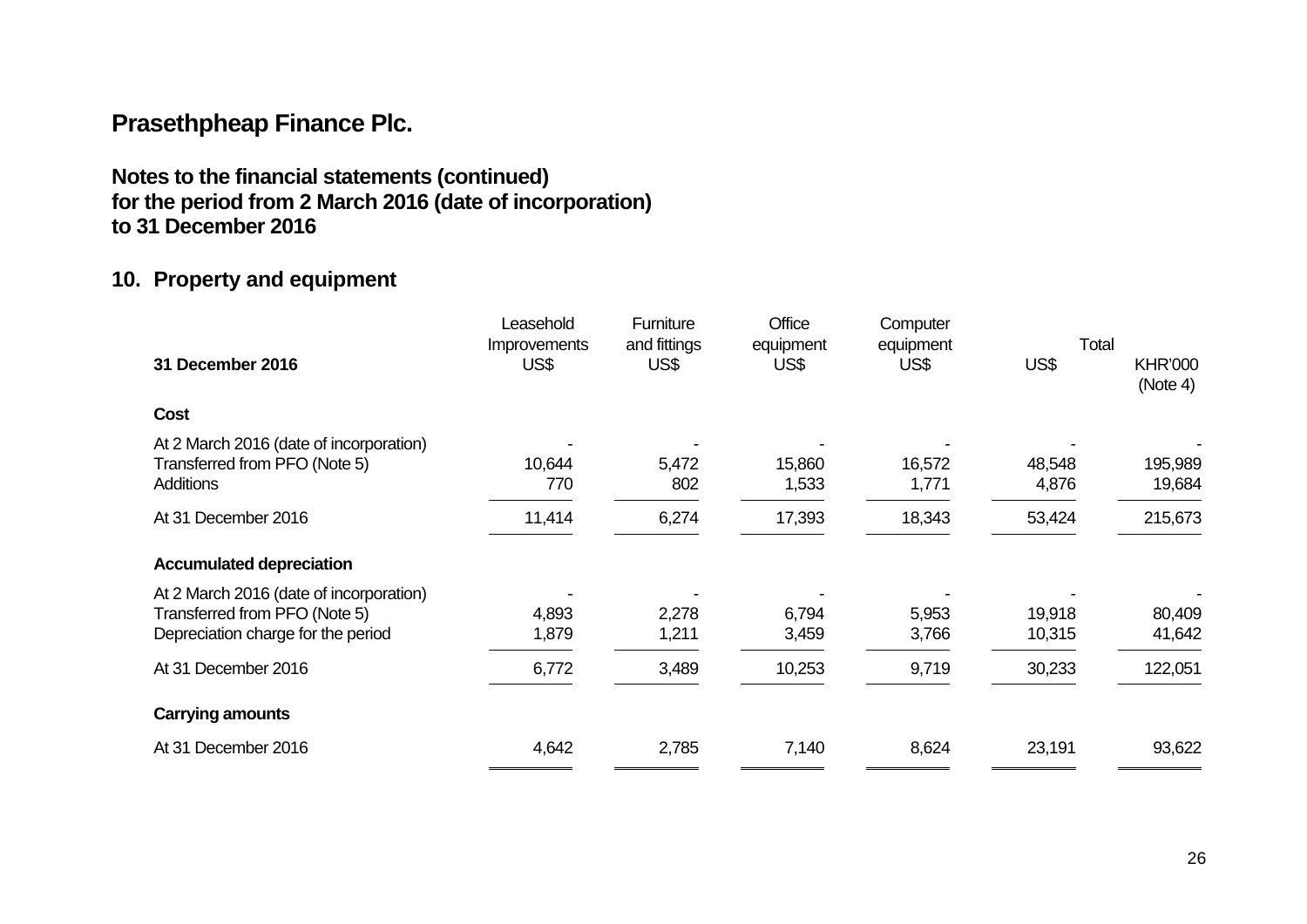### **Notes to the financial statements (continued) for the period from 2 March 2016 (date of incorporation) to 31 December 2016**

#### **11. Intangible assets**

|                                                                          | As at<br>31 December 2016 |                            |
|--------------------------------------------------------------------------|---------------------------|----------------------------|
|                                                                          | US\$                      | <b>KHR'000</b><br>(Note 4) |
| <b>Cost</b>                                                              |                           |                            |
| At 2 March 2016 (date of incorporation)<br>Transferred from PFO (Note 5) | 10,250                    | 41,379                     |
| At 31 December 2016                                                      | 10,250                    | 41,379                     |
| <b>Accumulated amortisation</b>                                          |                           |                            |
| At 2 March 2016 (date of incorporation)                                  |                           |                            |
| Transferred from PFO (Note 5)<br>Amortisation for the period             | 2,820<br>1,710            | 11,384<br>6,903            |
| At 31 December 2016                                                      | 4,530                     | 18,287                     |
| <b>Carrying amounts</b>                                                  |                           |                            |
| At 31 December 2016                                                      | 5,720                     | 23,092                     |
|                                                                          |                           |                            |

### **12. Income tax**

#### **(a) Current income tax liability**

|                               | As at            |                            |
|-------------------------------|------------------|----------------------------|
|                               | 31 December 2016 |                            |
|                               | US\$             | <b>KHR'000</b><br>(Note 4) |
| At beginning of the period    |                  |                            |
| Transferred from PFO (Note 5) | 86,049           | 347,380                    |
| Income tax expense            | 29,412           | 118,736                    |
| Income tax paid               | (2,631)          | (10,621)                   |
| At end of the period          | 112,830          | 455,495                    |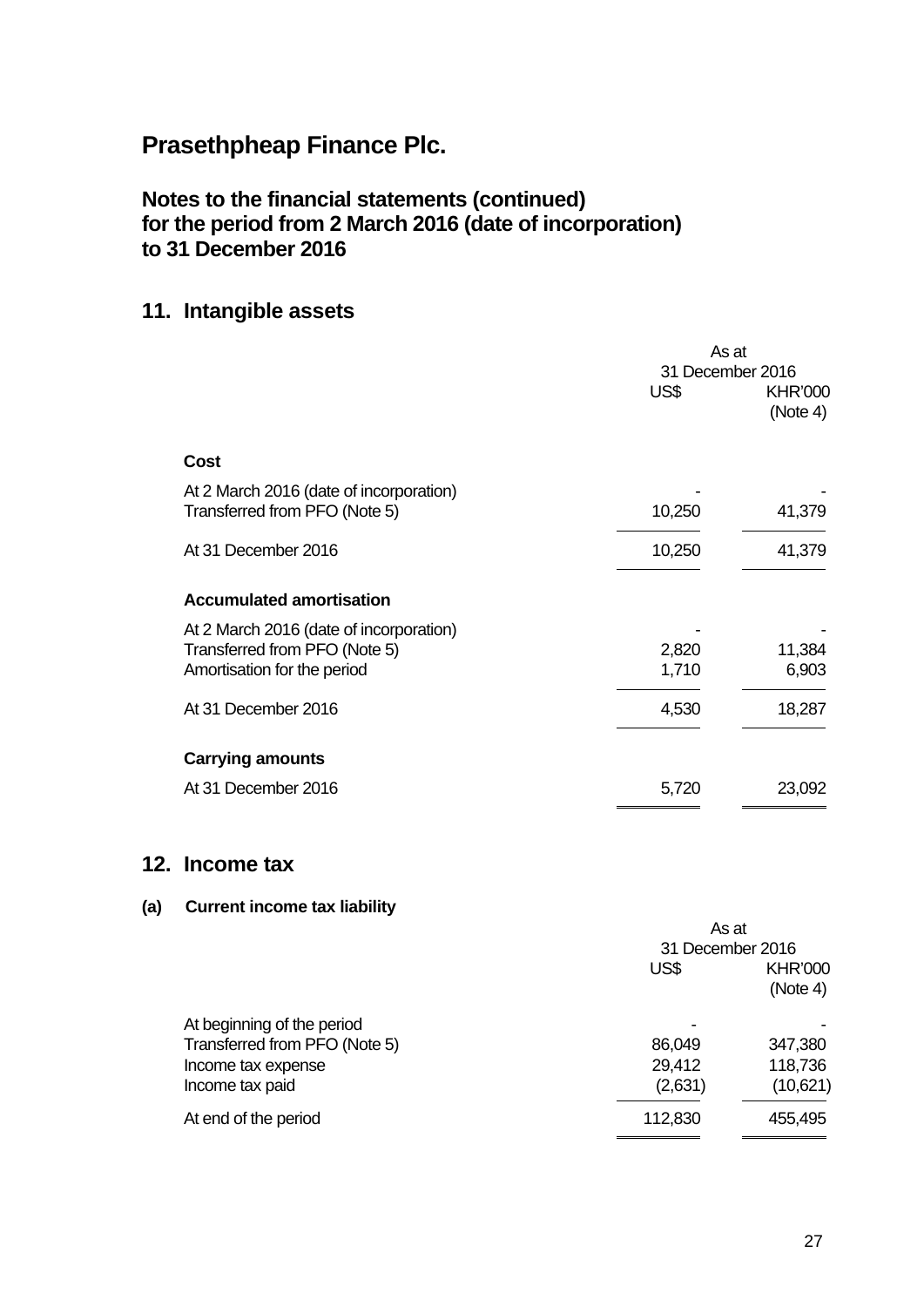### **Notes to the financial statements (continued) for the period from 2 March 2016 (date of incorporation) to 31 December 2016**

#### **12. Income tax (continued)**

#### **(b) Income tax expense**

In accordance with Cambodian Law on Taxation, the Company has an obligation to pay corporate income tax of either the profit tax at the rate of 20% of taxable profits or the minimum tax at 1% of gross revenues, whichever is higher.

|                                           | Period from<br>2 March 2016<br>(date of incorporation)<br>to 31 December 2016 |                            |
|-------------------------------------------|-------------------------------------------------------------------------------|----------------------------|
|                                           | US\$                                                                          | <b>KHR'000</b><br>(Note 4) |
| Current income tax<br>Deferred tax assets | 29,412<br>(534)                                                               | 118,736<br>(2, 156)        |
|                                           | 28,878                                                                        | 116,580                    |

The reconciliation of income tax expense computed at the statutory tax rate to the income tax expense shown in the income statement is as follows:

|                            |        | Period from<br>2 March 2016<br>(date of incorporation)<br>to 31 December 2016 |                            |
|----------------------------|--------|-------------------------------------------------------------------------------|----------------------------|
|                            | $\%$   | US\$                                                                          | <b>KHR'000</b><br>(Note 4) |
| Profit before income tax   |        | 147,060                                                                       | 593,682                    |
| Income tax rate of 20%     | 20.00% | 29,412                                                                        | 118,736                    |
| Non-deductible expenses    | 7.62%  | (11,202)                                                                      | (45, 222)                  |
| <b>Others</b>              | 7.25%  | 10,668                                                                        | 43,066                     |
| Current income tax expense | 19.64% | 28,878                                                                        | 116,580                    |

The calculation of taxable income is subject to the review and approval of the tax authorities.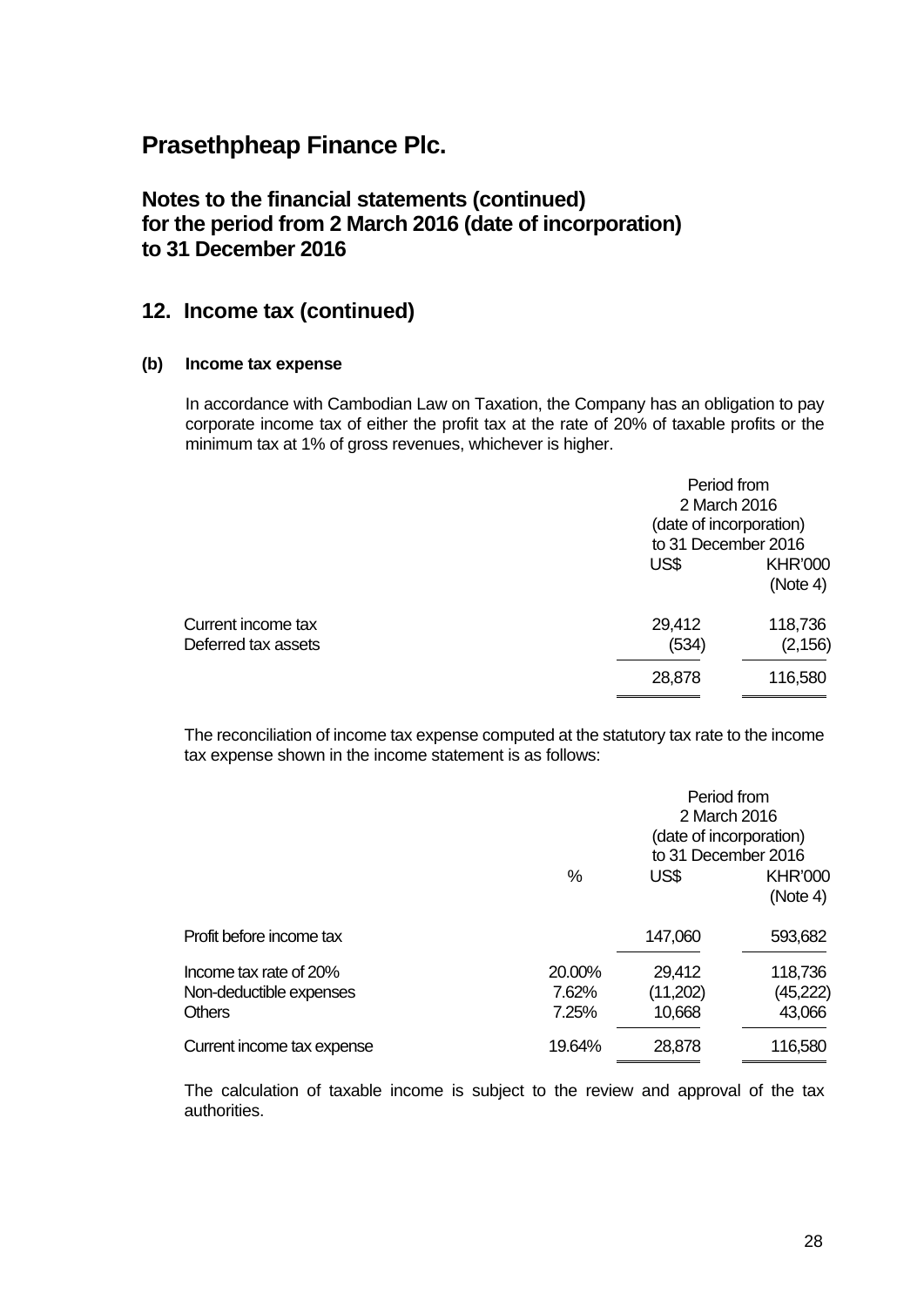### **Notes to the financial statements (continued) for the period from 2 March 2016 (date of incorporation) to 31 December 2016**

#### **12. Income tax (continued)**

#### **(c) Deferred tax asset, net**

Deferred tax assets are attributable to the following:

|                                      | As at            |                            |
|--------------------------------------|------------------|----------------------------|
|                                      | 31 December 2016 |                            |
|                                      | US\$             | <b>KHR'000</b><br>(Note 4) |
| Depreciation and amortisation        | (109)            | (440)                      |
| Allowance for bad and doubtful loans | 188              | 759                        |
| Unearned income                      | 65               | 262                        |
| Unrealised exchange loss             | 390              | 1,575                      |
|                                      | 534              | 2,156                      |
|                                      |                  |                            |

### **13. Other payables**

|                                           | As at<br>31 December 2016 |                            |
|-------------------------------------------|---------------------------|----------------------------|
|                                           | US\$                      | <b>KHR'000</b><br>(Note 4) |
| Accrued expenses                          | 8,379                     | 33,826                     |
| Interest payable<br>Other tax liabilities | 3,276<br>486              | 13,225<br>1,962            |
| <b>Others</b>                             | 842                       | 3,400                      |
|                                           | 12,983                    | 52,413                     |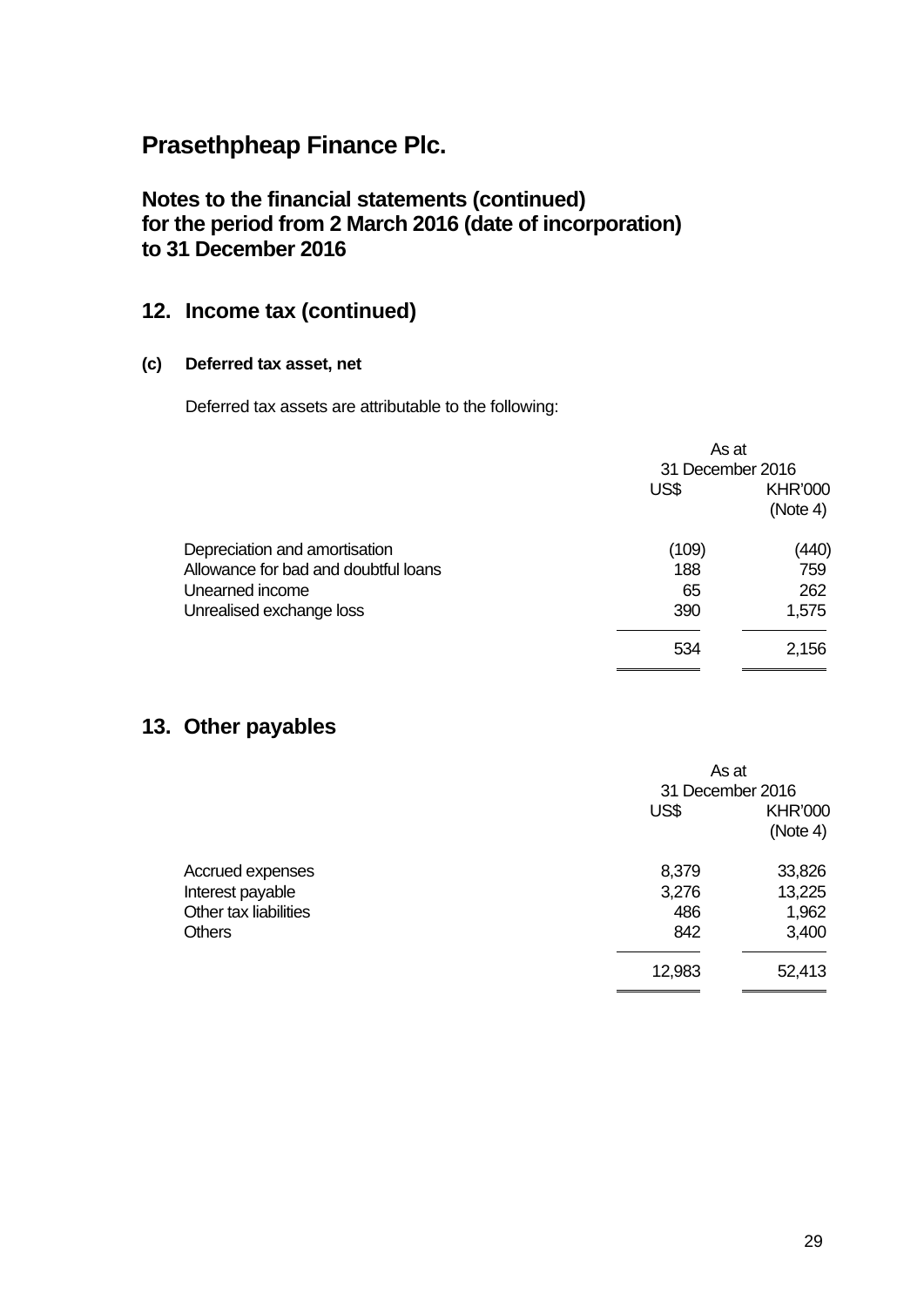### **Notes to the financial statements (continued) for the period from 2 March 2016 (date of incorporation) to 31 December 2016**

### **14. Borrowings**

|     |                                     | As at            |                            |
|-----|-------------------------------------|------------------|----------------------------|
|     |                                     | 31 December 2016 |                            |
|     |                                     | US\$             | <b>KHR'000</b>             |
|     |                                     |                  | (Note 4)                   |
|     | Non-related parties:                |                  |                            |
|     | <b>Rural Development Bank</b>       | 262,499          | 1,059,708                  |
|     | Individual                          | 170,450          | 688,107                    |
|     |                                     | 432,949          | 1,747,815                  |
|     |                                     |                  |                            |
|     | Borrowings are analysed as follows: |                  |                            |
|     |                                     |                  | As at                      |
|     |                                     |                  | 31 December 2016           |
|     |                                     | US\$             | <b>KHR'000</b><br>(Note 4) |
| (a) | By maturity:                        |                  |                            |
|     | 1 to 3 months                       | 40,000           | 161,480                    |
|     | 4 to 12 months                      | 130,450          | 526,627                    |
|     | 1 to 3 years                        | 262,499          | 1,059,708                  |
|     |                                     |                  |                            |
|     |                                     | 432,949          | 1,747,815                  |
| (b) | By currency:                        |                  |                            |
|     | Khmer riels                         | 5,450            | 22,002                     |
|     | <b>US Dollar</b>                    | 427,499          | 1,725,813                  |
|     |                                     |                  |                            |
|     |                                     | 432,949          | 1,747,815                  |
| (c) | By relationship:                    |                  |                            |
|     | Related party                       |                  |                            |
|     | <b>External borrowers</b>           | 432,949          | 1,747,815                  |
|     |                                     | 432,949          | 1,747,815                  |
|     |                                     |                  |                            |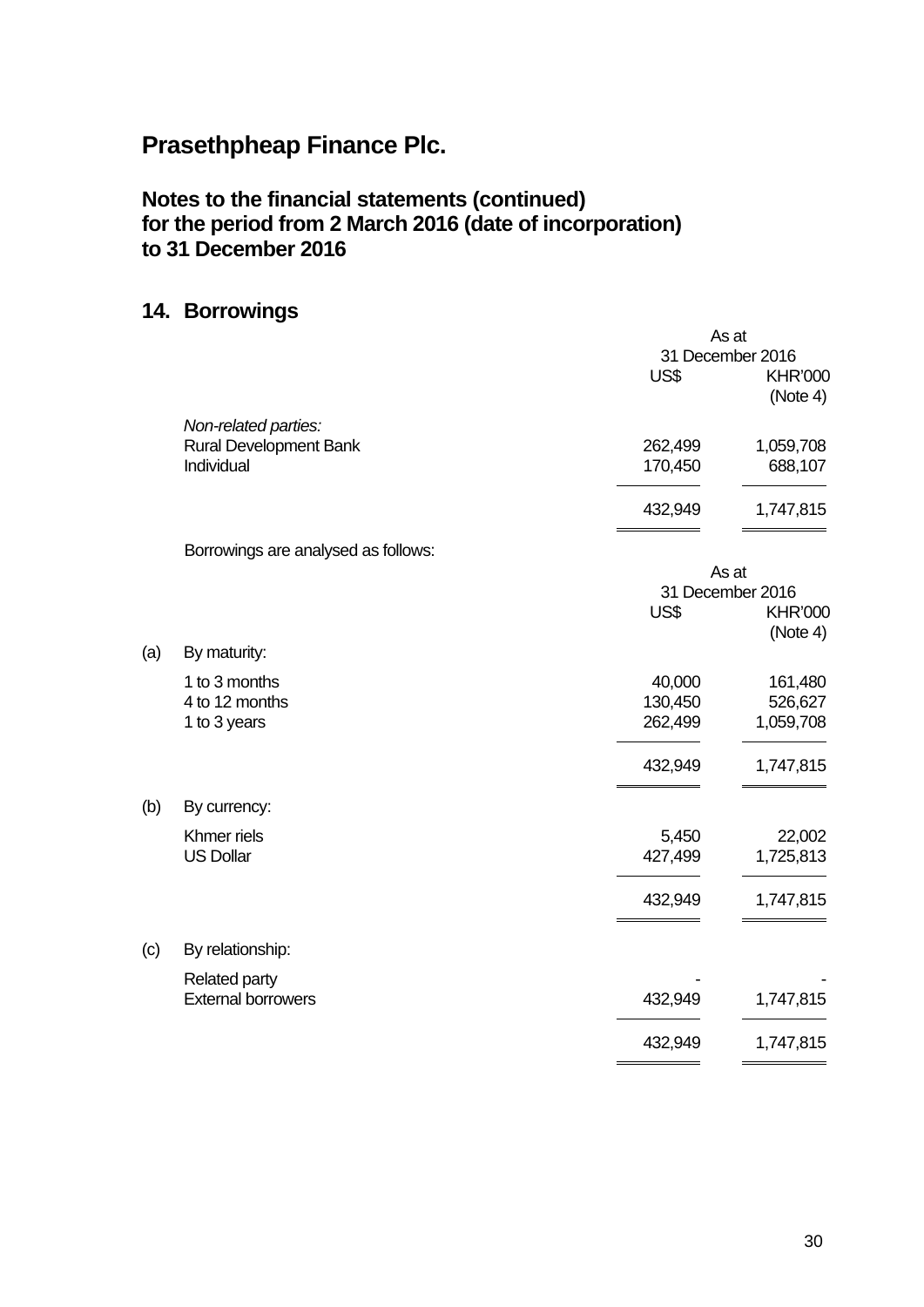### **Notes to the financial statements (continued) for the period from 2 March 2016 (date of incorporation) to 31 December 2016**

#### **14. Borrowings (continued)**

|     |                               | 2016        |
|-----|-------------------------------|-------------|
| (d) | By interest rate (per annum): |             |
|     | Khmer riels                   | 13.20%      |
|     | <b>US Dollar</b>              | $8\%$ - 12% |

#### **15. Share capital**

|                                                                      | As at            |                            |
|----------------------------------------------------------------------|------------------|----------------------------|
|                                                                      | 31 December 2016 |                            |
|                                                                      | US\$             | <b>KHR'000</b><br>(Note 4) |
| 1,000,000 shares of US\$1 each:<br>Registered, issued and fully paid | 1,000,000        | 4,037,000                  |

The shareholding structure of the Company is as follows:

|                                     |                   | 31 December 2016    |                   |
|-------------------------------------|-------------------|---------------------|-------------------|
|                                     | % of<br>Ownership | Number of<br>shares | Amount<br>US\$    |
| Oknha Dr. Quach Mengly<br>PFSA Plc. | 94.92<br>5.08     | 949,200<br>50,800   | 949,200<br>50,800 |
|                                     | 100.00            | 1,000,000 1,000,000 |                   |
|                                     |                   |                     |                   |

According to Article 6 of the Prakas No. B7-016-117 Pro.Kor issued by the NBC on 22 March 2016 on "Minimum registered capital of banking and financial institutions" states that Microfinance institution shall have a minimum registered capital of at least KHR6 billion riel (equivalent to US\$1.5 million).

According to Circular No. B7-016-001 issued by the NBC on 16 June 2016 on "Implementation of Prakas on minimum registered capital of banking and financial institutions" states that the financial institutions are required to increase its minimum registered capital by half of the difference between their current registered capital and new minimum registered capital, at the latest by end of March 2017, and in full, at the latest by 22 March 2018.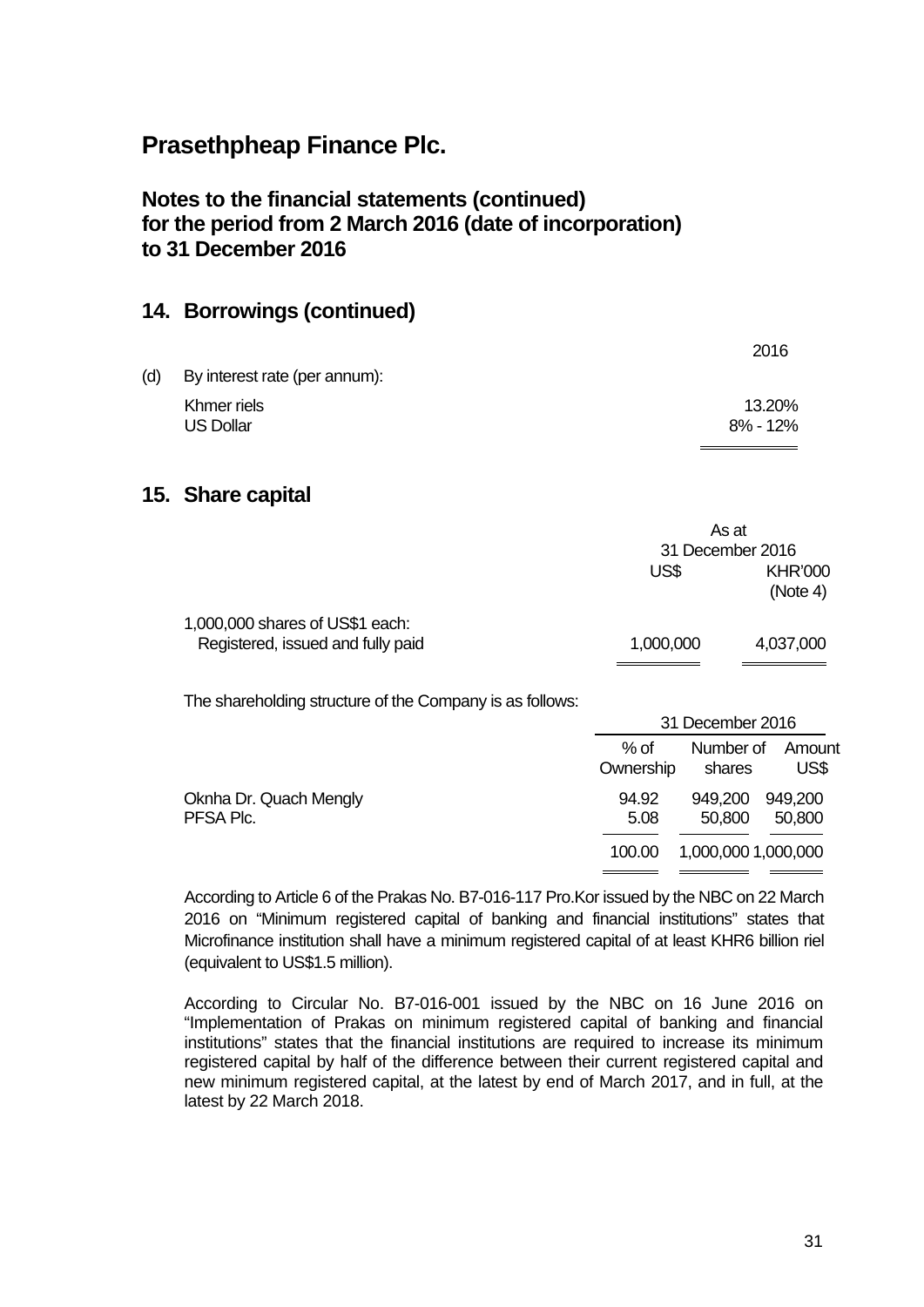### **Notes to the financial statements (continued) for the period from 2 March 2016 (date of incorporation) to 31 December 2016**

#### **15. Share capital (continued)**

On 17 March 2017, the NBC approved to the Company's request dated 15 December 2016 to the plan to revise the Company's share capital and shareholding structure as follows:

- Increase share capital from US\$1,000,000 to US\$2,915,766 (transferred from other capital amounting to US\$1,315,766 and capital injection amounting to US\$600,000 paid on 24 March 2017) and change the shareholding structure to reflect such capital increase;
- The Amendment of Memorandum and Articles of Association was approved by the NBC on 17 March 2017.

The revised shareholding structure with par value of US\$1 per share is as follows:

|                        | % of      | Number of        | Amount    |
|------------------------|-----------|------------------|-----------|
|                        | Ownership | shares           | US\$      |
| Oknha Dr. Quach Mengly | 5.71%     | 94.29% 2,749,338 | 2,749,338 |
| PFSA Plc.              |           | 166.428          | 166,428   |
|                        |           | 100% 2,915,766   | 2,915,766 |

The Company is under process to obtain the approval from the Ministry of Commerce ("MoC") for the above revision as at the date of this report.

### **16. Other capital**

This represents the transferred capital contribution from PFO which had not been sought approval to legalise the share capital from the National Bank of Cambodia and the Ministry of Commerce. The detail contributions comprise:

|                        | As at            |                            |
|------------------------|------------------|----------------------------|
|                        | 31 December 2016 |                            |
|                        | US\$             | <b>KHR'000</b><br>(Note 4) |
| Oknha Dr. Quach Mengly | 1,998,793        | 8,069,127                  |
| PFSA Plc.              | 106,973          | 431,850                    |
|                        | 2,105,766        | 8,500,977                  |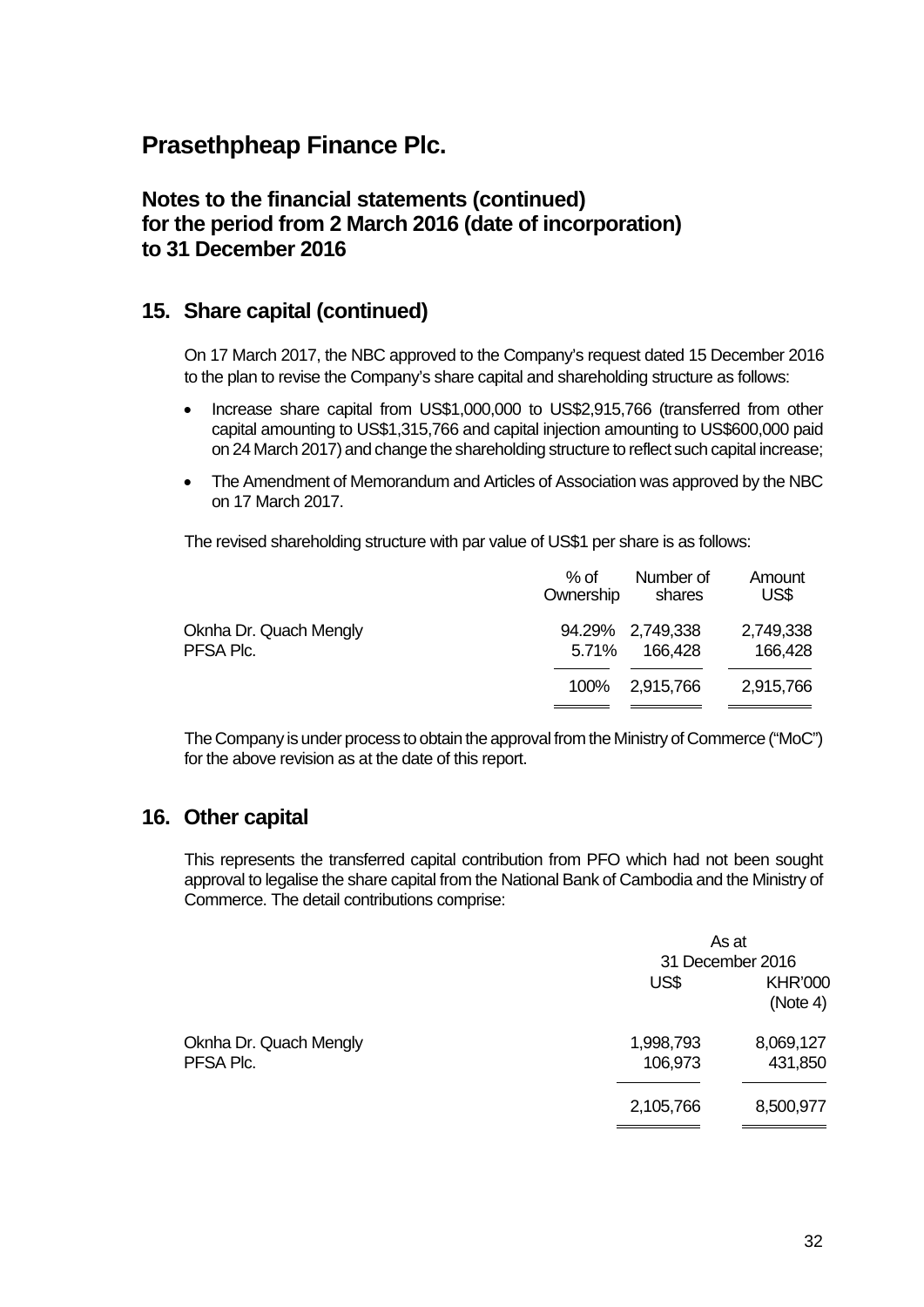### **Notes to the financial statements (continued) for the period from 2 March 2016 (date of incorporation) to 31 December 2016**

#### **17. Interest income**

|                          | Period from             |                |
|--------------------------|-------------------------|----------------|
|                          | 2 March 2016            |                |
|                          | (date of incorporation) |                |
|                          | to 31 December 2016     |                |
|                          | US\$                    | <b>KHR'000</b> |
|                          |                         | (Note 4)       |
| Loans to customers $(*)$ | 538,707                 | 2,174,760      |
| Deposit with banks       | 15,644                  | 63,155         |
| Capital guarantee        | 44                      | 178            |
|                          | 554,395                 | 2,238,093      |
|                          |                         |                |

(\*) The interest income from loans to customers were recorded using a combination of cash and accrual basis of accounting due to limitation of its loan tracking system. The Company is in the process of reconstructing the loans data and rectifying the recording system, but has not been able to finalise the data prior to the approval of the financial statements.

### **18. General and administrative expenses**

|                               |                     | Period from             |
|-------------------------------|---------------------|-------------------------|
|                               | 2 March 2016        |                         |
|                               |                     | (date of incorporation) |
|                               | to 31 December 2016 |                         |
|                               | US\$                | <b>KHR'000</b>          |
|                               |                     | (Note 4)                |
| Personnel                     | 187,807             | 758,177                 |
| Professional fee              | 79,803              | 322,165                 |
| Rental                        | 14,933              | 60,285                  |
| Travel expense                | 14,864              | 60,006                  |
| Depreciation and amortisation | 12,025              | 48,545                  |
| Communication                 | 5,721               | 23,096                  |
| Insurance and security        | 5,662               | 22,857                  |
| Utilities expenses            | 4,822               | 19,466                  |
| License and membership        | 3,258               | 13,153                  |
| Promotion and advertisement   | 2,865               | 11,566                  |
| Office supplies and printing  | 2,783               | 11,235                  |
| Repairs and maintenance       | 2,080               | 8,397                   |
| <b>Others</b>                 | 9,268               | 37,414                  |
|                               | 345,891             | 1,396,362               |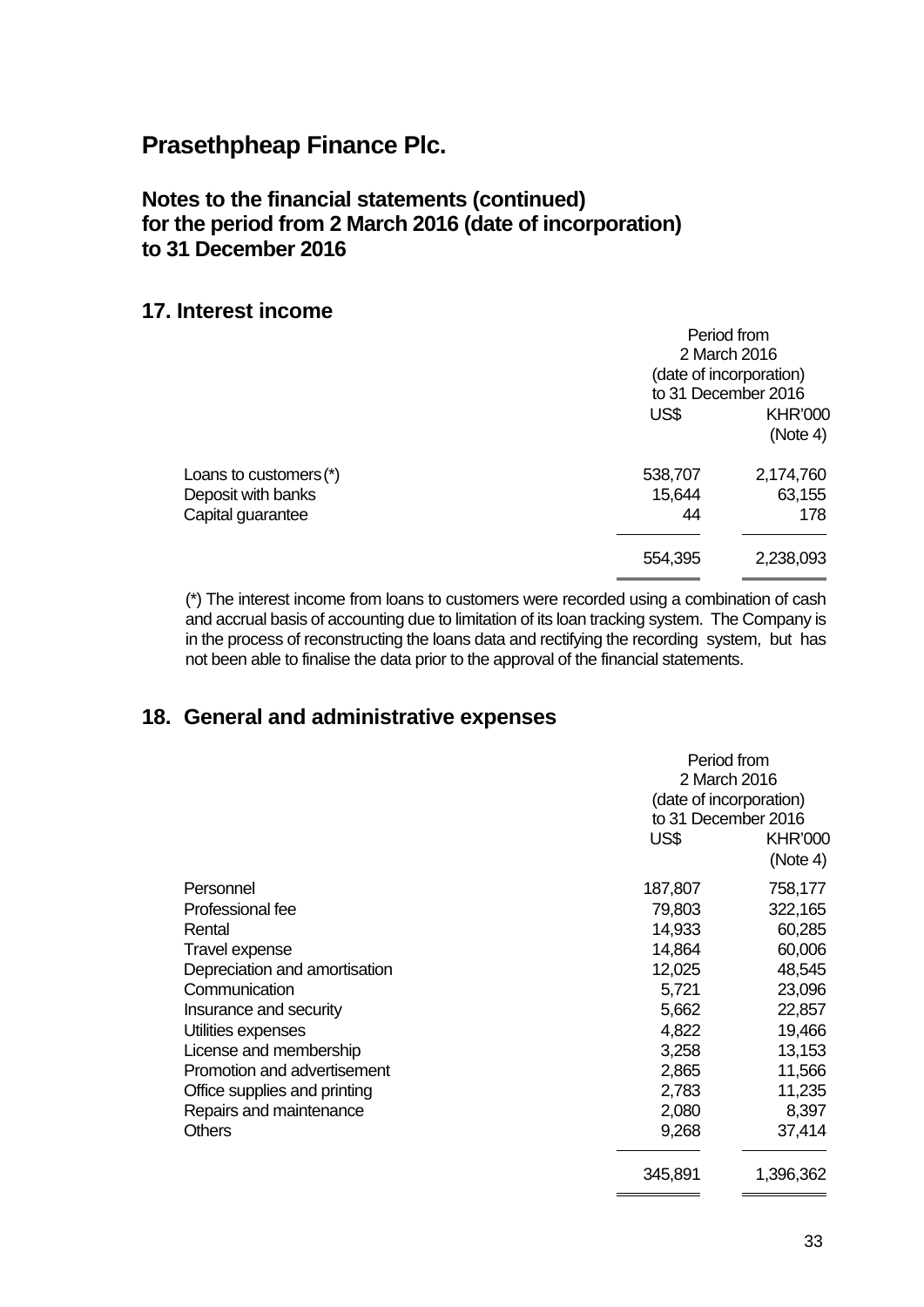### **Notes to the financial statements (continued) for the period from 2 March 2016 (date of incorporation) to 31 December 2016**

#### **19. Net cash used in operating activities**

|                                                                                                               | Period from<br>2 March 2016<br>(date of incorporation)<br>to 31 December 2016 |                                                   |
|---------------------------------------------------------------------------------------------------------------|-------------------------------------------------------------------------------|---------------------------------------------------|
|                                                                                                               | US\$                                                                          | <b>KHR'000</b><br>(Note 4)                        |
| Cash flows from operating activities                                                                          |                                                                               |                                                   |
| Profit before income tax<br>Adjustments for:                                                                  | 147,060                                                                       | 593,682                                           |
| Allowance for bad and<br>Doubtful loans<br>Depreciation and amortisation<br>Interest income                   | 16,489<br>12,025<br>(554, 395)                                                | 66,566<br>48,545<br>(2,238,093)                   |
|                                                                                                               | (378, 821)                                                                    | (1,529,300)                                       |
| Changes in:<br>Loans to customers<br>Other assets<br>Current income tax liability<br><b>Other liabilities</b> | (2,885,147)<br>(63,659)<br>86,049<br>12,983                                   | (11, 647, 338)<br>(256, 991)<br>347,380<br>52,412 |
|                                                                                                               | (3,228,595)                                                                   | (13,033,837)                                      |
| Interest income received<br>Income tax paid                                                                   | 528,107<br>(2,631)                                                            | 2,131,968<br>(10,621)                             |
| Net cash used in operating activities                                                                         | (2,703,119)                                                                   | (10, 912, 490)                                    |

### **20. Cash and cash equivalents**

|                                                                                              | As at                   |                            |
|----------------------------------------------------------------------------------------------|-------------------------|----------------------------|
|                                                                                              | 31 December 2016        |                            |
|                                                                                              | US\$                    | <b>KHR'000</b><br>(Note 4) |
| Cash on hand<br>Deposits and placements with NBC<br>Deposits and placements with other banks | 13,286<br>44<br>494,408 | 53,636<br>178<br>1,995,925 |
|                                                                                              | 507,738                 | 2,049,739                  |

 $\overline{\phantom{a}}$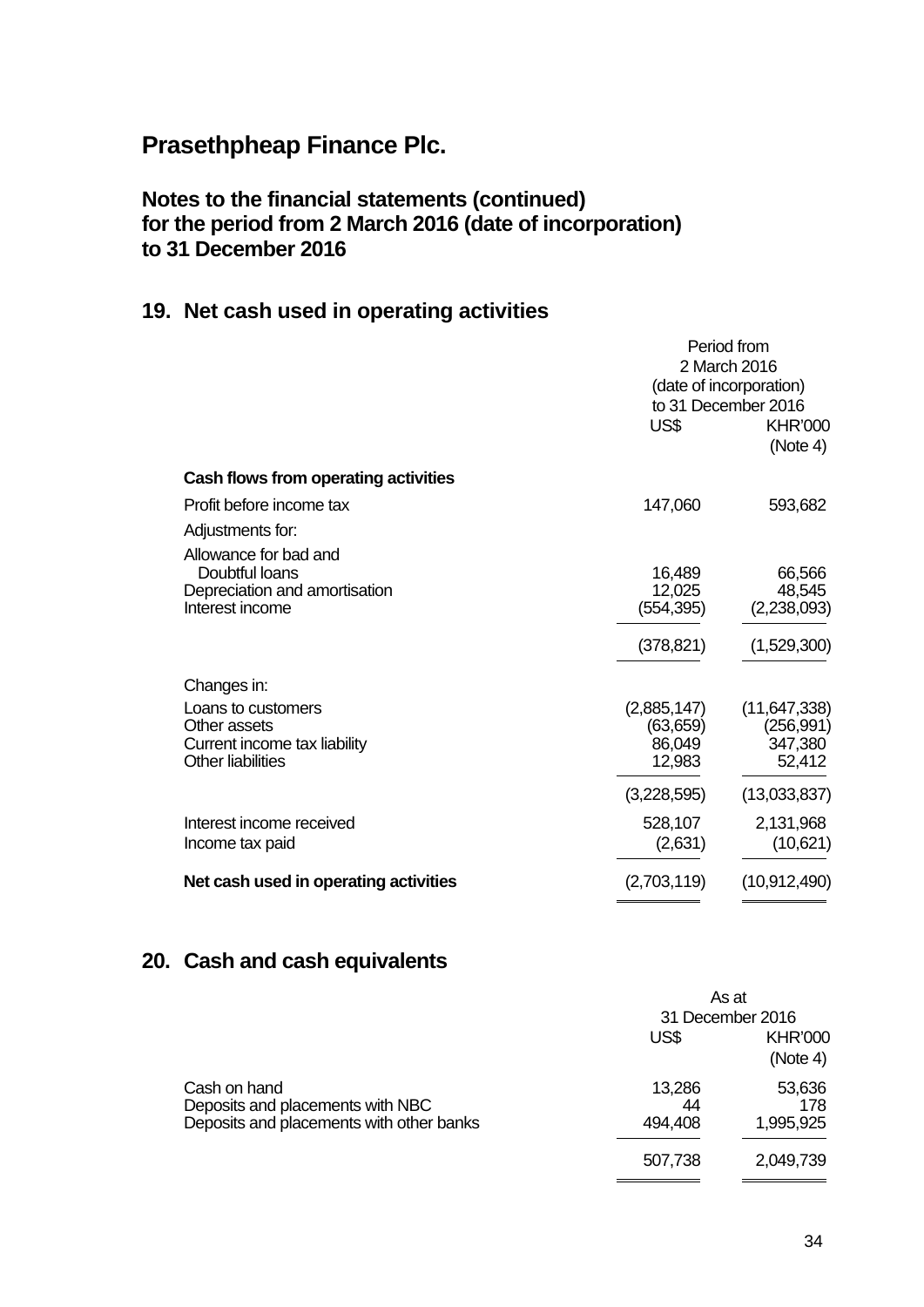### **Notes to the financial statements (continued) for the period from 2 March 2016 (date of incorporation) to 31 December 2016**

### **21. Related party transactions and balances**

#### **(a) Related party transactions**

|                                                     | Period from<br>2 March 2016<br>(date of incorporation)<br>to 31 December 2016 |                            |  |
|-----------------------------------------------------|-------------------------------------------------------------------------------|----------------------------|--|
|                                                     |                                                                               |                            |  |
|                                                     | US\$                                                                          | <b>KHR'000</b><br>(Note 4) |  |
| With the Company which shareholder has interest in: |                                                                               |                            |  |
| Loan to MJQ Education                               | 2,500,000                                                                     | 10,092,500                 |  |
| Repayment of loan from MJQ Education                | 3,200,000                                                                     | 12,918,400                 |  |
| Interest income from loan to MJQ Education          | 28,826                                                                        | 116,371                    |  |
| With the Company's Board of Directors:              |                                                                               |                            |  |
| Loan to a director                                  | 5,800                                                                         | 23,415                     |  |
| Repayment from directors                            | 29,732                                                                        | 120,028                    |  |
| Interest income from loan to directors              | 6,947                                                                         | 28,045                     |  |
| Repayment of borrowing from a director              | 5,000                                                                         | 20,185                     |  |
| Interest expense of borrowing from a director       | 45                                                                            | 182                        |  |
| Directors and key management personnel compensation | 39,609                                                                        | 159,902                    |  |

#### **(b) Related party balances**

|                         |        | As at                      |  |  |
|-------------------------|--------|----------------------------|--|--|
|                         |        | 31 December 2016           |  |  |
|                         | US\$   | <b>KHR'000</b><br>(Note 4) |  |  |
| Loan to related parties | 43,586 | 175,957                    |  |  |
|                         |        |                            |  |  |

Loan to related parties are secured, bear interest rate at 14.40% per annum and payable in 2018 to 2025.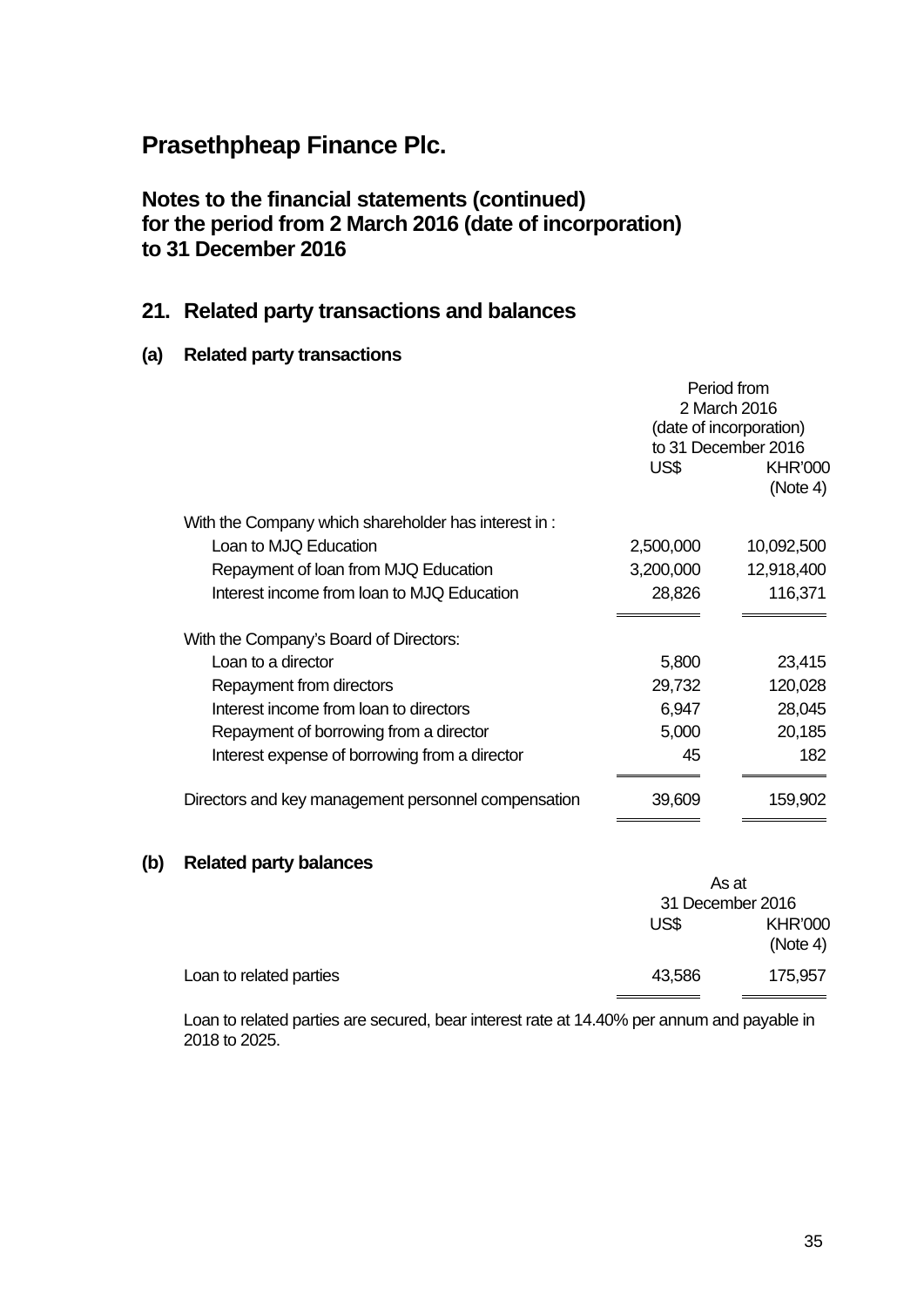### **Notes to the financial statements (continued) for the period from 2 March 2016 (date of incorporation) to 31 December 2016**

#### **22. Commitments and contingencies**

#### **(a) Commitments**

The Company leases office premises under an operating lease arrangement with minimum lease commitments as follows:

|               |         | As at<br>31 December 2016  |  |  |
|---------------|---------|----------------------------|--|--|
|               |         |                            |  |  |
|               | US\$    | <b>KHR'000</b><br>(Note 4) |  |  |
| Within 1 year | 42,665  | 172,239                    |  |  |
| 2 to 5 years  | 147,328 | 594,763                    |  |  |
| Over 5 years  | 150,769 | 608,654                    |  |  |
|               | 340,762 | 1,375,656                  |  |  |

#### **(b) Tax contingencies**

Taxes are subject to review and investigation by a number of authorities, who are enabled by law to impose severe fines, penalties and interest charges. The application of tax laws and regulations to many types of transactions are susceptible to varying interpretations.

These facts may create tax risks in Cambodia materially more significant than in other countries. Management believes that it has adequately provided for tax liabilities based on its interpretation of tax legislation. However, the relevant authorities may have different interpretations and the effects could be significant.

### **23. Financial risk management**

The guidelines and policies adopted by the Company to manage the risks that arise in the conduct of their business activities are as follows:

#### **(a) Credit risk**

Credit risk is the financial loss to the Company if a borrower or counterparty fails to meet its contractual obligations, and arises principally from the loans to customers.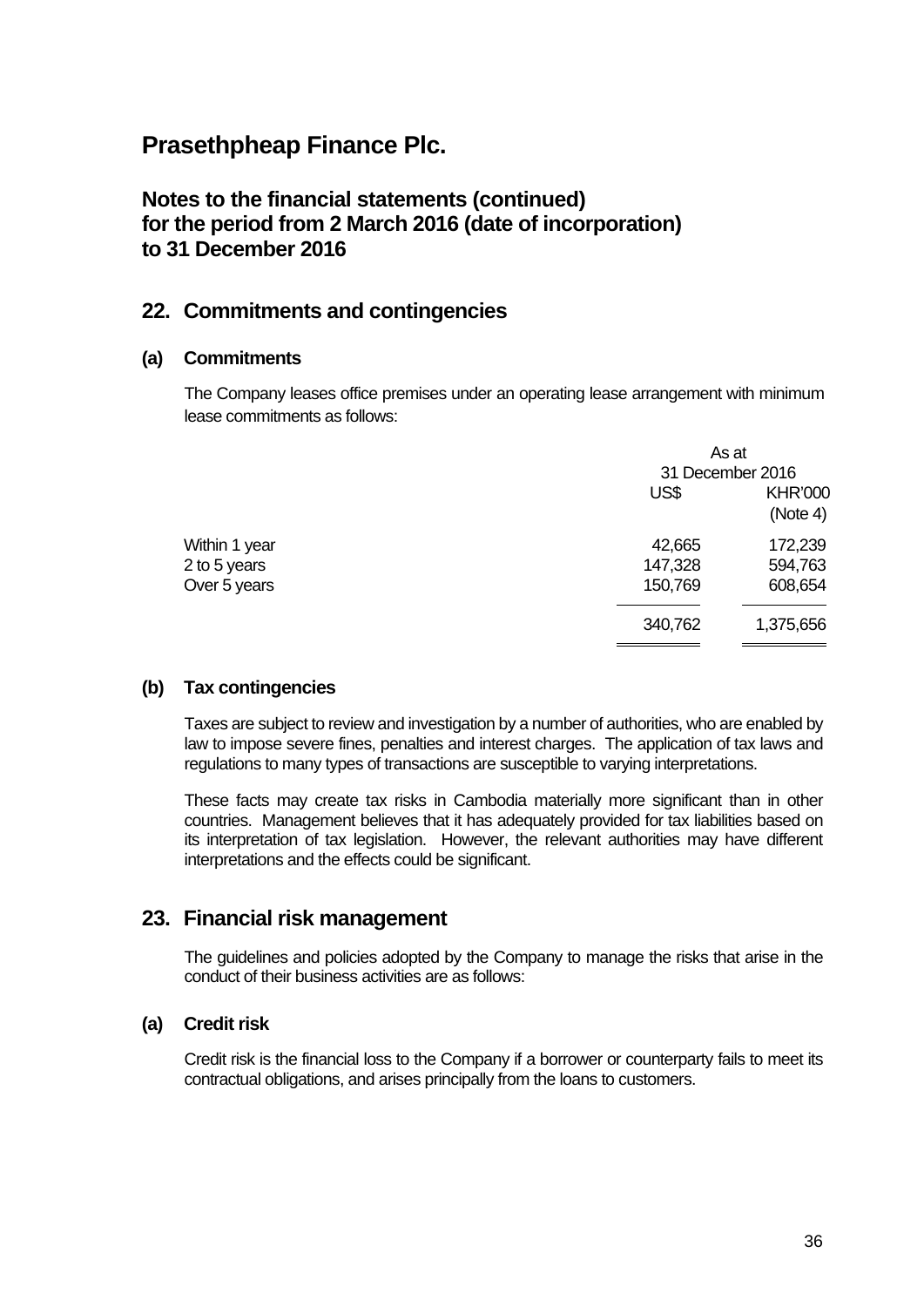### **Notes to the financial statements (continued) for the period from 2 March 2016 (date of incorporation) to 31 December 2016**

### **23. Financial risk management (continued)**

#### **(a) Credit risk (continued)**

#### **(i) Management of credit risk (continued)**

The lending activities are guided by the Company's credit policy to ensure that the overall objectives in the area of lending are achieved; i.e., that the loan portfolio is strong and healthy and credit risks are well diversified. The credit policy documents the lending policy, collateral policy and credit approval processes and procedures implemented to ensure compliance with the NBC Guidelines.

#### **(ii) Risk limit control and mitigation policies**

The Company operates and provides loans to group, individuals or enterprises within the Kingdom of Cambodia. The Company manages limits and controls the concentration of credit risk whenever it is identified. Large exposure is defined by the NBC as overall credit exposure to any single beneficiary which exceeds 2% for individual loans and 3% for group loans of the Company's net worth under the conditions of Prakas No. B7-07-163 of the NBC.

The Company employs a range of policies and practices to mitigate credit risk. The most traditional of these is the taking of security in the form of collateral for loans to customers, which is a common practice. The Company implements guidelines on the acceptability of specific classes of collateral or credit risk mitigation. The principal collateral types to secure for loans to customers are:

- Mortgages over residential properties (land, building and other properties); and
- Charges over business assets such as land and buildings.

#### **(iii) Exposure to credit risk:**

|                               | As at 31 December 2016 |                            |
|-------------------------------|------------------------|----------------------------|
|                               | US\$                   | <b>KHR'000</b><br>(Note 4) |
| Loans to customers            |                        |                            |
| Neither past due nor impaired | 2,803,841              | 11,319,106                 |
| Past due but not impaired     | 36,385                 | 146,886                    |
| Individually impaired         | 143,613                | 579,766                    |
|                               | 2,983,839              | 12,045,758                 |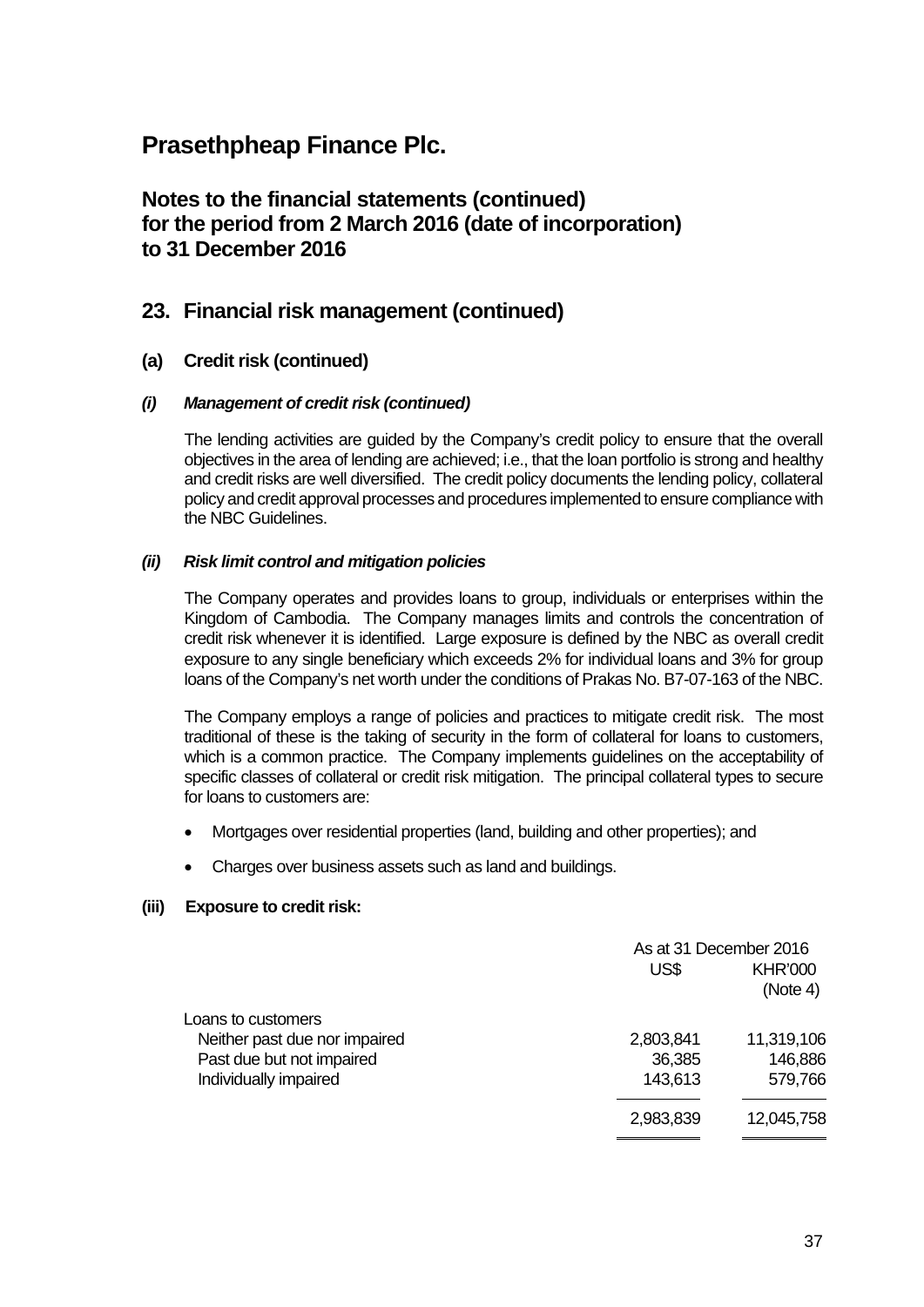### **Notes to the financial statements (continued) for the period from 2 March 2016 (date of incorporation) to 31 December 2016**

### **23. Financial risk management (continued)**

#### **(a) Credit risk (continued)**

#### **Impaired loans to customers**

Individually impaired loans to customers are loans to customers for which the Company determines that there is objective evidence of impairment and it does not expect to collect all principal and interest due according to the contractual terms of the loans to customers. In compliance with NBC Guidelines, an allowance for doubtful loans to customers is made for loan to customers with payment overdue more than 29 days. A minimum level of specific allowance for impairment is made depending on the classification concerned, unless other information is available to substantiate the repayment capacity of the counterparty. Refer to separate accounting policy stated in Note 3(g).

#### **Past due but not impaired loans to customers**

Past due but not impaired loans to customers are those for which contractual interest or principal payments are past due less than 30 days, unless other information is available to indicate otherwise.

#### **Neither past due nor impaired**

Neither past due nor impaired loans to customers are good quality loans to customers for which there is no experience of default and management views that likelihood of default is relatively low.

#### **(b) Operational risk**

The operational risk losses which would result from inadequate or failed internal processes, people and systems or from external factors is managed through established operational risk management processes, proper monitoring and reporting of the business activities by control and support units which are independent of the business units and oversight provided by the management.

The operational risk management entails the establishment of clear organisational structure, roles and control policies. Various internal control policies and measures have been implemented. These include the establishment of signing authorities, defining system parameters controls, streamlining procedures and documentation. These are reviewed continually to address the operational risks of its micro-finance business.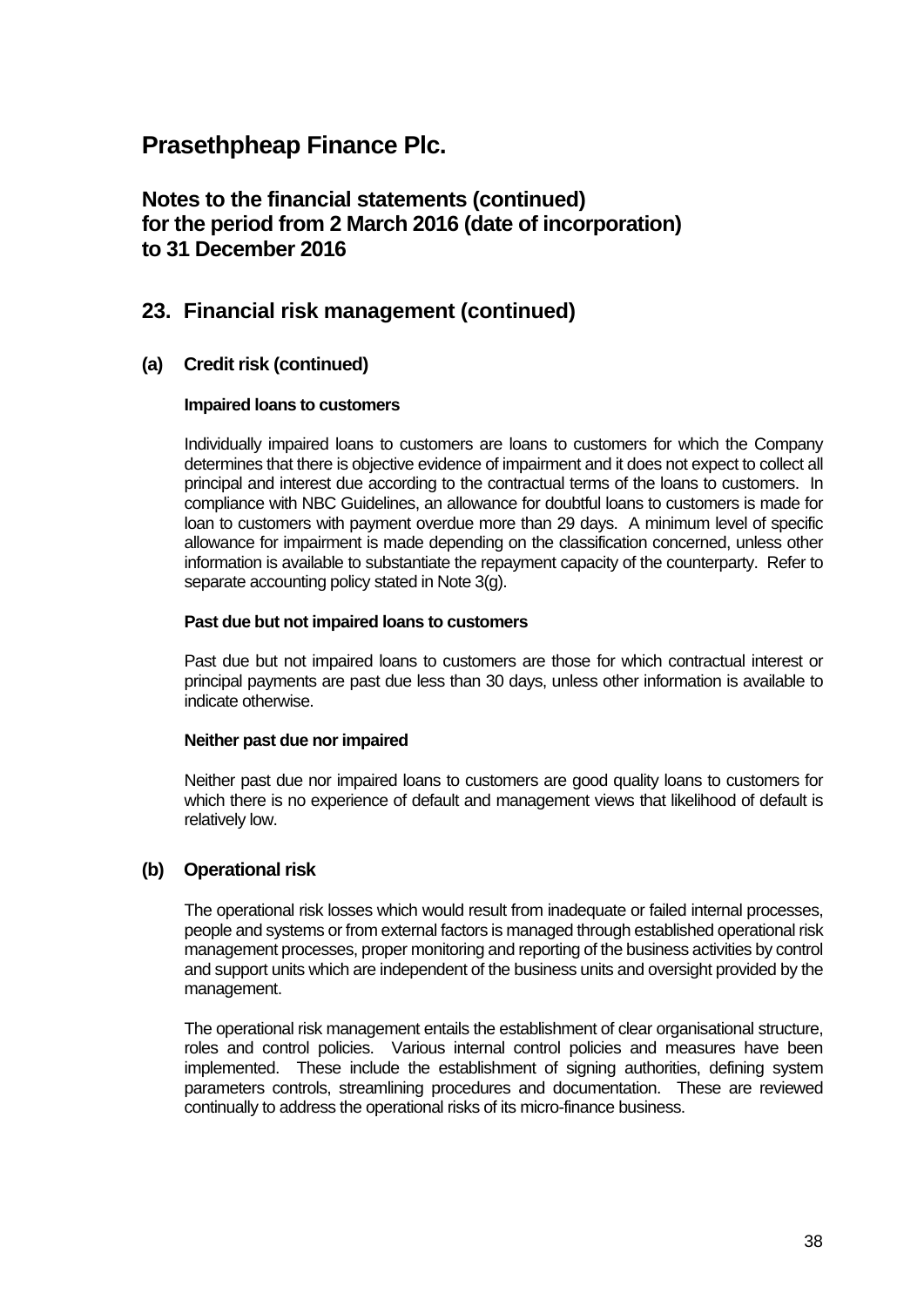### **Notes to the financial statements (continued) for the period from 2 March 2016 (date of incorporation) to 31 December 2016**

#### **23. Financial risk management (continued)**

#### **(c) Market risk**

Market risk is the risk of loss arising from adverse movement in the level of market prices or rates, the two key components being foreign currency exchange risk and interest rate risk.

#### **(i) Foreign currency exchange risk**

The Company's revenue is principally earned in US\$. The Company's expenditure is principally paid in US\$. Monetary assets and liability are significantly dominated in US\$. The Company does not therefore have significant exposure to foreign currency risk.

#### **(ii) Interest rate risk**

Interest rate risk refers to the volatility in net interest income as a result of changes in the levels of interest rate and shifts in the composition of the assets and liabilities. The exposure to interest rate risk relate primarily to its loans and bank deposits.

Since the majority of financial assets are short-term and the interest rates are subject to change with the market rates, the Company does not use derivative financial instruments to hedge such risk.

The following table indicates the effective interest rates at the reporting date and the periods in which the financial instruments re-price or mature, whichever is earlier.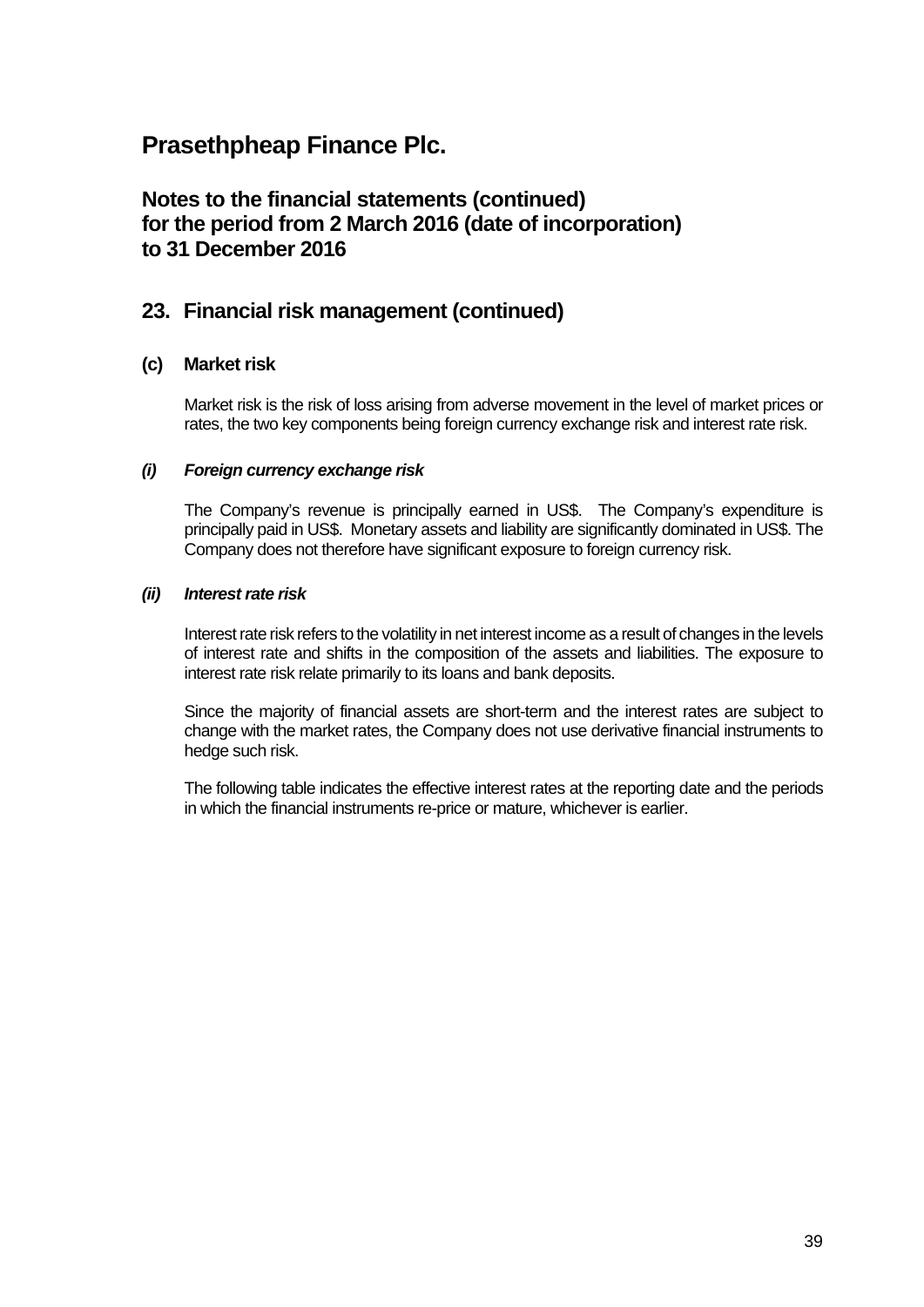### **Notes to the financial statements (continued) for the period from 2 March 2016 (date of incorporation) to 31 December 2016**

# **23. Financial risk management (continued)**

#### **(c) Market risk (continued)**

#### (ii) Interest rate risk (continued)

| (II) | <i><u>Interest rate risk (continued)</u></i>                   |                          |                             |                              |                          |                                    |                                   |               |
|------|----------------------------------------------------------------|--------------------------|-----------------------------|------------------------------|--------------------------|------------------------------------|-----------------------------------|---------------|
|      | 31 December 2016                                               | Up to<br>1 month<br>US\$ | $> 1 - 3$<br>months<br>US\$ | $> 3 - 12$<br>months<br>US\$ | $1 - 5$<br>years<br>US\$ | Over <sub>5</sub><br>years<br>US\$ | Non-interest<br>sensitive<br>US\$ | Total<br>US\$ |
|      | <b>Financial assets</b>                                        |                          |                             |                              |                          |                                    |                                   |               |
|      | Cash on hand                                                   |                          |                             |                              |                          | -                                  | 13,286                            | 13,286        |
|      | Deposits and placements with the NBC (*)                       |                          |                             |                              |                          |                                    | 44                                | 44            |
|      | Deposits and placements with other banks<br>Loans to customers |                          |                             |                              |                          |                                    | 794,408                           | 794,408       |
|      | Performing                                                     | 976                      | 12,520                      | 180,607                      | 2,631,605                | 14,518                             |                                   | 2,840,226     |
|      | Non performing                                                 |                          |                             |                              |                          |                                    | 143,613                           | 143,613       |
|      | Allowance                                                      |                          |                             |                              |                          |                                    | (115, 181)                        | (115, 181)    |
|      | Other assets (**)                                              |                          |                             |                              |                          |                                    | 27,035                            | 27,035        |
|      |                                                                | 976                      | 12,520                      | 180,607                      | 2,631,605                | 14,518                             | 863,205                           | 3,703,431     |
|      | <b>Financial liabilities</b>                                   |                          |                             |                              |                          |                                    |                                   |               |
|      | <b>Borrowings</b>                                              |                          |                             | 10,000                       | 422,949                  |                                    |                                   | 432,949       |
|      | Other payables (**)                                            |                          |                             |                              |                          |                                    | 12,497                            | 12,497        |
|      |                                                                |                          |                             | 10,000                       | 422,949                  |                                    | 12,497                            | 445,446       |
|      | <b>Maturity gap</b>                                            | 976                      | 12,520                      | 170,607                      | 2,208,656                | 14,518                             | 850,708                           | 3,257,985     |
|      | Maturity gap (KHR'000 - Note 4)                                | 3,940                    | 50,543                      | 688,740                      | 8,916,344                | 58,609                             | 3,434,308                         | 13, 152, 485  |
|      |                                                                |                          |                             |                              |                          |                                    |                                   |               |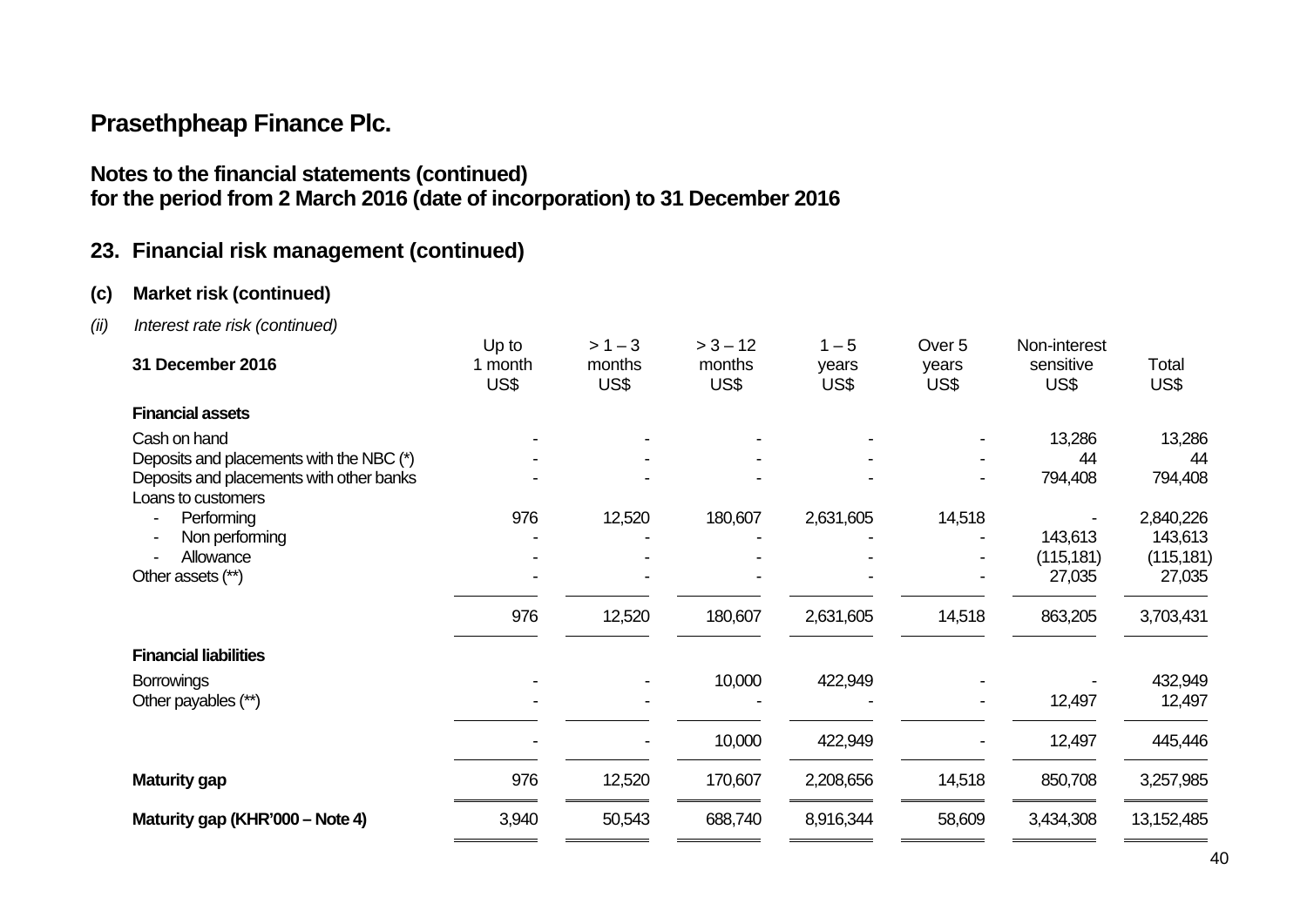### **Notes to the financial statements (continued) for the period from 2 March 2016 (date of incorporation) to 31 December 2016**

### **23. Financial risk management (continued)**

#### **(c) Market risk (continued)**

(ii) Interest rate risk (continued)

(\*) Exclude statutory deposits. (\*\*) exclude non-financial assets and liabilities.

Fair value sensitivity analysis for fixed rate instruments

The Company does not account for any fixed-rate financial assets or financial liabilities at fair value through profit or loss. Therefore, a change in interest rates at the reporting date would not affect profit or loss.

Cash flow sensitivity analysis for variable-rate instruments

The Company does not have variable-rate instruments. Therefore, cash flow sensitivity analysis is not prepared.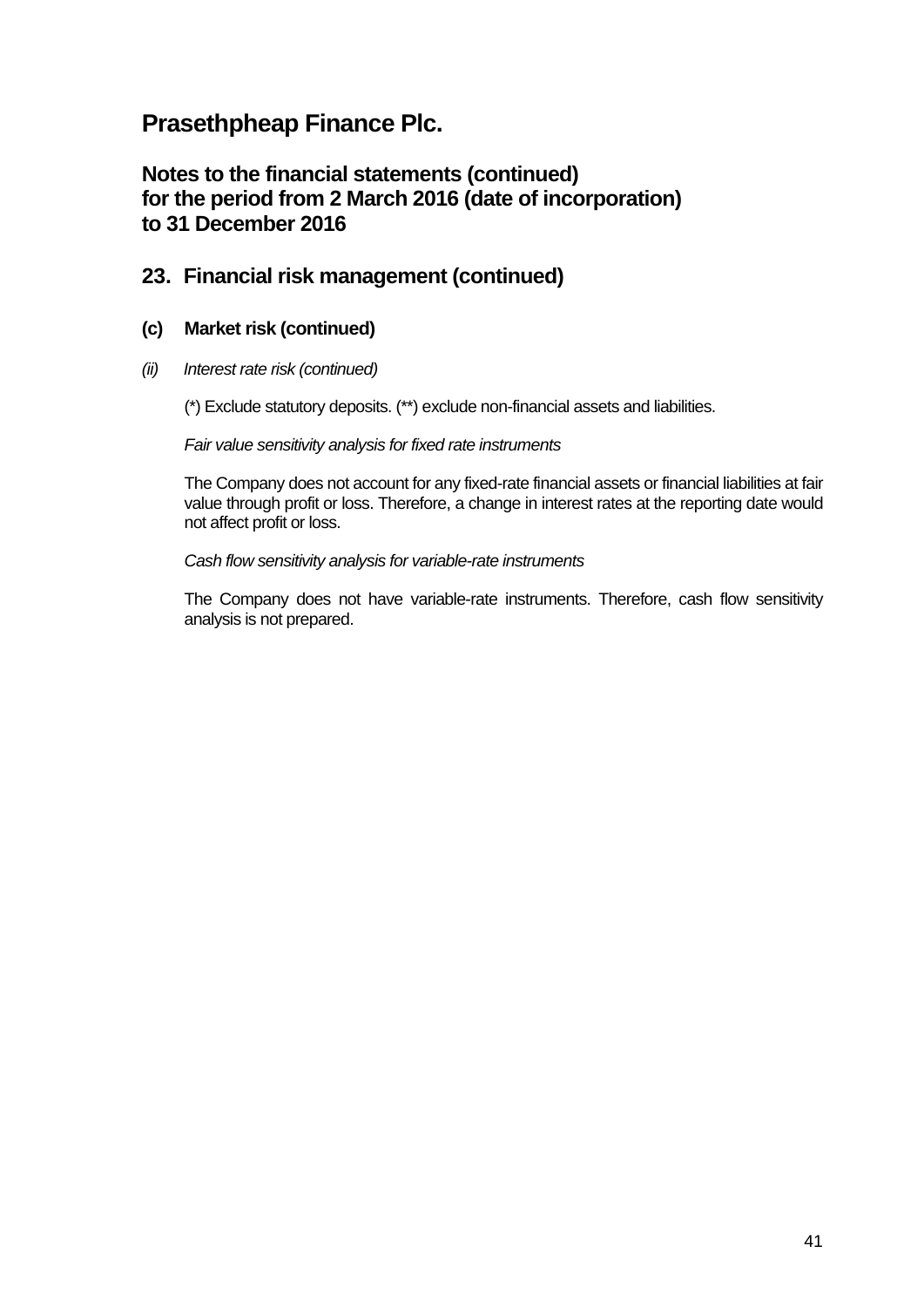### **Notes to the financial statements (continued) for the period from 2 March 2016 (date of incorporation) to 31 December 2016**

#### **23. Financial risk management (continued)**

#### **(d) Liquidity risk**

Liquidity risk relates to the ability to maintain sufficient liquid assets to meet its financial commitments and obligations when they fall due at a reasonable cost.

In addition to full compliance of all liquidity requirements, the management of the Company closely monitors all inflows and outflows and the maturity gaps through periodical reporting. Movements in loans and customers' deposits are monitored and liquidity requirements adjusted to ensure sufficient liquid assets to meet its financial commitments and obligations as and when they fall due.

The following table provides an analysis of the financial assets and liabilities of the Company into relevant maturity groupings based on the remaining periods to repayment.

| Up to<br>month<br>US\$   | $>1-3$<br>months<br>US\$ | $> 3 - 12$<br>months<br>US\$ | $-5$<br>years<br>US\$    | Over <sub>5</sub><br>vears<br>US\$ | <b>No</b><br>fixed terms<br>US\$ | Total<br>US\$ |
|--------------------------|--------------------------|------------------------------|--------------------------|------------------------------------|----------------------------------|---------------|
|                          |                          |                              |                          |                                    |                                  |               |
| $\overline{\phantom{0}}$ | $\overline{\phantom{0}}$ |                              |                          | $\overline{\phantom{0}}$           | $\overline{\phantom{0}}$         | 432,949       |
| 12,497                   | $\overline{\phantom{0}}$ | $\overline{\phantom{0}}$     | $\overline{\phantom{0}}$ | $\overline{\phantom{0}}$           | $\overline{\phantom{0}}$         | 12,497        |
| 12,497                   | $\blacksquare$           | 10,000                       | 422,949                  | $\overline{\phantom{0}}$           | $\overline{\phantom{0}}$         | 445,446       |
|                          |                          |                              | 10,000                   | 422,949                            |                                  |               |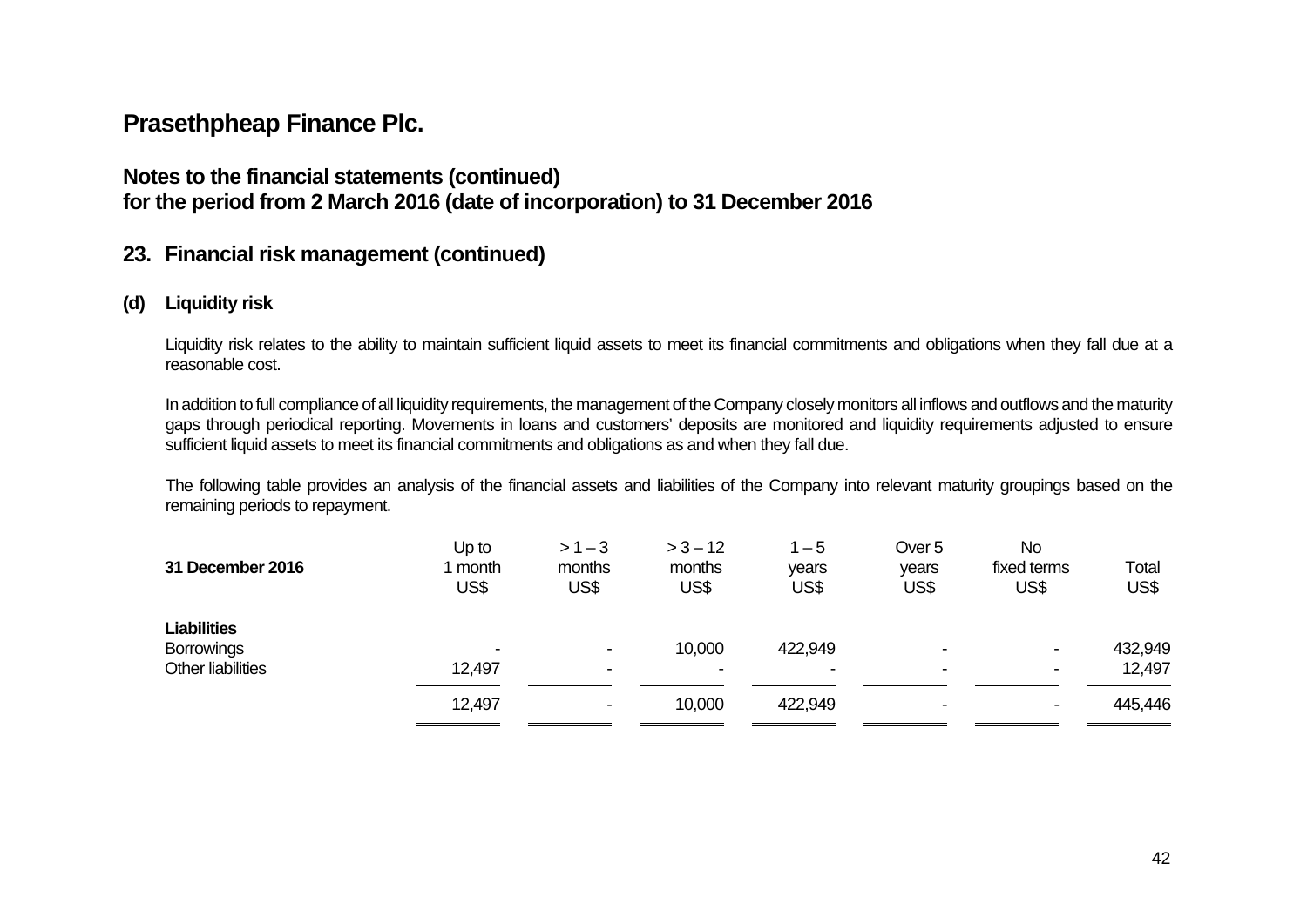### **Notes to the financial statements (continued) for the period from 2 March 2016 (date of incorporation) to 31 December 2016**

#### **23. Financial risk management (continued)**

#### **(e) Capital management**

#### **(i) Regulatory capital**

The Company's lead regulator, the NBC, sets and monitors capital requirements for the Company as a whole.

The Company's policy is to maintain a strong capital base so as to maintain market confidence and to sustain further development of the business. The impact of the level of capital on shareholders' return is also recognised and the Company recognised the need to maintain a balance between the higher returns that might be possible with greater gearing and advantages and security afforded by a sound capital position.

The Company and its individually regulated operations have complied with all externally imposed capital requirements throughout the period.

#### **(ii) Capital allocation**

The allocation of capital between specific operations and activities is, to a large extent, driven by optimisation of the return achieved on the capital allocated. The amount of capital allocated to each operation or activity is based primarily upon the regulatory capital.

#### **24. Fair value of financial assets and liabilities**

Fair value represents the amount at which an asset could be exchanged or a liability settled on an arms-length basis. As verifiable market prices are not available, market prices are not available for a significant proportion of the company's financial assets and liabilities. Fair values, therefore, have been based on management assumptions according to the profile of the asset and liability base. In the opinion of the management, the carrying amounts of the financial assets and liabilities included in the balance sheet are a reasonable estimation of their fair values.

### **25. Comparative figures**

Comparative figures are not presented since this is the first set of the financial statement since the incorporation date of the Company.